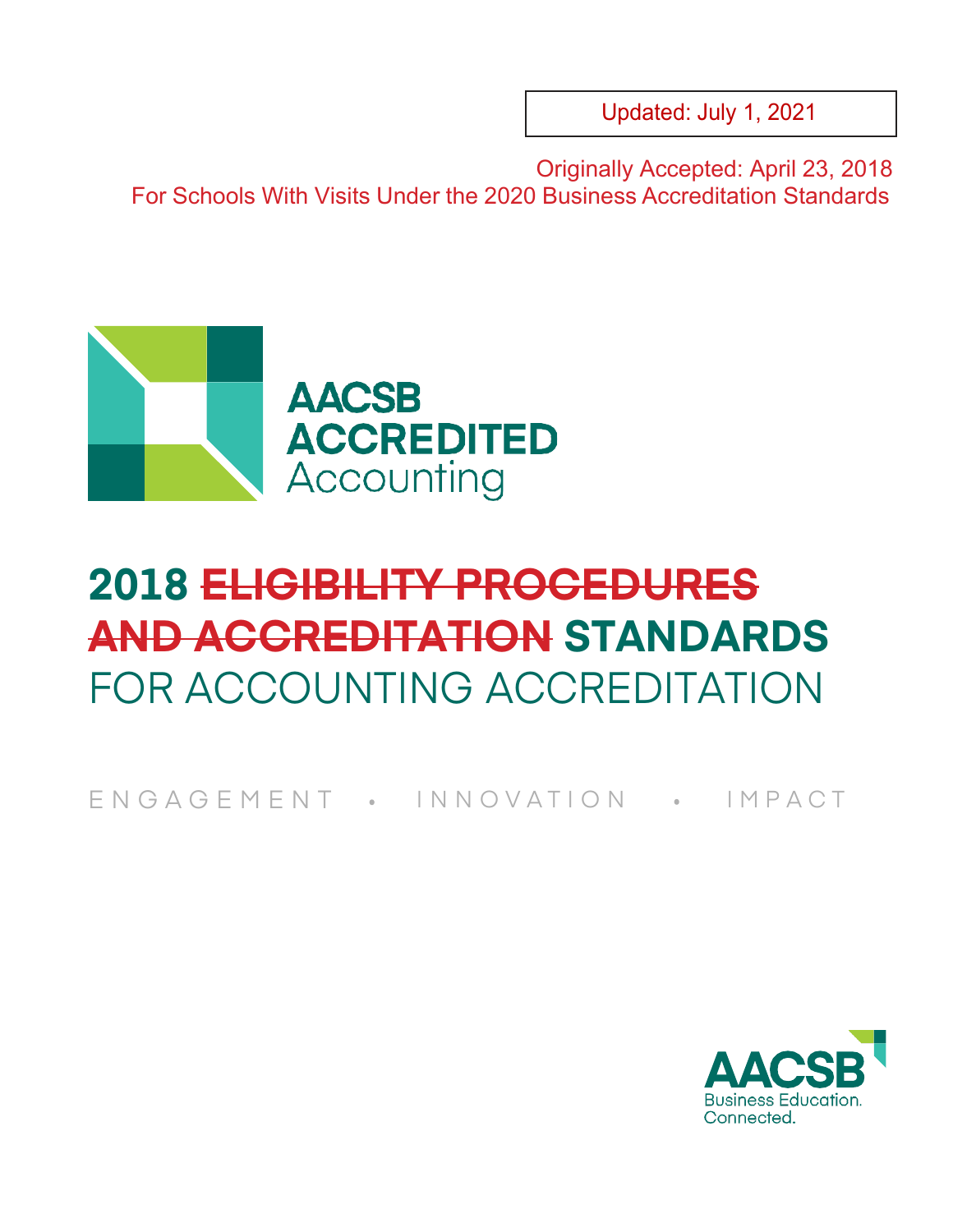# ACKNOWLEDGEMENTS

AACSB wishes to recognize the members of the Accounting Accreditation Task Force (AATF), who provided thought leadership needed to develop standards that reflect the collective interest of the Accounting Accreditation Council. The AATF was formulated and charged by 2018–19 AACSB board of directors chair, Caryn Beck-Dudley.

#### **Members**

Urton Anderson, Director and EY Professor of Accounting, University of Kentucky

- Lisa M. Beaudoin, Director of Educational Partnerships, Institute of Management Accountants (IMA)
- Bruce Behn, Associate Dean for Graduate & Executive Education, Deloitte LLP Professor, The University of Tennessee
- Cindy Cruz, Idea2Innovation Senior Manager, PwC
- Anthony Devine, Senior Academic Accreditation Lead, Northumbria University
- Ellen Glazerman, Americas Director, University Relations and Executive Director, Ernst & Young Foundation, EY

Tracey Golden, Partner, Americas Risk Leader, Deloitte

Brentni Henderson, Associate Director, National Association of Boards of Accountancy Mark Higgins, The Edward Jones Dean and Professor of Accounting, Saint Louis University Carlos Edward Johnson, Past Chair, National Association of State Boards of Accountancy Ray Johnson, Professor Emeritus, Business Administration, Portland State University George Krull, Partner (retired), Grant Thornton LLP

Sharon Lassar, Director and John J. Gilbert Endowed Professor, University of Denver Raef A. Lawson, Professor in Residence and Vice President, Research & Policy, Institute of Management Accountants

Brian L. McGuire, Associate Dean, Professor of Accounting, University of Southern Indiana

D. Scott Showalter, Professor of Practice, North Carolina State University

Mary S. Stone, Hugh Culverhouse Endowed Chair, The University of Alabama

Jan R. Williams, Dean and Professor Emeritus, University of Tennessee

# **AACSB Staff**

Thomas Robinson, President and Chief Executive Officer, 2015–2020 Stephanie Bryant, Executive Vice President and Chief Accreditation Officer Maria Baltar, Assistant Vice President of Accreditation Operations and Implementation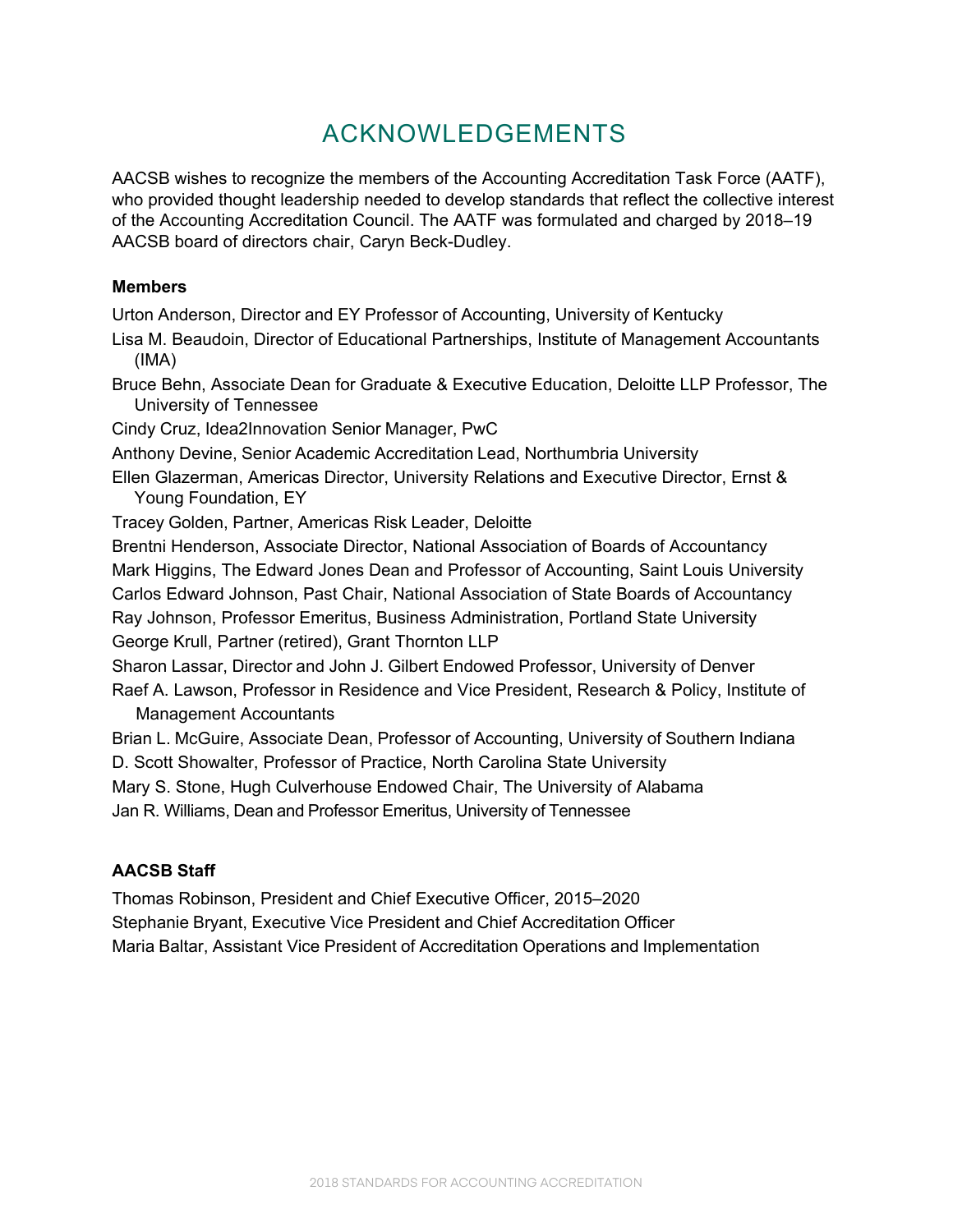# 2018 STANDARDS FOR AACSB ACCOUNTING ACCREDITATION

# **TABLE OF CONTENTS**

| Strategic Management and Innovation for Accounting Academic Units 15                        |
|---------------------------------------------------------------------------------------------|
| 81. Standard A1: Accounting Academic Unit Mission, Impact, and Innovation 16                |
| Standard A2: Accounting Intellectual Contributions, Impact, and Alignment With Mission 19   |
|                                                                                             |
|                                                                                             |
| Standard A4: Accounting Curricula Content, Management, and Assurance of Learning  26        |
| Standard A5: Information Technology Skills, Agility, and Knowledge for Accounting           |
| Accounting Academic and Professional Engagement and Professional Interactions 33            |
| Standard A6: Accounting Faculty Sufficiency, Credentials, Qualifications, and Deployment 34 |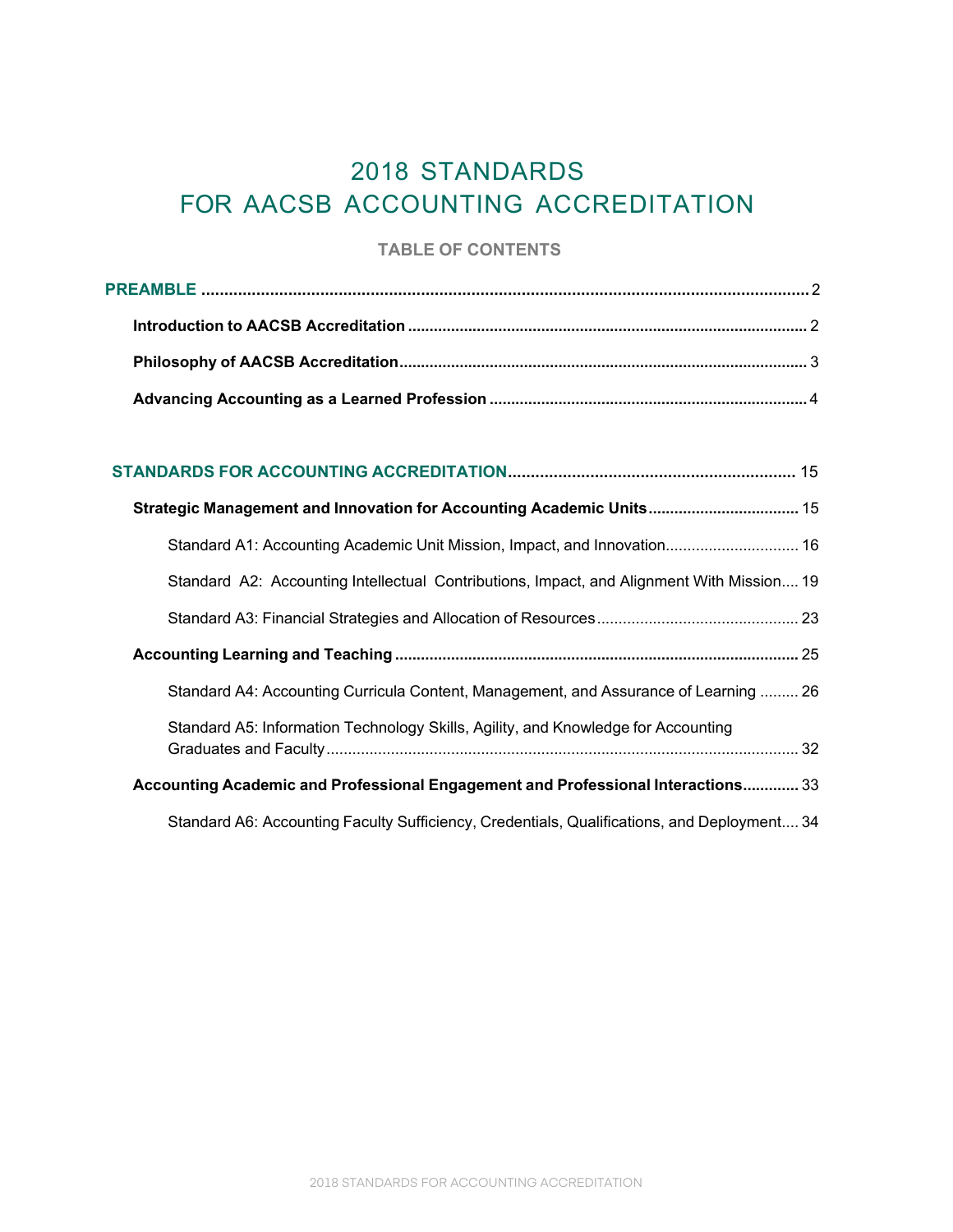# PREAMBLE

# <span id="page-3-1"></span><span id="page-3-0"></span>**Introduction to AACSB Accreditation**

AACSB International's vision is to transform business education globally for positive societal impact. Business and business schools are a force for good, contributing to the world's economy and to society, and AACSB plays a significant role in making that benefit better known to all stakeholders serving business schools, learners, businesses, and society.

AACSB's mission is to foster engagement, accelerate innovation, and amplify impact in business education. This mission is aligned with AACSB accreditation standards for business schools and accounting academic units. AACSB strives to continuously improve engagement among business, faculty, institutions, and learners so that business education is aligned with business practice. To fulfill this goal, AACSB will encourage and accelerate innovation to continuously improve business education. As a result, business education will have a positive impact on business and society and AACSB will amplify that impact. In achieving its mission and vision, AACSB will emphasize and model the following values: quality, diversity and inclusion, a global mindset, ethics, social responsibility, and community.

Founded in 1916, AACSB is a nonprofit association of business schools, accounting programs, corporations, and other organizations devoted to the promotion and improvement of higher education in business and accounting. In 1919, AACSB established its first standards for degree programs in business administration. The association adopted additional standards for undergraduate and graduate degree programs in accountancy in 1980 to address the special needs of the accounting profession. The accreditation standards and processes are updated annually by the Accounting Accreditation Policy Committee (AAPC) and the AACSB Board of Directors.

An accounting academic unit that is part of a business school that holds or is seeking AACSB accreditation may apply for AACSB accounting accreditation. The accounting academic unit is defined as the collection of degree programs in accounting irrespective of administrative structure. During the initial accreditation process, the accounting academic unit is evaluated on how well it achieves and aligns with AACSB's accounting accreditation standards, through a process of selfevaluation and peer review. After earning AACSB accounting accreditation, the accounting academic unit undergoes periodic peer reviews of its strategic improvement to continue its accreditation.

AACSB accreditation processes are ISO 9001:2015 certified globally and support and uphold the Code of Good Practice for Accrediting Bodies of the Association of Specialized and Professional Accreditors (ASPA)<sup>1</sup>. Additionally, AACSB is committed to upholding the guidelines of the European Union's General Data Protection Regulation (GDPR).

Copies of this publication are available at [www.aacsb.edu/accreditation.](http://www.aacsb.edu/accreditation) Permission to replicate any portion of the standards must be obtained in writing from AACSB's chief accreditation officer.

<span id="page-3-2"></span><sup>1</sup> See <https://www.aspa-usa.org/>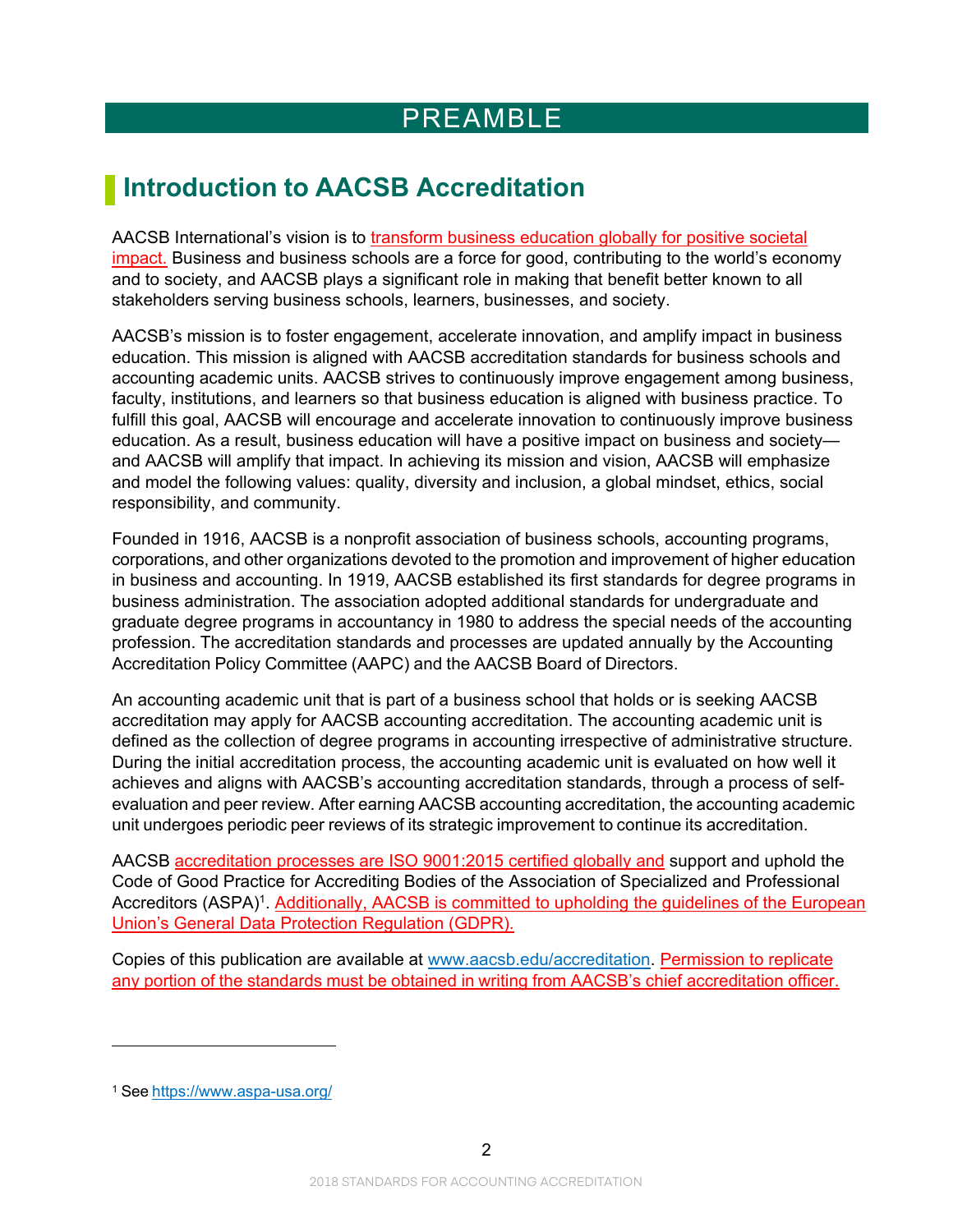# <span id="page-4-0"></span>**Philosophy of AACSB Accreditation**

AACSB accounting accreditation is supplemental to AACSB's business accreditation process. The standards for AACSB accounting accreditation build on the business standards and reports and follow a similar structure as the business standards. The accounting report and documentation do not duplicate information included in the business report; rather, the business report and documentation are the foundation to which the accounting report and documentation are added.

To the maximum extent possible, documentation for the business school accreditation review related to each of the business standards includes information about the accounting academic unit and does not require separate or duplicated documentation for an accounting accreditation review. The accounting report supplements the business report and focuses on areas and aspects that are unique to the accounting unit. Supplemental documentation is provided if the business school documentation does not provide sufficient detail about the accounting academic unit to allow an appropriate assessment by the accounting peer review team or if there is a unique policy, procedure, expected outcome, or strategy not addressed in the business documentation. The accounting report, documentation, and peer review process focus primarily on the accounting accreditation standards. Elements in the accounting unit that are related to the business standards rely on documentation contained in the business report. Issues related to the accredited entity and programmatic scope are also with reference to the AACSB business accreditation standards, as listed below.

Standard 1: Strategic Planning Standard 2: Physical, Virtual, and Financial Resources Standard 3: Faculty and Professional Staff Resources Standard 4: Curriculum **Standard 5: Assurance of Learning** Standard 6: Learner Progression Standard 7: Teaching Effectiveness and Impact Standard 8: Impact of Scholarship Standard 9: Engagement and Societal Impact

The fundamental purpose of AACSB accounting accreditation is to encourage schools to hold themselves accountable for improving accounting practice through a commitment to strategic management and innovation, learning and teaching, and academic and professional engagement. AACSB achieves this purpose by defining a set of standards, coordinating peer review and consultation, and recognizing high-quality accounting academic units that meet the standards and actively engage in the process.

AACSB remains deeply committed to diversity and inclusion in collegiate business and accounting education. These values of diversity and inclusion foster the exploration of differences in a safe and supportive environment, where community members move beyond tolerance of differences to seeking and celebrating the rich dimensions of diversity and the contributions these differences make to innovative, engaged, and impactful business experiences. When business schools and accounting academic units unlock access, reduce barriers, and intentionally create strategies to engage disadvantaged or underrepresented populations, they create an environment of success and enhance excellence.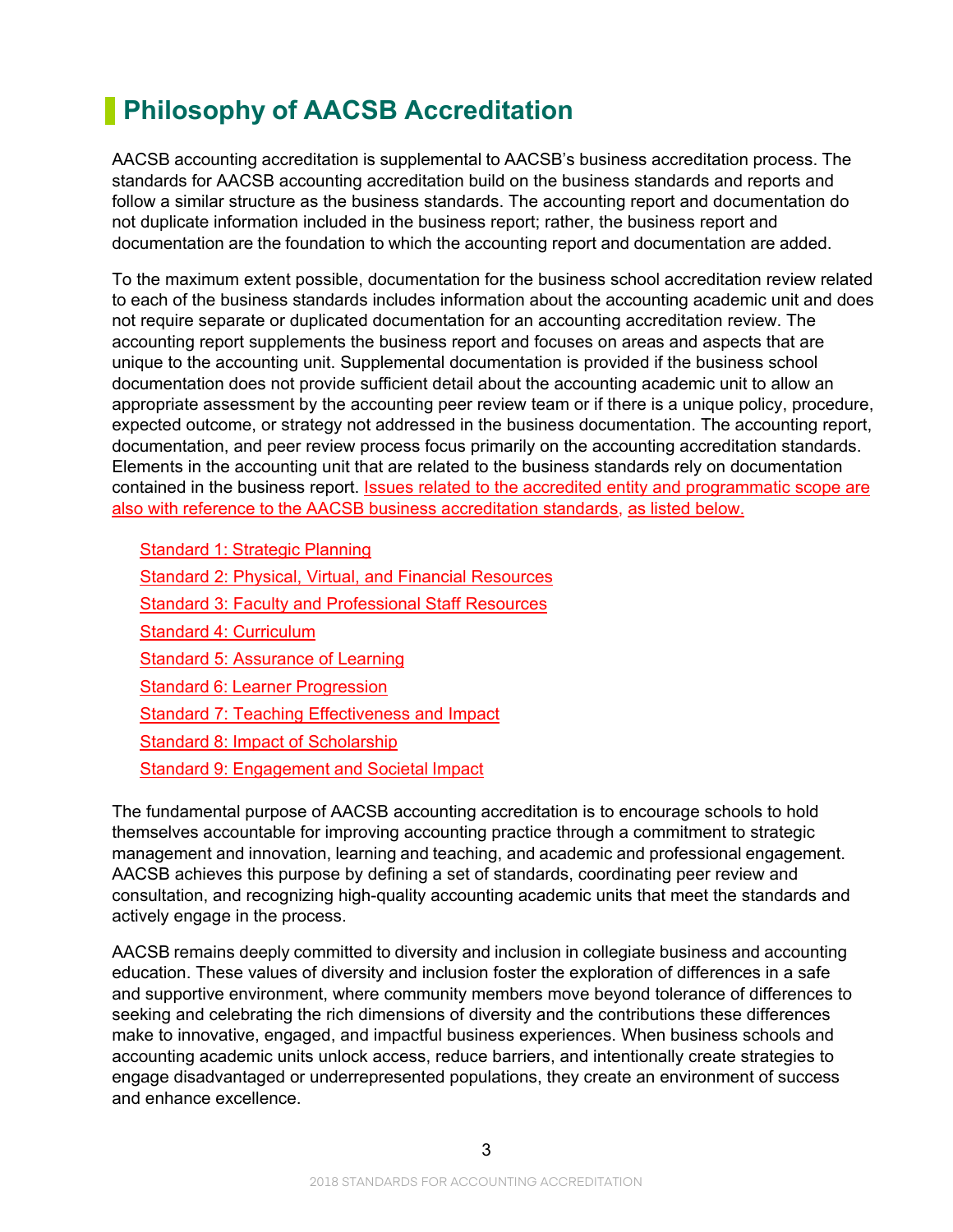AACSB recognizes that schools can be constrained by a variety of external factors, such as regulatory systems, collective bargaining agreements, formal labor regulations, and other environmental factors. It is within the spirit of the standards that these external factors are taken into consideration by the peer review team.

One of the guiding principles of AACSB accreditation is the encouragement of diverse paths to achieving high-quality outcomes in business and accounting education. Accreditation decisions are made through a process that relies on the professional judgment of peers who conduct reviews that are guided by the business school and accounting unit mission.

The primary relationship in the accreditation process is among AACSB, an institution, its business school, and the accounting academic unit under review. Although many individuals and groups have a stake in the AACSB accreditation process, the association implements that process through a series of peer reviews of the business school and accounting academic unit. This approach provides a common reference point for quality and performance in business and accounting education for all AACSB members.

Having achieved AACSB accreditation, an institution, its business school, and accounting academic unit commit to a process of continuous improvement review to demonstrate alignment with the spirit and intent of these accreditation standards. That process also includes a commitment to the following:

- Annual completion of the Accounting Programs Questionnaire
- A periodic five-year review of strategic progress

In choosing to participate in the AACSB accreditation process, business school deans and directors, accounting academic unit leaders, and other school and institutional administrators are expected to adhere to AACSB's 10 Guiding Principles contained within the business standards, which include submitting data in a timely manner and assuring that all data and information provided in the accreditation review process are accurate to the best of their knowledge.

# **Advancing the Practice of Accounting as a Learned Profession**

Across the globe, a common characteristic of economies that flourish is the presence of reliable accounting information. A necessary condition for the ready availability of reliable accounting information is a vibrant and robust accounting profession, broadly defined. The term "profession" is anchored in the notion of a commitment to provide a broad common benefit to society at large. As described in the seminal work of the 2012 Pathways Commission,<sup>2</sup> a profession operates under the terms of a social contract whereby the profession is granted a degree of latitude in the management of its affairs in exchange for a commitment to serve this broad public interest.

<span id="page-5-0"></span><sup>2</sup> Bruce K. Behn et al., "The Pathways Commission on Accounting Higher Education: Charting a National Strategy for the Next Generation of Accountants," *Issues in Accounting Education* 27, no. 3, July 2012.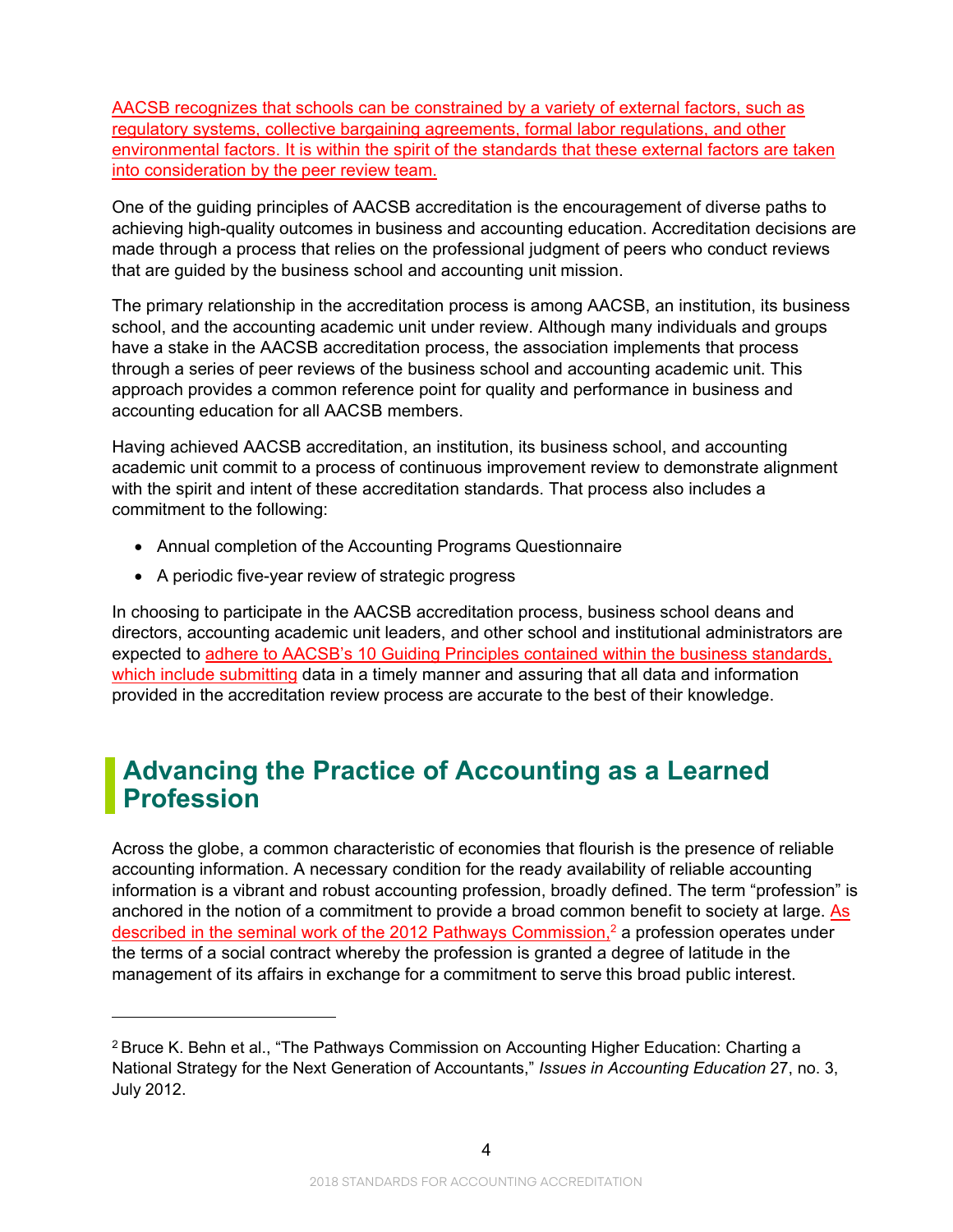The accounting profession's social contract encompasses a set of promises and commitments centering on the preparation and dissemination of reliable accounting information. The role of the professional accountant, then, centers around serving as trusted business advisors across a wide range of organizations in the public, private, nonprofit, and governmental sector.

With an expectation of integrity and expertise in all matters relating to accounting information, accountants provide a wide range of accounting-related services to a broad array of organizations across the private, public, and nonprofit sectors. Accountants hold a variety of positions of trust within organizations; they serve as trusted advisors to businesses, to government at all levels, and to society at large; and they attest to the reliability of accounting information across all sectors of domestic and global economies.

Accounting professionals play an increasingly critical role in the collection, analysis, recording, reporting, interpretation, and verification of financial and non-financial information. Their work supports a broad array of global economic activity and supplies global capital markets with reliable and timely information. As the industry evolves, AACSB recognizes that the quality of accounting education has never been more important. Colleges must prepare accounting graduates to assume critical responsibilities, serve the public interest, support efficient capital markets, and promote effective managerial decision making. The association views its role in identifying and recognizing high-quality accounting education as an essential way to support and enhance accountancy's status as one of the learned professions[.3](#page-6-0)

Although accountancy offers graduates many career paths from which to choose, the profession as a whole shares common attributes with other learned professions such as law and medicine. These attributes include advanced, specialized higher education requirements for new accountants; a code of professional conduct and personal integrity; the expectation of continuing education to ensure accountants keep their skills relevant and current; the need for ever stronger partnerships between accounting professionals and the academic community to support education, research, and collaboration; certification and licensure regulations, laws, and policies; and the expectation that educational programs in accounting maintain ongoing quality assurance and accreditation processes.

Though the accounting profession does not have universal mandatory academic requirements that accounting graduates must meet, AACSB-accredited accounting academic units aspire to develop in their graduates strong foundational skills, thorough and relevant knowledge, and a sense of integrity in the practice of accounting. It is in this spirit that AACSB's accounting accreditation process has evolved. The goal of AACSB accounting accreditation is to advance the practice of accounting as a learned profession, by recognizing outstanding accounting academic units that produce excellent graduates, impactful and relevant scholarship, and sustained mutually dependent engagement between academia and professional practice.

<span id="page-6-0"></span><sup>&</sup>lt;sup>3</sup> AACSB views the accounting profession broadly and does not limit its definition of the practice to designations such as a Certified Public Accountant, Chartered Accountant, etc.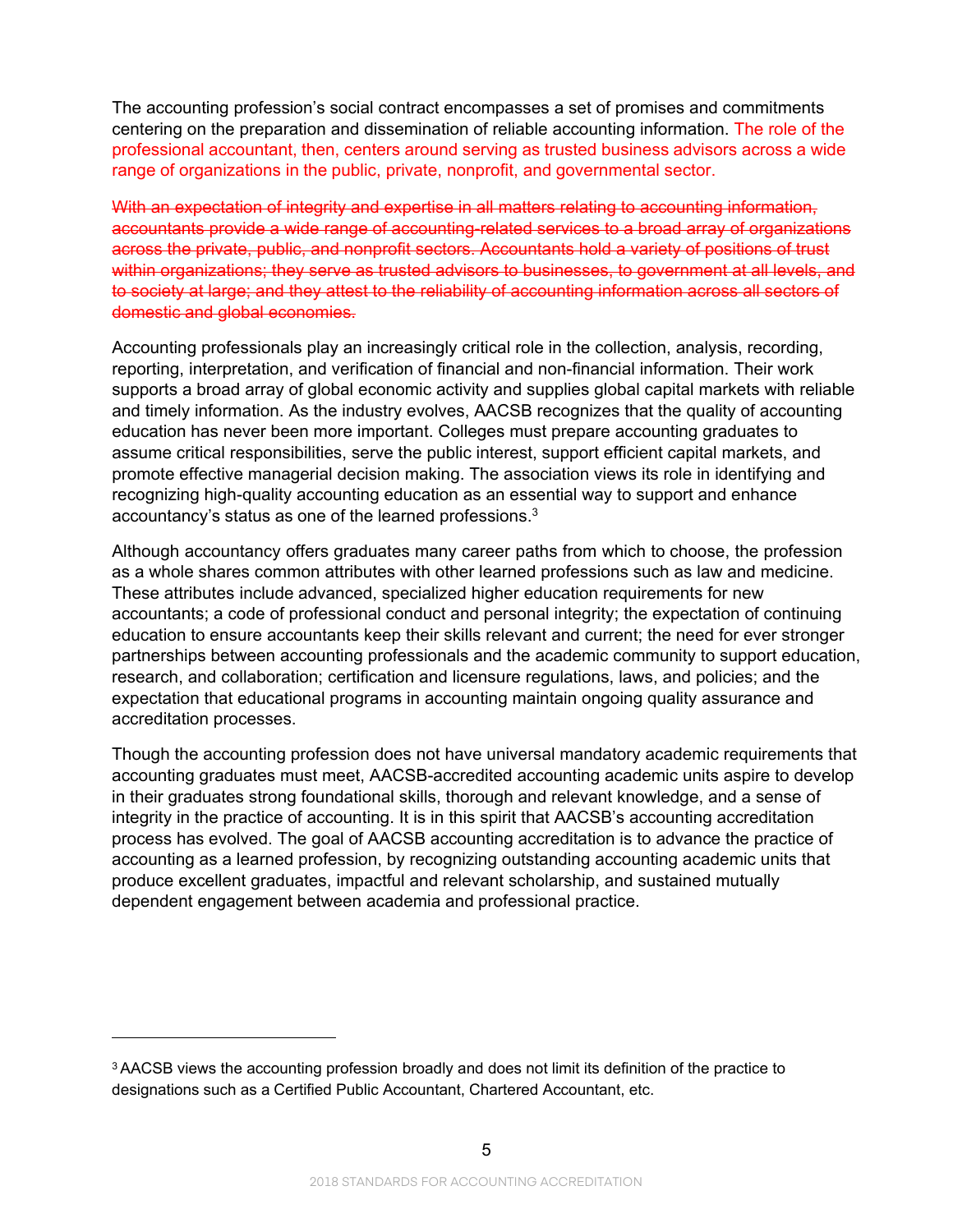#### **The Accredited Entity and Scope of Accreditation**

- The accounting academic unit is agreed upon through AACSB accreditation processes and meets the spirit and intent of the conditions and expectations as outlined in these eligibility criteria. The accounting academic unit seeking AACSB accounting accreditation must be approved well in advance of the onsite visit of the accreditation peer review team. If the accounting academic unit seeking AACSB accounting accreditation is part of or affiliated with an entity or business academic unit that holds AACSB business accreditation or is seeking business accreditation, the relationship of the accounting academic unit to the entity or business academic unit must be clear.
- Once the accredited entity is determined, the next step is to gain agreement on which programs within the accredited entity will be included in the scope of accreditation. This is referred to as "programmatic scope." Programmatic scope will normally include all accounting degree programs at the bachelor's level or higher within the accredited entity. Schools may request exclusion of certain degree programs, subject to approval by the appropriate AACSB committee.

*• Included Programs.* Included programs are degree programs in which 25 percent or more of the content for baccalaureate degree programs, or 50 percent or more of the content for postbaccalaureate degree programs, relates to business disciplines such as accounting, economics, finance, legal studies, management, management information systems, marketing, and quantitative methods.

• *Excluded Programs.* Excluded programs are programs with business discipline content below the thresholds noted above, or for which a specific exclusion request has been granted by AACSB.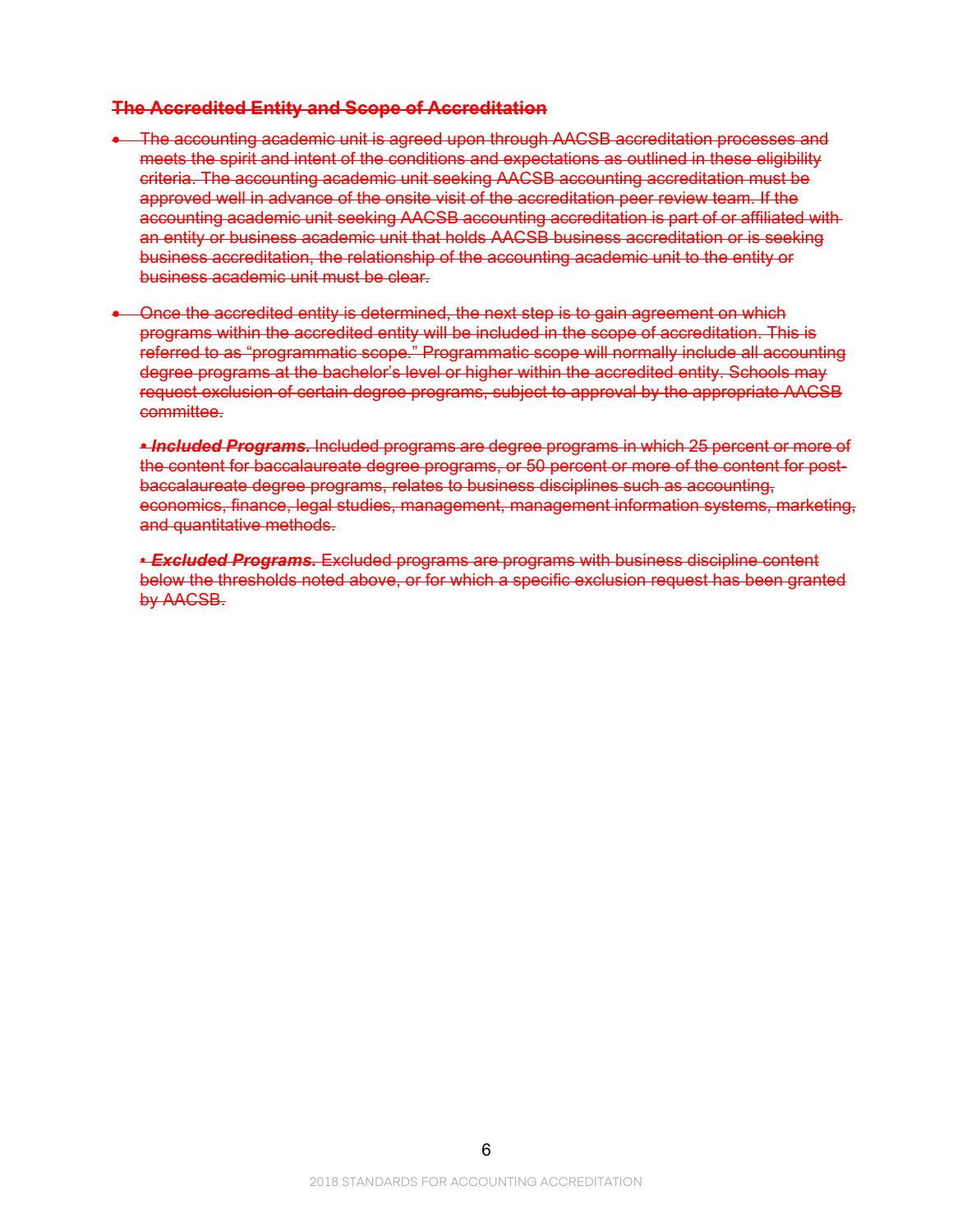### **SECTION 1**

# **ELIGIBILITY CRITERIA FOR AACSB INTERNATIONAL ACCOUNTING ACCREDITATION**

Eligibility criteria serve three purposes. First, the eligibility criteria specify a series of core values and guiding principles that AACSB believes are important. Accounting academic units must demonstrate a commitment to these values and guiding principles in order to achieve and continue AACSB accounting accreditation. Second, they provide a foundation for peer review by defining the scope of review; establishing an agreement about the accounting accreditation entity to be reviewed; and determining that entity's organization and support in the context of accounting education, as well as its connections to business and management education. Third, eligibility criteria address certain basic characteristics that bear on the quality of accounting and business degree programs, research, and other activities. These characteristics must be present before an applicant can be reviewed for initial accounting accreditation or for the extension of accounting accreditation. Unless an applicant can describe itself transparently as an entity delivering accounting education and research and show that it has the structure and capacity to deliver and sustain high-quality accounting education and intellectual contributions, it is not ready to be evaluated against the standards.

For initial applicants, alignment with these eligibility criteria is viewed as the first step in the accreditation process. As such, the documentation an accounting academic unit provides in response to the criteria is a signal of its commitment to the underlying core values outlined in the criteria and its likelihood of achieving accreditation in a reasonable period. Eligibility criteria are thus the basis for the eligibility application.

Once an accounting academic unit achieves AACSB accounting accreditation, it will continue to be evaluated for adherence to the eligibility criteria to determine whether changes in its mission, strategies and expected outcomes remain aligned with the eligibility criteria.

#### **Part 1: Core Values and Guiding Principles**

The following three criteria represent core values and guiding principles of AACSB. There is no uniform measure for deciding whether each criterion has been met. Rather, the accounting unit must demonstrate that it has an ongoing commitment to pursue the spirit and intent of each criterion in ways that are consistent with its mission and context. **If the accounting unit is part of an institution or business academic unit holding or seeking AACSB accreditation, and if there are no unique factors or conditions that apply to the accounting academic unit, the accounting academic unit may refer to the business academic unit's documentation for the eligibility criteria.**

**Criterion A: The accounting academic unit must encourage and support ethical behavior by students, faculty, administrators, and professional staff. [ETHICAL BEHAVIOR]]**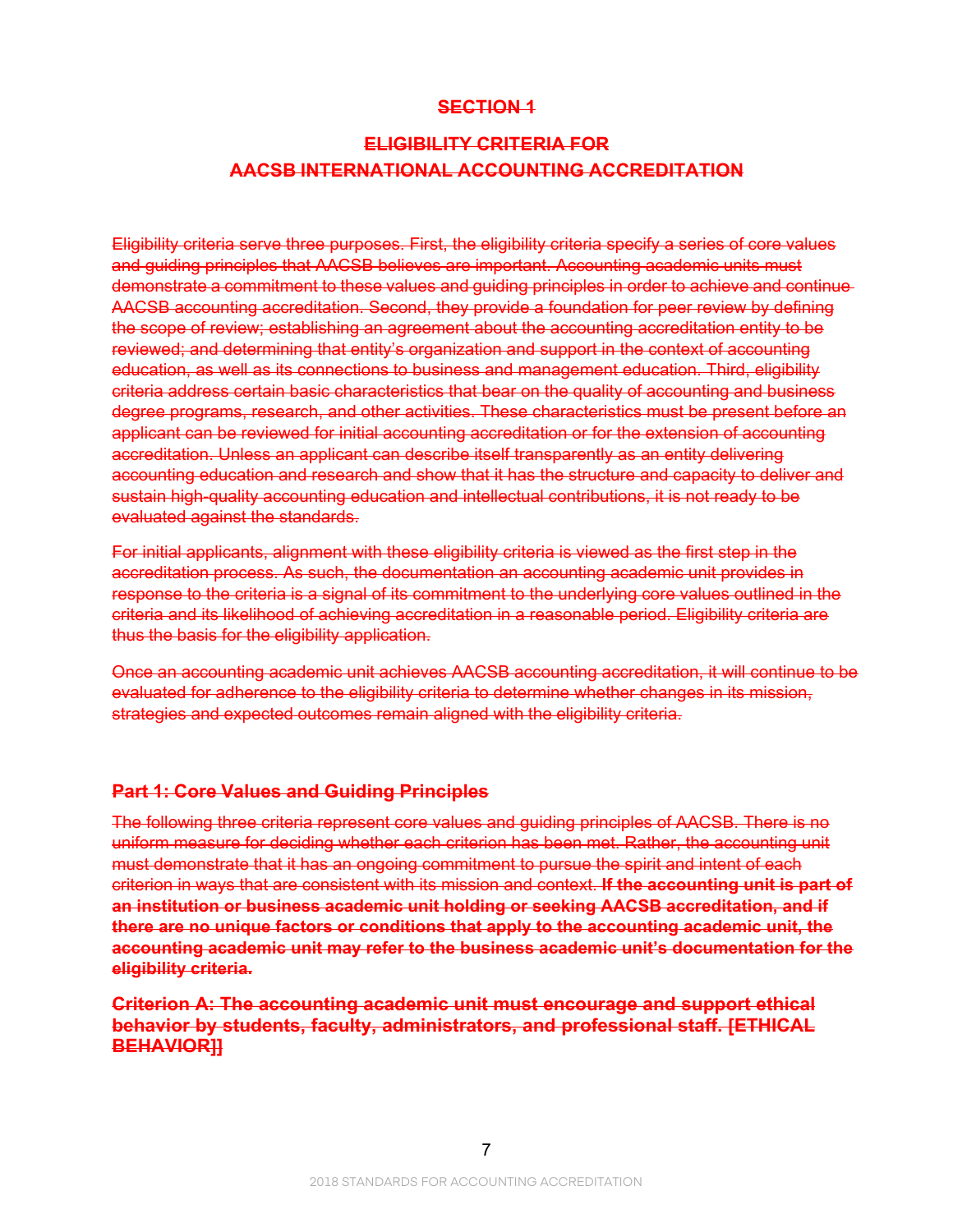# **Basis for Judgment**

- The accounting academic unit must have appropriate systems, policies, and procedures that reflect the unit's support for and importance of ethical behavior for administrators, faculty, professional staff, and students in their professional and personal actions. The accounting academic unit may follow policies of the business school or the larger institution of which it is a part.
- The systems, policies, and procedures must provide appropriate mechanisms for addressing breaches of ethical behavior.
- This criterion relates to the general procedures of a unit. In no instance will AACSB become involved in the adjudication or review of individual cases of alleged misconduct, whether by administrators, faculty, professional staff, students, the accounting academic unit, or the school.

#### **Guidance for Documentation**

- Provide published policies and procedures to support legal and ethical behaviors.
- Describe programs to educate participants about ethics policies and procedures.
- Document systems for detecting and addressing breaches of ethical behaviors, such as honor codes, codes of conduct, and disciplinary systems to address inappropriate behavior.

**Criterion B: The accounting academic unit maintains a collegiate environment in which students, faculty, administrators, professional staff, and practitioners interact and collaborate in support of learning, scholarship, and community engagement. [COLLEGIATE ENVIRONMENT]**

# **Basis for Judgment**

- Collegiate environments are characterized by scholarship, scholarly approaches to accounting education, and a focus on advanced learning. Accounting academic units provide scholarly education at a level consistent with higher education in accounting.
- In collegiate environments, students, faculty, administrators, professional staff, and practitioners interact and collaborate as a community. Regardless of the delivery mode for degree programs, accounting academic units provide an environment supporting interaction and engagement among students, administrators, faculty, professional staff, and practitioners.
- Collegiate environments are characterized by the involvement of faculty and professional staff in governance and university service. Accounting academic units must show that governance processes include the input of and engagement with faculty and professional staff.

# **Guidance for Documentation**

- Provide an overview of the degree programs offered and evidence that the quality of these programs is at a level consistent with higher education in accounting.
- Describe the environment in which students, faculty, professional staff, and practitioners interact; provide examples of activities that demonstrate the ways they interact; and show how the accounting academic unit supports such interactions. Discuss the governance process, indicating how faculty are engaged or how faculty otherwise inform decisions.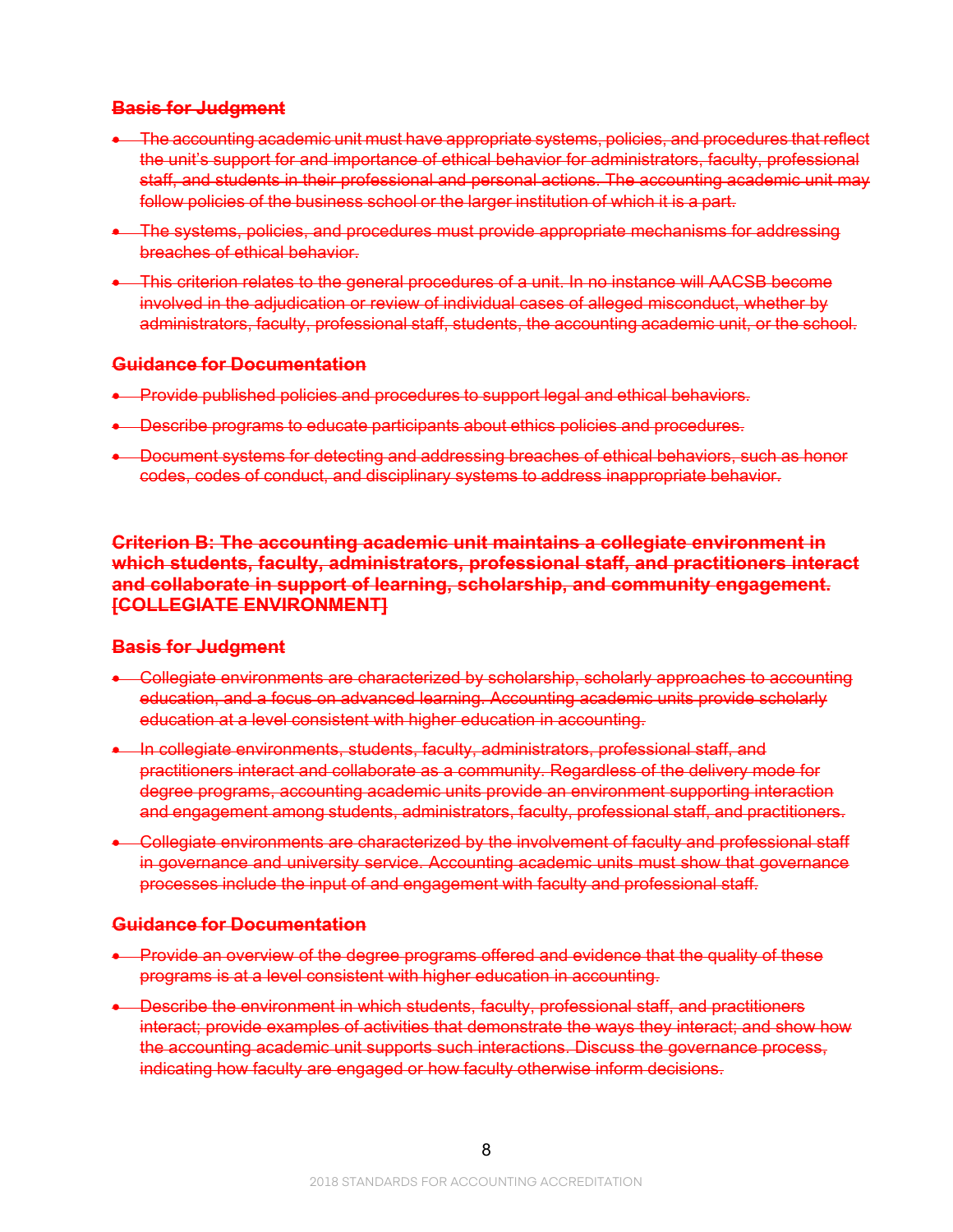• Provide documents that characterize the culture and environment of the accounting academic unit, including statements of values, faculty and student handbooks, etc.

**Criterion C: The accounting academic unit must demonstrate a commitment to address, engage, and respond to current and emerging corporate social responsibility issues (e.g., diversity, sustainable development, environmental sustainability, globalization of economic activity across cultures, global prosperity) through its policies, procedures, curricula, research, and/or outreach activities. [COMMITMENT TO CORPORATE SOCIAL RESPONSIBILITY]**

#### **Definition**

• With an understanding of the context and environment in which each accounting unit operates, the concept of diversity encompasses interest, inclusion, acceptance and respect. It means understanding that each individual is unique and recognizing and engaging with individual differences. These can be along the dimensions of gender, race, ethnicity, sexual orientation, socio-economic status, age, physical abilities, religious beliefs, political beliefs, or other ideologies. The values of diversity and inclusion foster the exploration of these differences in a safe and supportive environment, where community members move beyond tolerance to seeking and celebrating the rich dimensions of diversity and the contributions these differences make to innovative, engaged and impactful business education experience.

#### **Basis for Judgment**

- Diversity in people and ideas enhances the educational experience in every business and accounting program. At the same time, diversity is a culturally embedded concept rooted in historical and cultural traditions, legislative and regulatory concepts, economic conditions, ethnicity, gender, socioeconomic conditions, and experiences.
- Diversity, sustainable development, environmental sustainability, globalization, and other emerging corporate and social responsibility issues are important and require proactive engagement between accounting academic units, students and practitioners.
- The accounting unit fosters awareness, understanding, acceptance and respect of, diverse viewpoints among participants related to current and emerging corporate social responsibility issues.
- The accounting unit fosters sensitivity toward and greater understanding and acceptance of cultural differences and global perspectives. Graduates are prepared to pursue accounting or business careers in a diverse global context. Students are exposed to cultural practices different than their own.

#### **Guidance for Documentation**

- Describe how the accounting unit defines and supports the concept of diversity in ways appropriate to its culture, historical traditions, and legal and regulatory environment.
- Demonstrate that the accounting unit fosters sensitivity and flexibility toward cultural differences and global perspectives.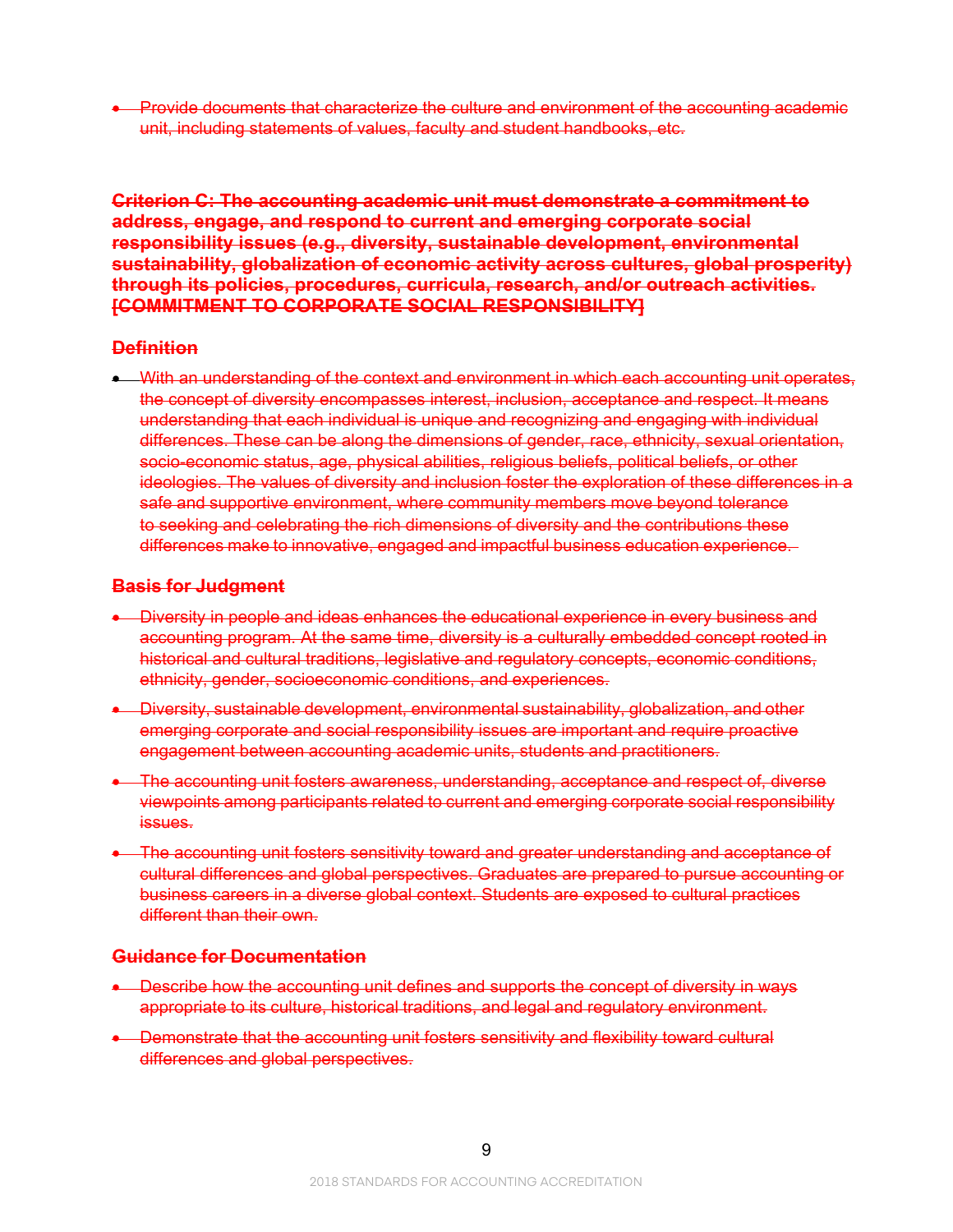- Demonstrate that the accounting unit values a rich variety of viewpoints in its learning community by seeking and supporting diversity among its students and faculty in alignment with its mission.
- Define the populations the accounting unit serves and describe the unit's role in fostering opportunity for underserved populations.
- Define the ways the accounting unit supports high-quality education by making appropriate effort to diversify the participants in the educational process and to guarantee that a wide variety of perspectives is included in all activities.
- Demonstrate that the accounting unit addresses current and emerging corporate social responsibility issues through its own activities, through collaborations with other units within its institution, and/or through partnerships with external constituencies.

# **Part 2: General Criteria**

The accounting academic unit seeking AACSB accounting accreditation must also address the following general criteria. The accounting academic unit may refer to content in the business school documentation if that documentation provides sufficient detail regarding the unit's alignment with these criteria.

**Criterion D: An applicant for AACSB accounting accreditation must be a well-defined, established accounting academic unit that is part of or affiliated with an academic entity or business academic unit that is a member of AACSB in good standing, holds AACSB business accreditation, or is an applicant for AACSB business accreditation concurrently with the application for AACSB accounting accreditation. The academic entity may be defined as an institution authorized to award bachelor's degrees or higher (in business and accounting) or a business academic unit within such an institution. [ACCOUNTING ACCREDITATION SCOPE AND AACSB MEMBERSHIP]**

# **Definitions**

- An institution is a legal entity authorized to award bachelor's degrees or higher.
- An academic unit operates within an institution and may depend on the institution for authority to grant degrees.
- A business academic unit is an academic unit in which business education is the predominant focus across degree programs, research, and outreach activities.
- The accounting academic unit is defined as the collection of degree programs in accounting irrespective of administrative structure.

# **Basis for Judgment**

• The accounting academic unit is agreed upon through AACSB accreditation processes and meets the spirit and intent of the conditions and expectations as outlined in these eligibility criteria. The accounting academic unit seeking AACSB accounting accreditation must be approved well in advance of the onsite visit of the accreditation peer review team. If the accounting academic unit seeking AACSB accounting accreditation is part of or affiliated with an entity or business academic unit that holds AACSB business accreditation or is seeking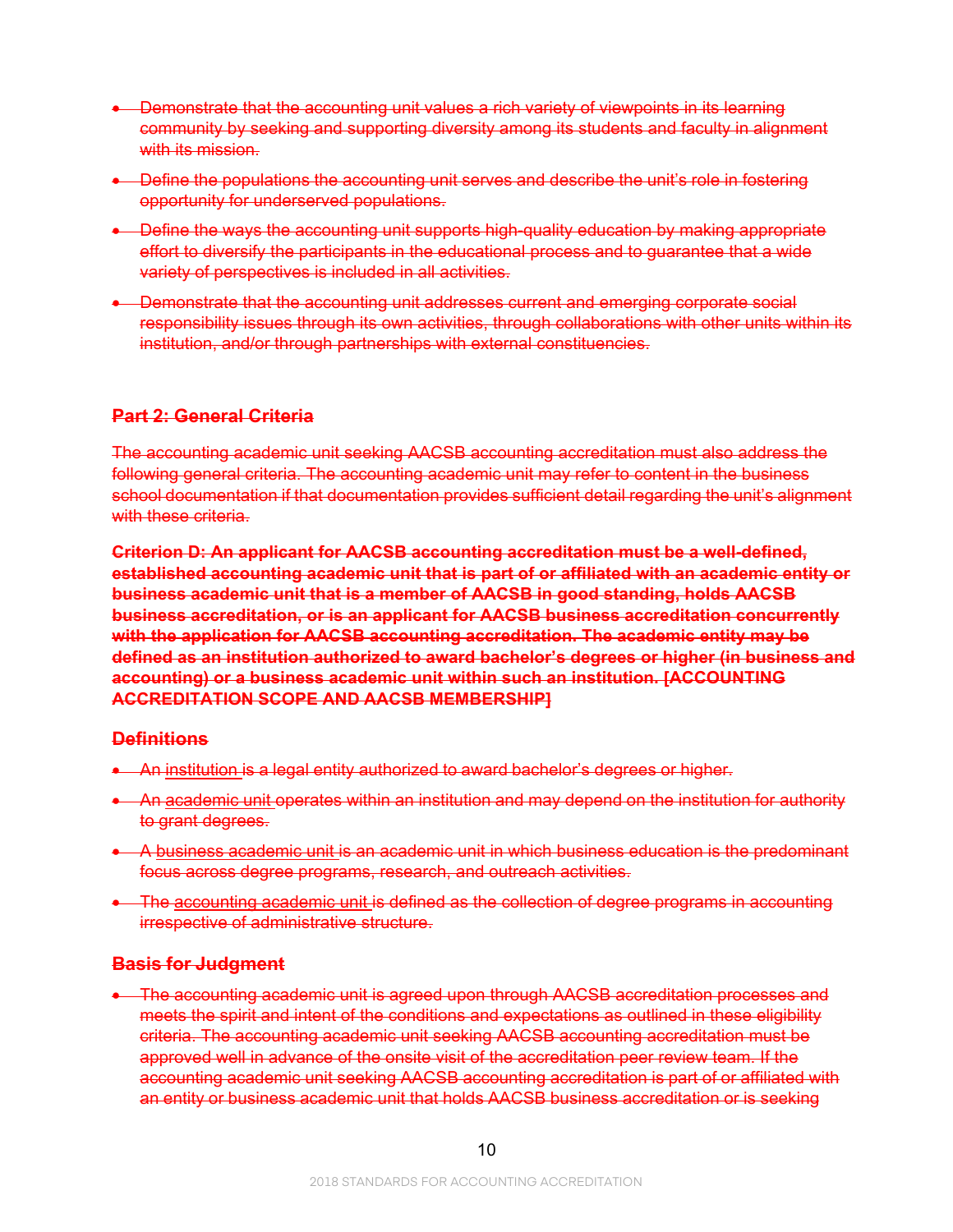business accreditation, the relationship of the accounting academic unit to the entity or business academic unit must be clear.

- Within the approved accounting academic unit applying for AACSB accounting accreditation, the programmatic scope of accreditation (e.g., degree programs and other programmatic activities to be included in the AACSB review process and subject to alignment with accreditation standards) is agreed upon through AACSB accreditation processes and meets the spirit and intent of the conditions and expectations outlined in these eligibility criteria. Program inclusions and exclusions are approved well in advance (normally two years) of the onsite visit of the accreditation peer review team.
- The accounting academic unit applying for accreditation agrees to use the AACSB accreditation brand, logo, and related statements about accreditation in its electronic and printed communications in accordance with AACSB policies and guidelines.

#### **Guidance for Documentation**

- Describe the accounting academic unit's relationship to the entity or business academic unit of which it is part or describe its affiliation with a separate business academic unit that is seeking or holds AACSB business accreditation. Provide an organizational chart. Provide evidence that the accounting academic unit is predominantly focused on accounting education, research, and outreach.
- An accounting academic unit may also be considered a business academic unit (see the AACSB Business Accreditation Standards) for accreditation purposes. In such cases, the accounting academic unit must seek business accreditation and may also seek accounting accreditation.
- Describe the accounting degree programs that the accounting academic unit is submitting for the accreditation review and identify any non-accounting degree programs that the unit offers. MBA programs that offer an accounting minor or concentration that are not intended to prepare graduates for professional examinations licenses, or designations in accounting are not included in an AACSB accounting accreditation review. Such programs must be reviewed within the business accreditation review.
- List all degree programs in accounting offered elsewhere in the institution, including the academic unit responsible for delivering them.
- If the institution has multiple academic units that deliver accounting degree programs and one or more seeks AACSB accounting accreditation, each academic unit seeking accounting accreditation must demonstrate that their activities are clearly distinguished internally and externally from the activities of the rest of the institution, particularly the activities of other academic units that offer accounting degree programs that are not seeking AACSB accounting accreditation.
- AACSB recognizes national systems and local cultural contexts, as well as the regulatory environments in which an entity applying for accreditation operates. As a result, AACSB can vary the boundaries of what it considers traditional business and accounting subjects. AACSB will consider the definition of those boundaries in the local context in which the applicant entity operates. For AACSB to agree to vary its definition of a traditional business or accounting subject, the applicant must explain and document such variations within its local context.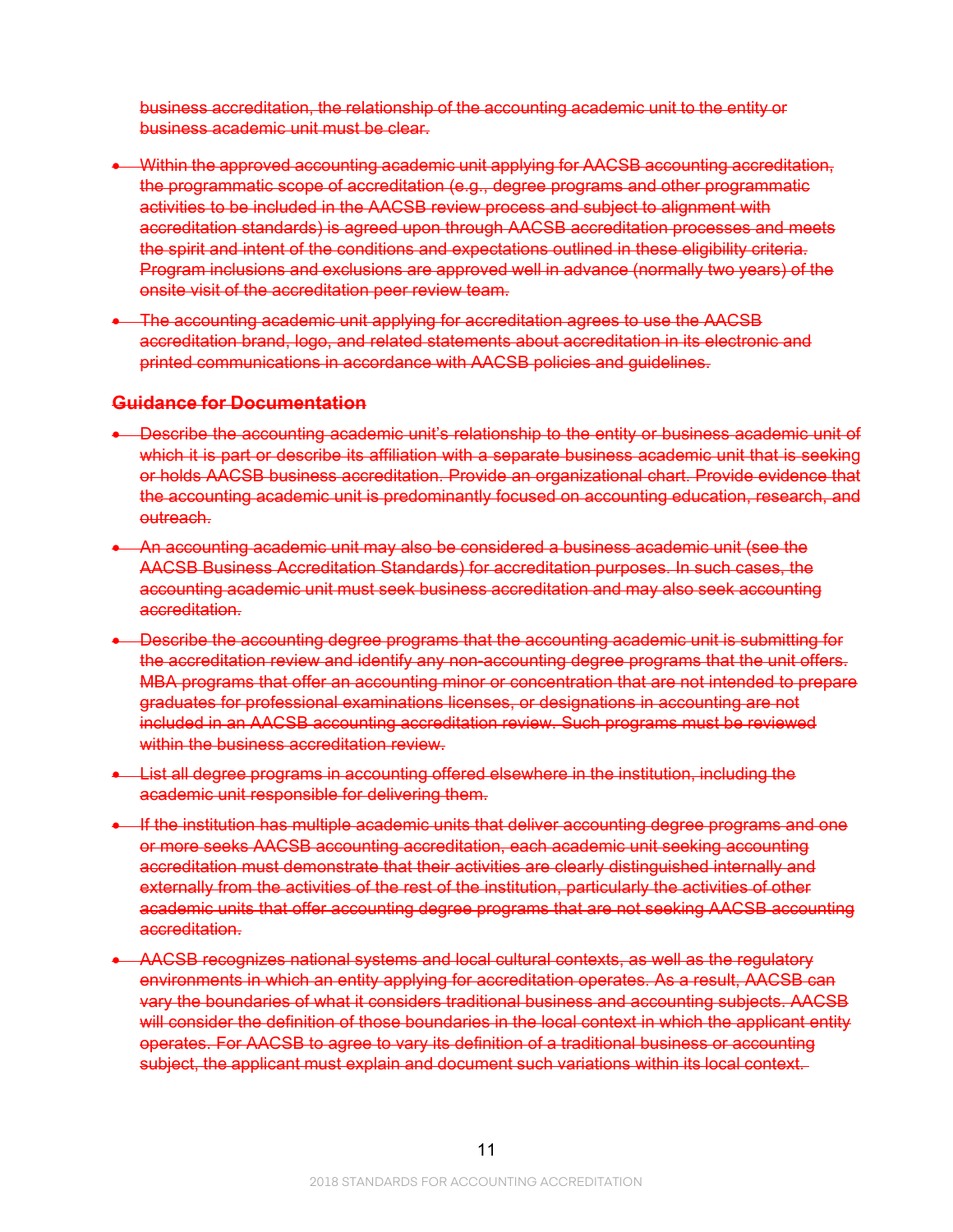- AACSB International must ensure that its brand is applied strictly and only to the agreed-upon entity applying for accreditation and the programs and programmatic activities included within the scope of its review. For that reason, the applicant must document its agreement and alignment with the following guidelines regarding the use of the AACSB International accreditation brand and related statements about accreditation.
- In the case where the entity applying for business and accounting accreditation is a single business academic unit within an institution, the AACSB accreditation brand applies only to the single business academic unit and all business and accounting degree programs it is responsible for delivering. The AACSB accreditation brand cannot apply to the institution or to other (non-business) academic units or the accounting degree programs they offer.
- Applications for accreditation must be supported by the chief executive officer of the accounting academic unit, the chief executive officer of the business school applicant, and the chief academic officer of the institution, regardless of the accreditation entity seeking AACSB accreditation. In all cases, the institution, business academic units, and accounting academic units agree to comply with AACSB policies that recognize entities that hold AACSB accounting accreditation. Applicants must clearly distinguish the programs they submit to the accounting accreditation review from other business academic units, accounting academic units, and other (non-business) academic units at their institutions that deliver accounting degree programs that do not hold AACSB accounting accreditation.
- For all AACSB-accredited entities, the list of degree programs included in the scope of accreditation review will be maintained continuously at AACSB. If the accounting academic unit that holds AACSB accounting accreditation introduces new programs, it may indicate that those programs are AACSB-accredited until the next accounting continuous improvement review. It may not indicate that new accounting degree programs delivered by other (nonbusiness/accounting) academic units are accredited prior to the next review.

**Criterion E: The accounting academic unit must be structured to ensure proper oversight, accountability, and responsibility for accounting academic operations; it must be supported by continuing resources (human, financial, infrastructure, and physical); and it must have policies and processes for continuous improvement. [OVERSIGHT, SUSTAINABILITY, AND CONTINUOUS IMPROVEMENT]**

# **Basis for Judgment**

- AACSB does not require any particular administrative structure or set of practices; however, the structure must be judged appropriate to sustain excellence and continuous improvement in accounting education within the context of a collegiate institution as described in Eligibility Criteria C.
- The organizational structure must provide proper oversight and accountability related to accounting education.
- The accounting academic unit must have policies and processes in place to support continuous improvement and accountability.
- The accounting academic unit must demonstrate sufficient and sustained resources (financial, human, physical, infrastructural, etc.) to fulfill its mission, expected outcomes, and strategies and must demonstrate continued viability for degree programs, scholarship, and other mission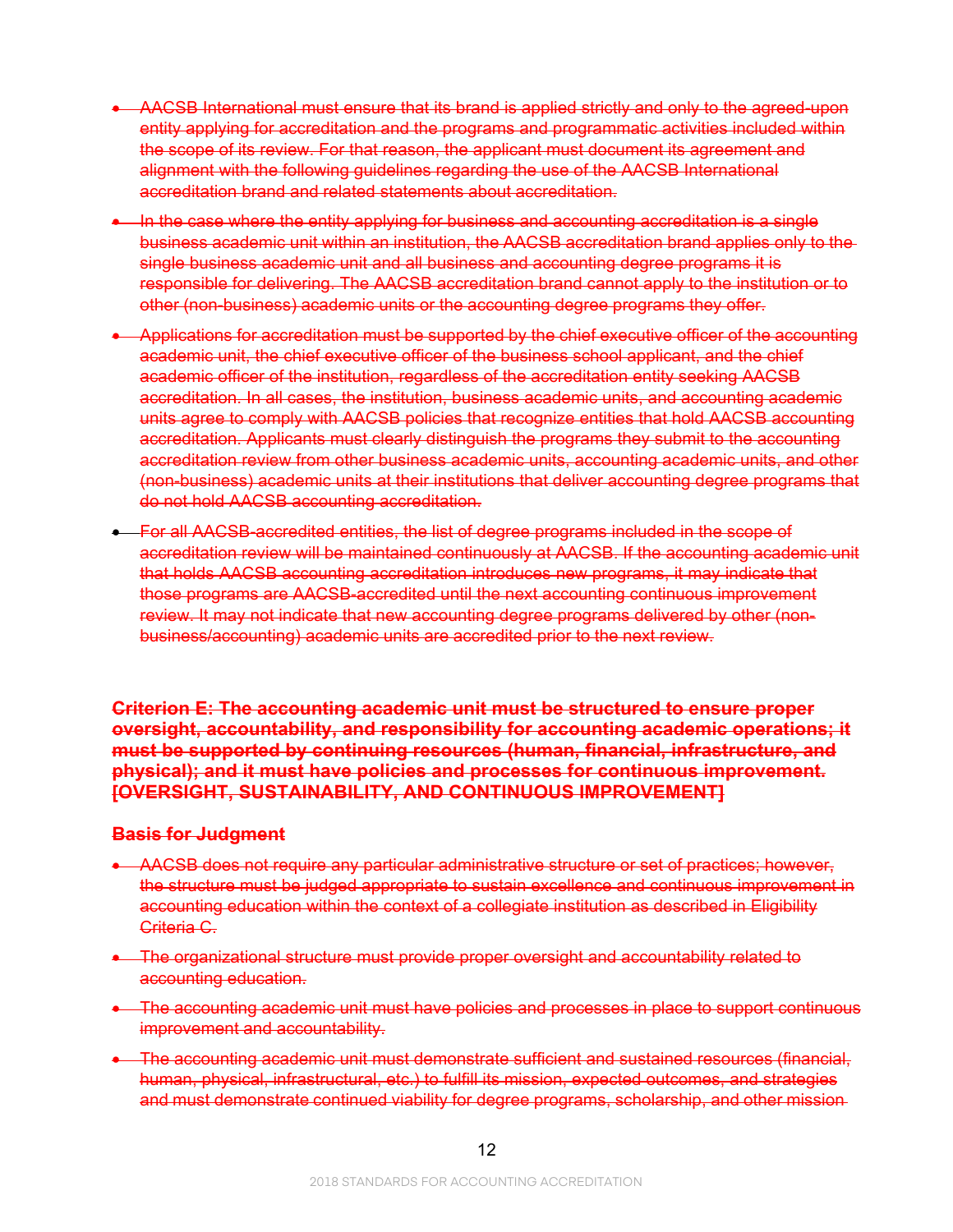components. If the accounting academic unit has started new accounting degree programs since its initial accreditation or last continuous improvement review, a peer review team may request additional information about those programs, much as it would during an initial accreditation review.

#### **Guidance for Documentation**

- Describe the organizational structure of the accounting academic unit, providing an organizational chart that identifies the unit in the context of the larger institution (if applicable).
- Provide an overview of the structure of the unit, its policies, and processes to ensure continuous improvement and accountability related to teaching and learning for the accounting degree program. This overview also includes the policies and processes that encourage and support intellectual contributions that influence the theory, practice, and/or teaching of accounting.
- Summarize the budget, source of funds, and financial performance for the most recent academic year, trends in the prior five years, and projections for the future. Describe the financial resources of the accounting academic unit in relationship to the financial resources of the business academic unit (e.g., compare accounting degree enrollments as a fraction of the business academic unit's total enrollment).
- Describe trends in resources available to the accounting academic unit, including those related to finances, facilities, information technology infrastructure, human, and library resources. Discuss the impact of resources on the accounting academic unit's operations, outcomes (graduates, research, etc.), and potential for mission achievement.
- Describe the total faculty resources for the accounting academic unit, including the number of faculty members on staff, the highest degree level (doctoral, master's, and bachelor's) of each faculty member, and the disciplinary area of each faculty member. For each accounting degree program, describe the delivery model (e.g., traditional classroom models, online or distance models, models that blend traditional classroom with distance delivery, other technologysupported approaches). Extend this analysis to each location where programs are delivered. A fully online degree program is considered a location. If accounting degree programs are delivered through different delivery models, provide an overview of how faculty and professional staff are deployed to support the delivery of accounting degree programs by degree, location, and/or delivery mode.
- Describe the accounting academic unit resources that are committed to other mission-related activities beyond accounting degree programs and intellectual contributions.
- For continuation of accounting accreditation reviews, document incremental changes since the last accreditation review.

**Criterion F: All degree programs included in the AACSB accounting accreditation review must demonstrate continuing adherence to the AACSB accounting accreditation standards and applicable business accreditation standards. Accounting academic units are expected to maintain and provide accurate information in support of each accreditation review. [POLICY ON CONTINUED ADHERENCE TO STANDARDS AND INTEGRITY OF SUBMISSIONS TO AACSB]**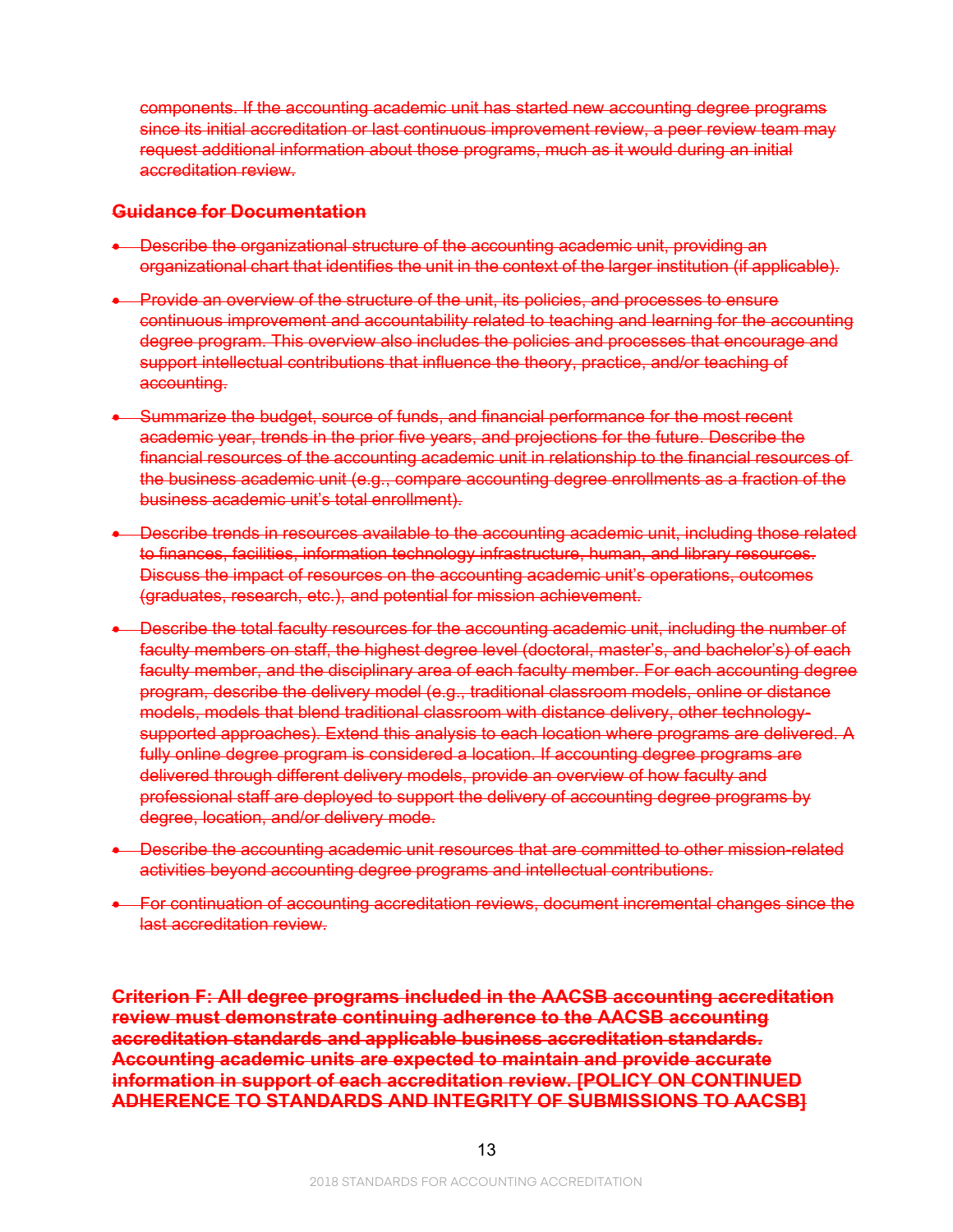All degree programs included in the AACSB accounting accreditation review must demonstrate continuing adherence to the AACSB business and accounting accreditation standards and processes. After an institution's accounting academic unit achieves accreditation, AACSB reserves the right to request a review of that institution's accredited accounting academic unit at any time if questions arise concerning the continuation of educational quality and alignment with the standards. In addition, accounting academic units are expected to maintain and provide accurate information annually via the Accounting Unit Questionnaire and in support of each accreditation review.

Deliberate misrepresentation of information presented to AACSB in support of a business or accounting accreditation review shall be grounds for the appropriate committee to recommend the immediate denial of an accounting academic unit's initial application for accreditation, or, in the case of a continuous improvement review, the revocation of an accounting academic unit's membership in the Accounting Accreditation Council.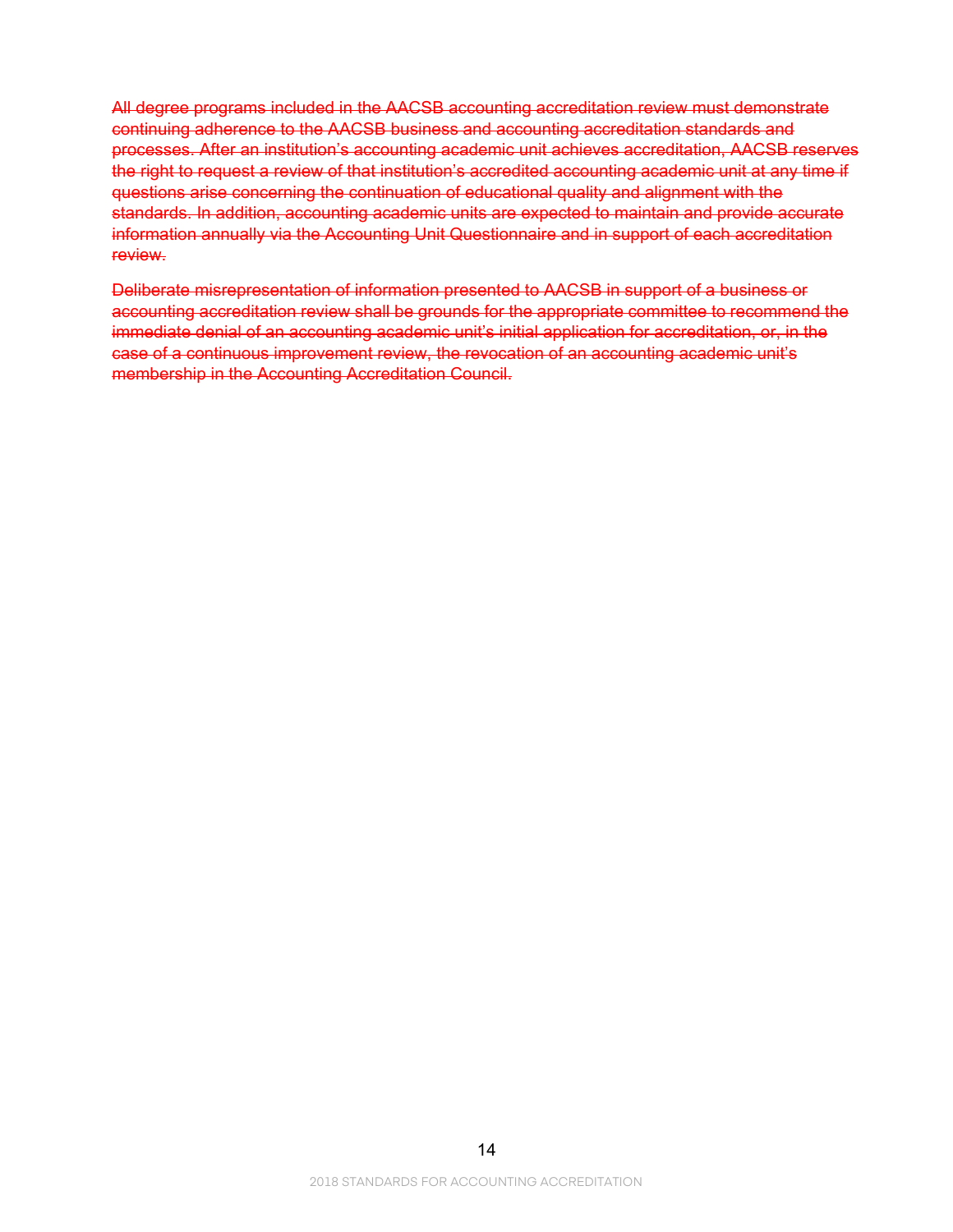# <span id="page-16-0"></span>STANDARD S FOR ACCOUNTING ACCREDITATION

# <span id="page-16-1"></span>**Strategic Management and Innovation for Accounting Academic Units**

This section of the standards, which focuses on strategic management, is based on the principle that a quality accounting academic unit has a clear and focused mission, acts on that mission, develops strategies for mission achievement, and translates the mission into expected outcomes. It addresses three critical and related components: mission and strategy, scholarship and intellectual contributions, and financial strategies.

AACSB believes that a wide range of missions are consistent with high quality, positive impact, and innovation. An accounting academic unit is most successful when it is clear about its priorities and when its mission, strategies, and expected outcomes are aligned and implemented across its activities. Under these conditions, the mission, strategies, and expected outcomes provide a context for an AACSB accounting accreditation review. That is, in applying the standards, the quality and success of a school is assessed in relation to its mission, strategies, and expected outcomes.

In this section, three criteria related to an accounting academic unit's mission are of critical importance. First, the mission must be appropriate, descriptive, and transparent to constituents. Second, the mission must provide the unit with an overall direction for making decisions. Finally, the accounting unit's strategies and expected outcomes must align with its mission. The accreditation process seeks to take a holistic look at the accounting academic unit by reflecting on its many activities, actions, participants, strategies, resources, outcomes, innovations, and subsequent impact in the context of the specific culture, attitude, and philosophy of the unit and its larger institution, as appropriate. A complete and accurate understanding of the context and environmental setting for the accounting academic unit is paramount in the accreditation peer review team's ability to form a holistic view.

The standards in this section reflect the dynamic environment of accounting academic units and business schools. These standards insist on the periodic, systematic review and possible revision of the unit's mission and strategies, as well as on the engagement of appropriate stakeholders in developing and revising the mission, strategies, and expected outcomes. Quality accounting academic units will have legacies of achievement, improvement, and impact. They implement forward-looking strategies to achieve future success, sustain their missions, and make an impact in the future.

Scholarship that fosters innovation and directly impacts theory, practice, setting of public policy, and teaching of accounting is a cornerstone of a quality accounting academic unit. A broad range of scholarly activities ensures intellectual vibrancy across and among faculty members and learners; such activities contribute to the currency and relevancy of the unit's educational programs and directly foster innovation in accounting practice and education. Intellectual contributions that arise from these scholarly activities ensure that the accounting academic unit contributes to and is an integral part of an academic community of scholars within an institution and across the broader academic community of institutions in higher education. Outcomes of intellectual contributions are indicated by their impact or influence on the theory, practice, setting of public policy and teaching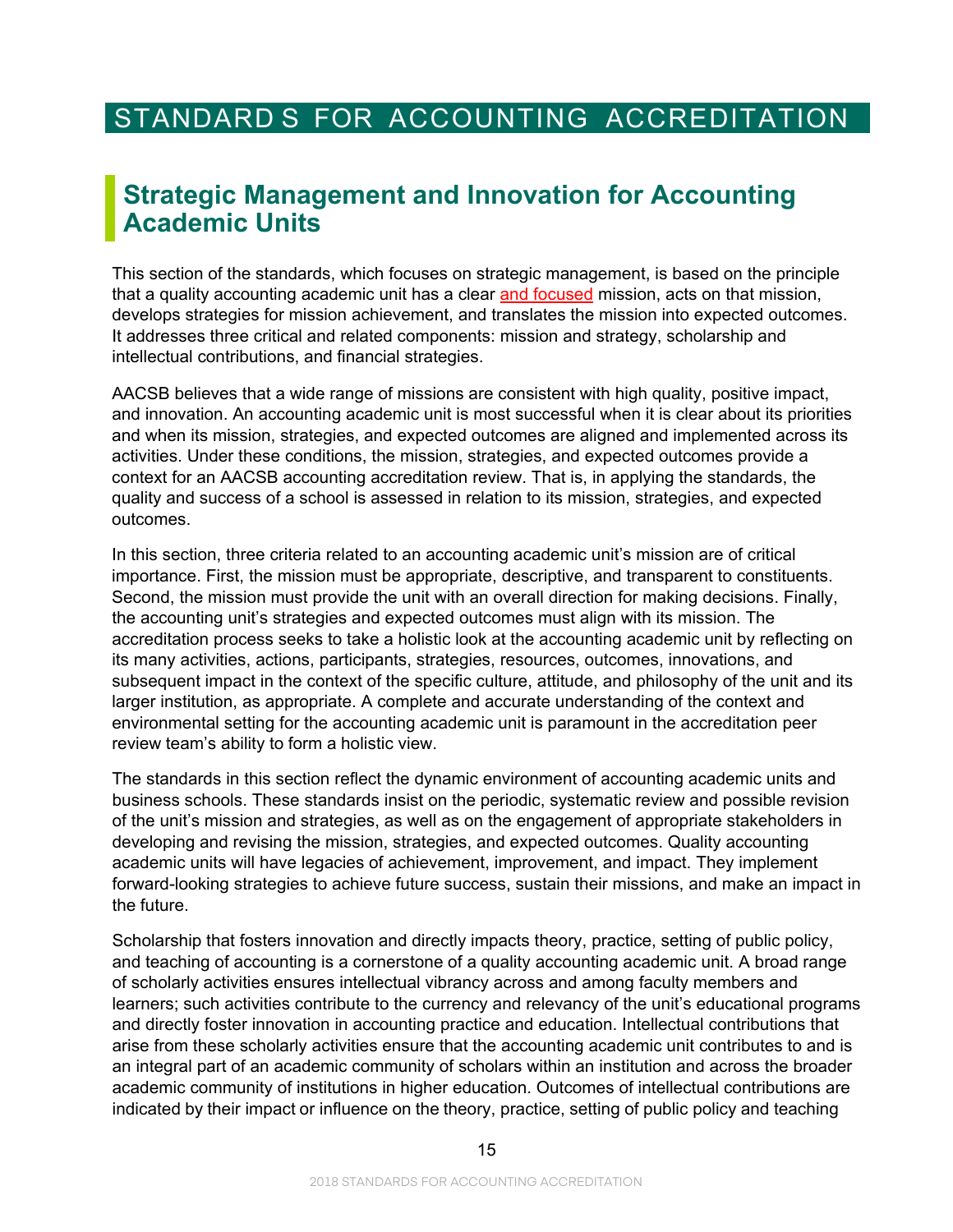of accounting and business, rather than just by the number of articles published or documents produced. Schools make their expectations regarding the impact of intellectual contributions clear and publicly transparent.

Similar to an accounting academic unit's intellectual contributions, its sound financial strategies and resources are essential for operational sustainability, improvement, and innovation. Sustaining quality accounting education and impactful research requires careful financial planning and an effective financial model.

**Standard A1: The accounting academic unit articulates a clear and distinctive mission that is aligned with the business school and institution. The accounting academic unit has developed the expected outcomes this mission implies, and the strategies it will employ to achieve these outcomes. The unit has a history of achievement and continuous improvement and specifies future strategic priorities. [ACCOUNTING ACADEMIC UNIT MISSION, IMPACT, AND INNOVATION—RELATED BUSINESS STANDARD 1]**

# **Definitions**

- The accounting academic unit is defined as the collection of degree programs in accounting offered by a business school unit irrespective of administrative structure.
- Mission is a single statement or set of statements serving as a quide for the unit and its stakeholders. These statements capture the unit's core purposes, express its aspirations, and describe its distinguishing features. In addition, the relationship of the accounting academic unit to the institutional entity and/or business school is reflected in the mission.
- The term distinctive refers to goals, characteristics, priorities, focus areas, or approaches of the unit that are special or notable. These are revealed by the unit's mission and evident in its expected outcomes and strategies. Distinctiveness does not imply that the unit is different from all others.
- Expected outcomes are conveyed via broad or high-level statements describing impacts the unit expects to achieve in the accounting, business, and academic communities it serves as it pursues its mission through educational activities, scholarship, and other endeavors. Expected outcomes translate the mission into overarching goals against which the accounting academic unit evaluates its success.
- Strategies are overarching statements of direction derived from the strategic management processes of the school. Strategies describe how the accounting academic unit intends to achieve its mission and expected outcomes.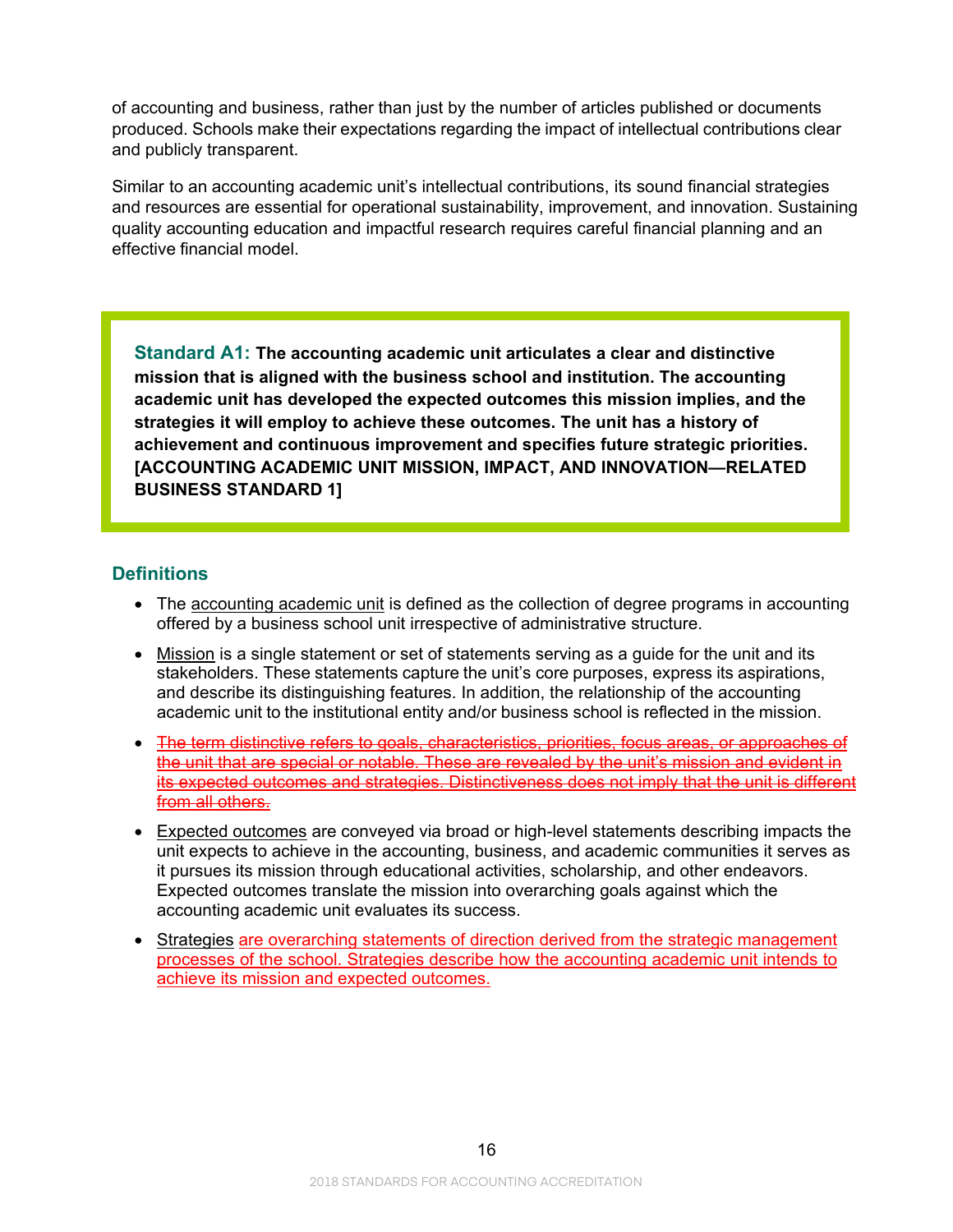# **Basis for Judgment**

- The business school mission, strategies, and expected outcomes serve as the foundation on which the accounting unit's mission, strategies, and expected outcomes are built. The mission, strategies, and expected outcomes of the accounting unit are aligned with the business school.
- The unit's mission, strategies, and expected outcomes clearly articulate the unit's engagement, innovation, and impact priorities.
- The accounting academic unit's mission guides decision making and identifies distinguishing characteristics, attributes, focus areas, and priorities that indicate how the unit positions itself among the international community of accounting units. Distinctiveness does not imply that the unit must somehow be different from all other AACSB-accredited accounting academic units. Rather, through its mission, strategies, and expected outcomes, the unit clearly articulates those attributes that describe the unit to its various constituencies and across the global community of accounting programs.
- The unit's mission, strategies, and expected outcomes are mutually consistent and reflect a realistic assessment of the changing environment of accounting programs. The alignment of a unit's mission and strategies with the expected outcomes signal that it is highly likely that the unit can achieve those outcomes. In the dynamic environment of higher education and accounting education, innovation and change are the norm rather than the exception.
- The unit's mission, strategies, and expected outcomes clearly define the unit's focus on educational activities, including the range of degree and non-degree programs offered and the learners, organizations, and communities those programs serve. The unit aligns its teaching and learning models with its mission, strategies, and expected outcomes.
- The unit's mission, strategies, and expected outcomes clearly define the unit's focus on quality intellectual contributions that advance the knowledge, practice, public policy, and teaching and pedagogy of accounting and business.
- The mission, strategies, and expected outcomes are appropriate to accounting education and consonant with the mission of any institution and business school of which the accounting academic unit is a part. Accordingly, the unit's mission, strategies, and expected outcomes address the level of education the unit is targeting; the positive and significant impact the unit makes on the accounting profession, business, and society; the stakeholders to whom the unit is accountable; and the ways in which the unit advances accounting education.
- The unit periodically reviews and revises the mission, strategies, and expected outcomes as appropriate and engages key stakeholders in the process.
- The unit's mission and expected outcomes are transparent to all stakeholders.
- The unit systematically evaluates and documents its progress toward mission fulfillment. Past examples of continuous improvement, engagement, innovation, and impact are consistent with the mission, strategies, and expected outcomes intended to support mission fulfillment.
- The unit's planned future actions for continuous improvement, its rationale for such actions, and its identification of potential areas of innovation are consistent with and demonstrate support for its mission, strategies, and expected outcomes. The unit has clearly defined its future strategies to maintain its resource needs, assign responsibilities to appropriate parties, and set time frames for the implementation of actions that support the mission. The school also has clearly defined how these actions promise to impact expected outcomes.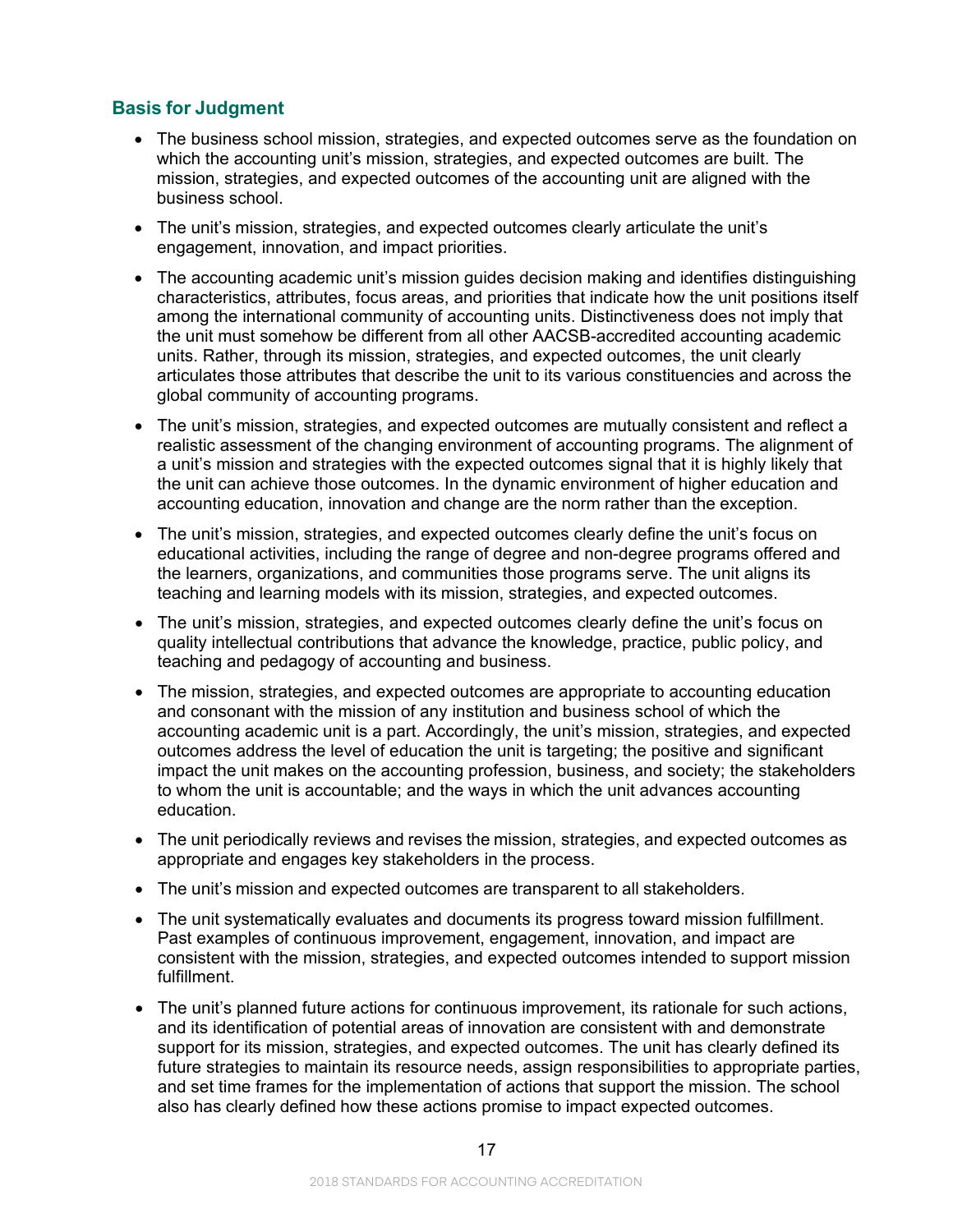• If the accounting academic unit's mission, strategies, and expected outcomes include the preparation of graduates of any accounting degree program for professional certification examinations and/or license to practice in accordance with professional organizations that offer such certifications and/or with state, provincial, or national regulations or laws, these accounting graduates must demonstrate success on such certification exams at or above state, provincial, or national norms and among peer institutions.

#### **Guidance for Documentation Suggested Documentation**

- Describe how the accounting unit mission, strategies, and expected outcomes are built on and aligned with those of the business school.
- Describe how the unit's mission, strategies, and expected outcomes are linked to the unit's engagement, innovation, and impact priorities.
- Describe the mission, strategies, and expected outcomes, including how the mission is encapsulated in supporting statements (e.g., mission statement, vision statement, values, strategic plan) and how these statements are aligned.
- Describe how the mission influences decision making in the accounting academic unit, connects the actions of participants, and provides a common basis for achieving the mission and expected outcomes.
- Describe the appropriateness of the mission for the unit's constituencies including learners, employers, and other stakeholders, and discuss how the mission positively contributes to society, accounting and management education, and the success of graduates.
- Describe how the mission, strategies, and expected outcomes clearly articulate the unit's engagement, innovation, and impact priorities.
- Describe how teaching and learning models in degree programs are aligned and consistent with the mission, strategies, and expected outcomes of the unit.
- Describe processes for creating and revising the mission; developing strategies; determining expected outcomes; and establishing how the mission, strategies, and outcomes relate to each other.
- If applicable, summarize accounting graduates' performance on professional certification/licensure examinations, and compare those results with those from peer institutions and against national norms.
- Summarize and document key continuous improvement successes and engagement, innovation, and impact achievements since the last AACSB accreditation review or for at least the past five years.
- Describe how past achievements are aligned with the mission, strategies, and expected outcomes of the unit.
- Identify future plans for continuous improvement and potential opportunities for engagement, innovation, and impact; indicate how these plans are linked to the mission, strategies, and expected outcomes; and outline the resources, responsible parties, and time frame needed to implement these actions.
- Identify past and future experiments and/or entrepreneurial actions the accounting academic unit has pursued. For past efforts, identify outcomes the unit has achieved and provide assessments of the success to date.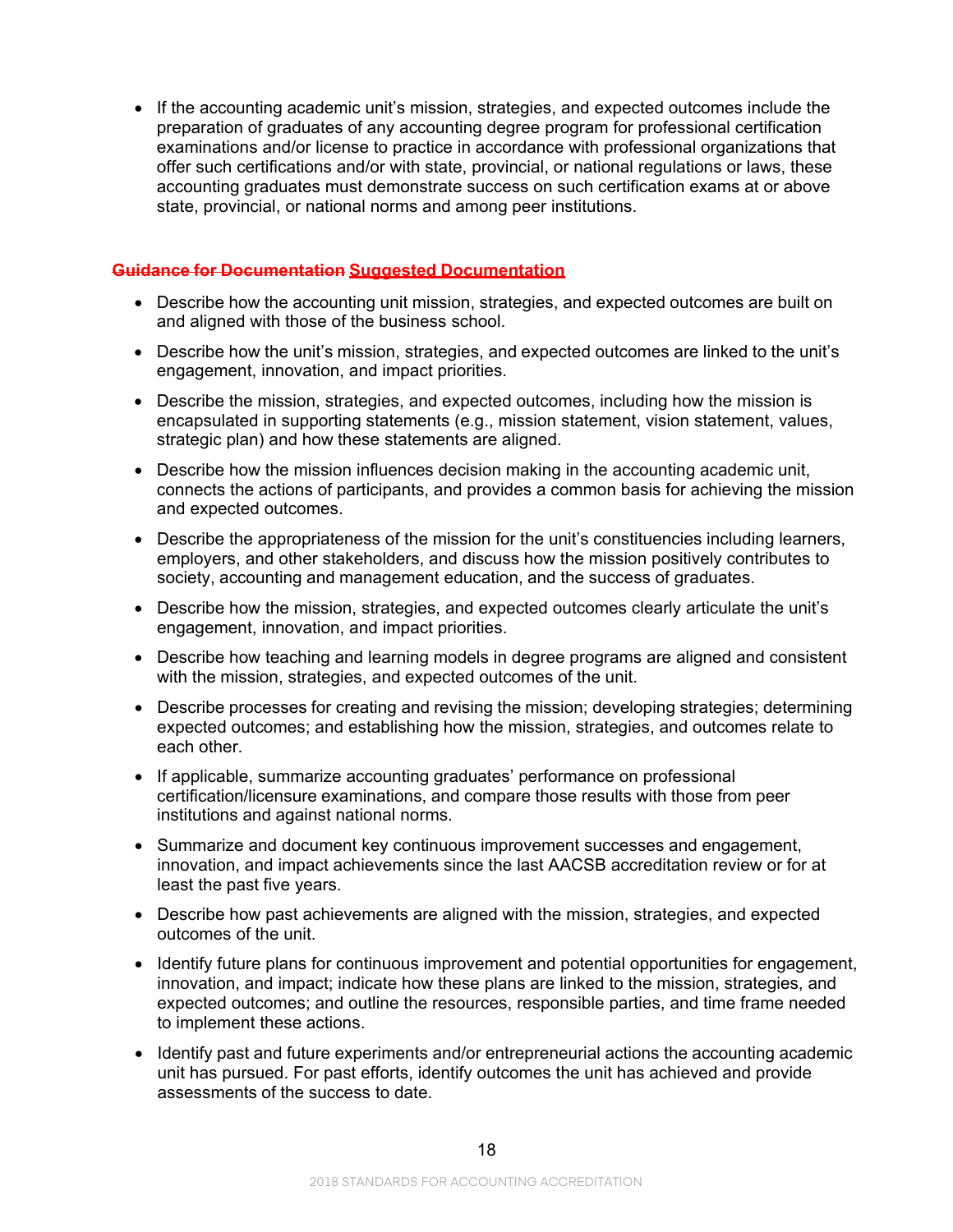**Standard A2: The accounting academic unit produces high-quality intellectual contributions that are consistent with its mission, expected outcomes, and strategies and that impact the theory, practice, and teaching of accounting, business, and management. [ACCOUNTING INTELLECTUAL CONTRIBUTIONS IMPACT AND ALIGNMENT WITH MISSION—RELATED BUSINESS STANDARD 28]**

# **Definitions**

- Intellectual contributions are original works intended to advance the theory, practice, and/or teaching of accounting, business, and management. They are scholarly in the sense that they are based on generally accepted research principles and disseminated to appropriate audiences. Intellectual contributions are a foundation for innovation. Intellectual contributions normally are validated by peers and communicated to appropriate audiences. Validation of the quality of intellectual contributions includes the traditional academic or professional prepublication peer review, but may encompass other forms of validation, such as online postpublication peer reviews, ratings, surveys of users, etc. Intellectual contributions may fall into any of the following categories:
	- *Basic or Discovery Scholarship* is directed toward increasing the knowledge base and the development of theory. that generates or communicates new knowledge and understanding and/or development of new methods. Intellectual contributions in this category are normally intended to impact the theory, knowledge, and/or practice of accounting, business, and management.
	- *Applied or Integrative/Application Scholarship* draws from basic research and uses accumulated theories, knowledge, methods, and techniques to solve real-world problems and/or issues associated with practice. that synthesizes new understandings or interpretations of knowledge or technology; develops new technologies, processes, tools, or uses; and/or refines, develops, or advances new methods based on existing knowledge. Intellectual contributions in this category are normally intended to contribute to and impact the practice of accounting and business.
	- *Teaching and Learning Scholarship* explores the theory and methods of teaching and advances new understandings, insights, content, and methods that impact learning behavior. that develops and advances new understandings, insights, and teaching content and methods that impact learning behavior. Intellectual contributions in this category are normally intended to impact the teaching and/or pedagogy of accounting, business, and management.
- Impact of intellectual contributions relates to the advancement of theory, practice, professional standards, public policy, and/or teaching of accounting and business, as a result of intellectual contributions. Impact is concerned with the difference made or innovations fostered by intellectual contributions—i.e., what has been changed, influenced, accomplished, or improved.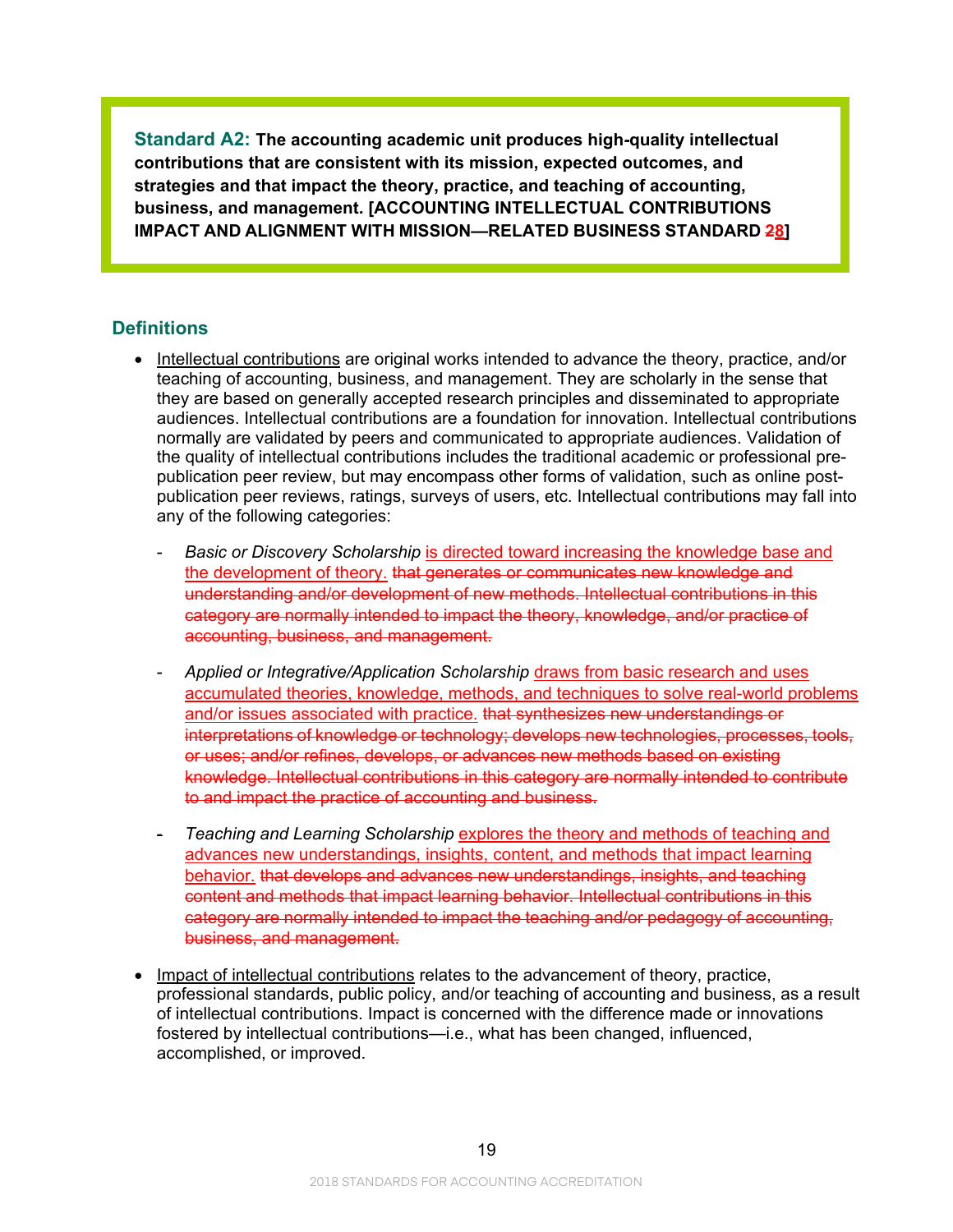# **Basis for Judgment**

- The accounting unit documentation of the number and type of intellectual contributions is contained within the business report, specifically summarized in Table 28-1, Part A.
- The accounting academic unit has produced intellectual contributions that have had an impact on the theory, practice, professional standards, public policy, and/or teaching of accounting and business, in ways that are consistent with the mission, strategies, and expected outcomes of the unit.
- The accounting academic unit expresses expectations regarding the impact of intellectual contributions in the mission and strategies in ways that are transparent to the public.
- The accounting academic unit applies relevant metrics to assess the extent to which expected impacts from intellectual contributions have been achieved and are aligned with the unit's mission and strategies.
- The accounting academic unit maintains a current portfolio of high-quality intellectual contributions that could impact theory, practice, professional standards, public policy, and/or teaching of accounting or business. The portfolio of intellectual contributions includes contributions from a substantial cross-section of faculty in the accounting academic unit. All accounting units are expected to have some high-quality peer-reviewed journal articles in their portfolio of intellectual contributions. Normally, a significant level of the contributions in the portfolio must be in the form of peer-reviewed journal articles, high quality editorialreviewed journal articles or the equivalent. The intellectual contribution priorities of the unit must be evident in the overall portfolio of intellectual contribution outcomes and their impact.
- Impact of intellectual contributions may be assessed by the degree to which they influence improvements or changes in theory, practice, professional standards, public policy, and/or teaching of accounting and business.
- The unit supports the depth and breadth of faculty participation in scholarship leading to high-quality intellectual contributions that could impact theory, practice, professional standards, public policy, and/or teaching in the future. If outcomes rely heavily on the intellectual contributions of faculty members who have primary faculty appointments with other institutions, the unit must provide documentation of how its relationship with the individual faculty members and other institutions contributes to the success, mission, and intellectual contributions of the unit.
- Intellectual contribution expectations and outcomes are clearly linked to the mission, strategies, and expected outcomes of the academic unit and reflect the degree program portfolio delivered by the unit. For example, the intellectual contributions portfolio for an accounting academic unit whose mission is strongly focused on preparing learners for careers in practice might place priority on applied or practice-related work, including publication in outlets that rely on an editorial review process. Conversely, the portfolio for an accounting academic unit with a significant focus on doctoral education and basic research reflects the level of scholarship expected of a research-focused program.
- The accounting academic unit documents intellectual contributions that demonstrate high quality and impact, as well as alignment with its mission, strategies, and expected outcomes. In documenting quality, the unit produces evidence of high-quality intellectual contributions within the most recent five-year AACSB accreditation review period. In documenting impact, however, the unit may produce evidence from intellectual contributions produced prior to the most recent five-year AACSB accreditation review period, because the review process recognizes that impact and change often occur over time.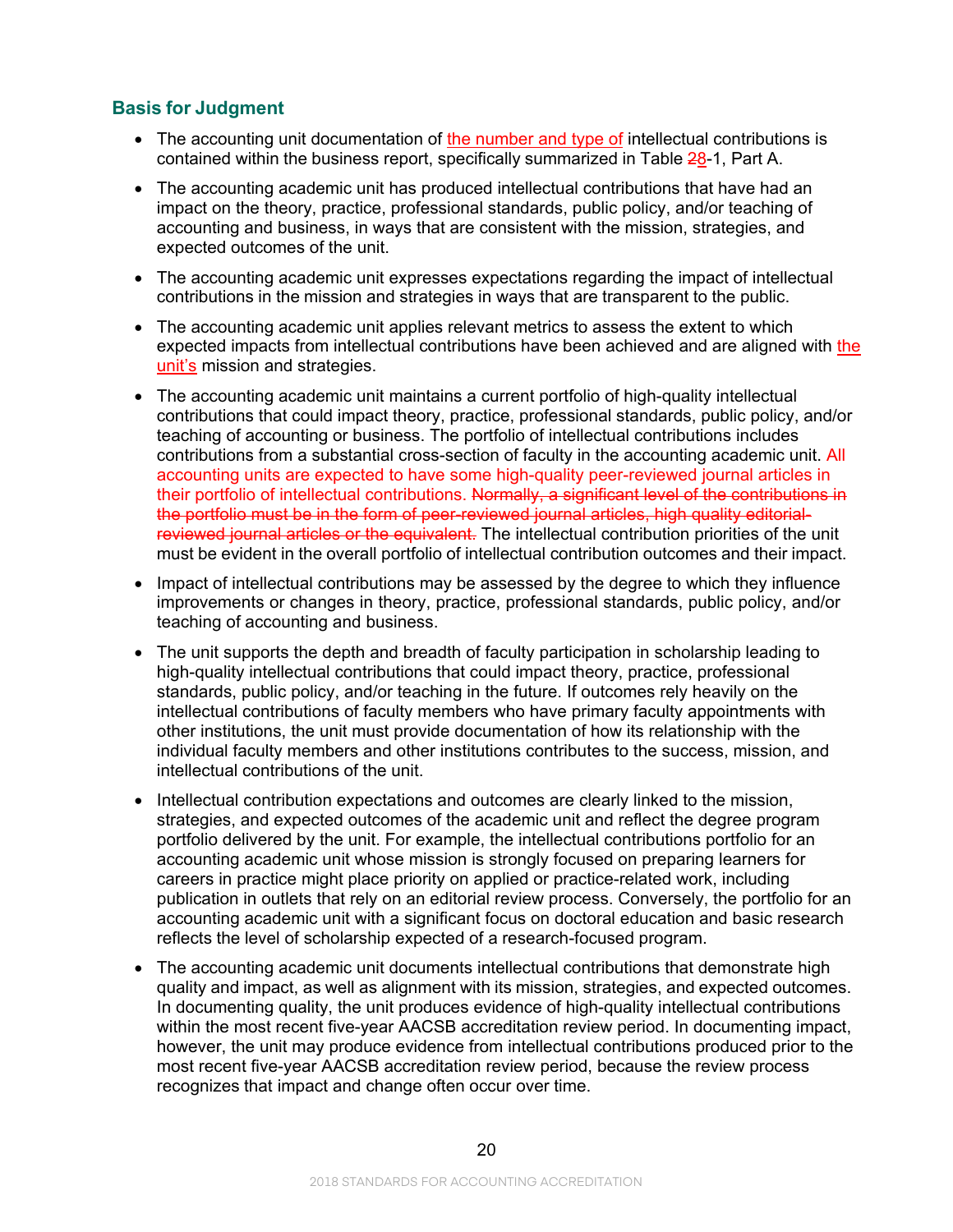### **Guidance for Documentation Suggested Documentation**

- Documentation of accounting unit intellectual contributions is provided in Table 28-1, Part A of the business report. In addition to this documentation, provide a narrative in Table A2-1 specifically related to the accounting unit's intellectual contributions for Parts B, C, and D. Part B provides a qualitative description of how the portfolio of intellectual contributions aligns with the mission, strategies, and expected outcomes of the unit. Part C provides evidence demonstrating the quality of the portfolio of intellectual contributions. Part D provides evidence that the accounting unit's intellectual contributions have had an impact on the theory, practice, public policy, and/or teaching of accounting and business.
- As an accounting academic unit documents its portfolio of intellectual contribution outcomes, the key is to provide the peer review team with the means to make an initial assessment of the portfolio's alignment with the mission and draw broader conclusions about its impact on teaching, practice, and public policy. The spirit and intent of this standard applies both to intellectual contributions grounded solely in accounting and related areas and to interdisciplinary contributions. Interdisciplinary intellectual contributions will be judged in the same context as contributions based solely in accounting and are in no way discounted in the context of this standard; however, interdisciplinary outcomes should be aligned with the mission, strategies, and expected outcomes of the accounting academic unit.
- Provide a summary of impact indicators resulting from the intellectual contributions produced by the faculty of the accounting academic unit. See the Appendix to these accounting standards for a non-exhaustive list of possible impact indicators.
- Indicate how the accounting academic unit incorporates indicators of impact into appropriate measurement systems and links those indicators to continuous improvement strategies.
- Provide a brief summary/analysis of how the portfolio of intellectual contributions aligns with the mission, strategies, and expected outcomes of the unit.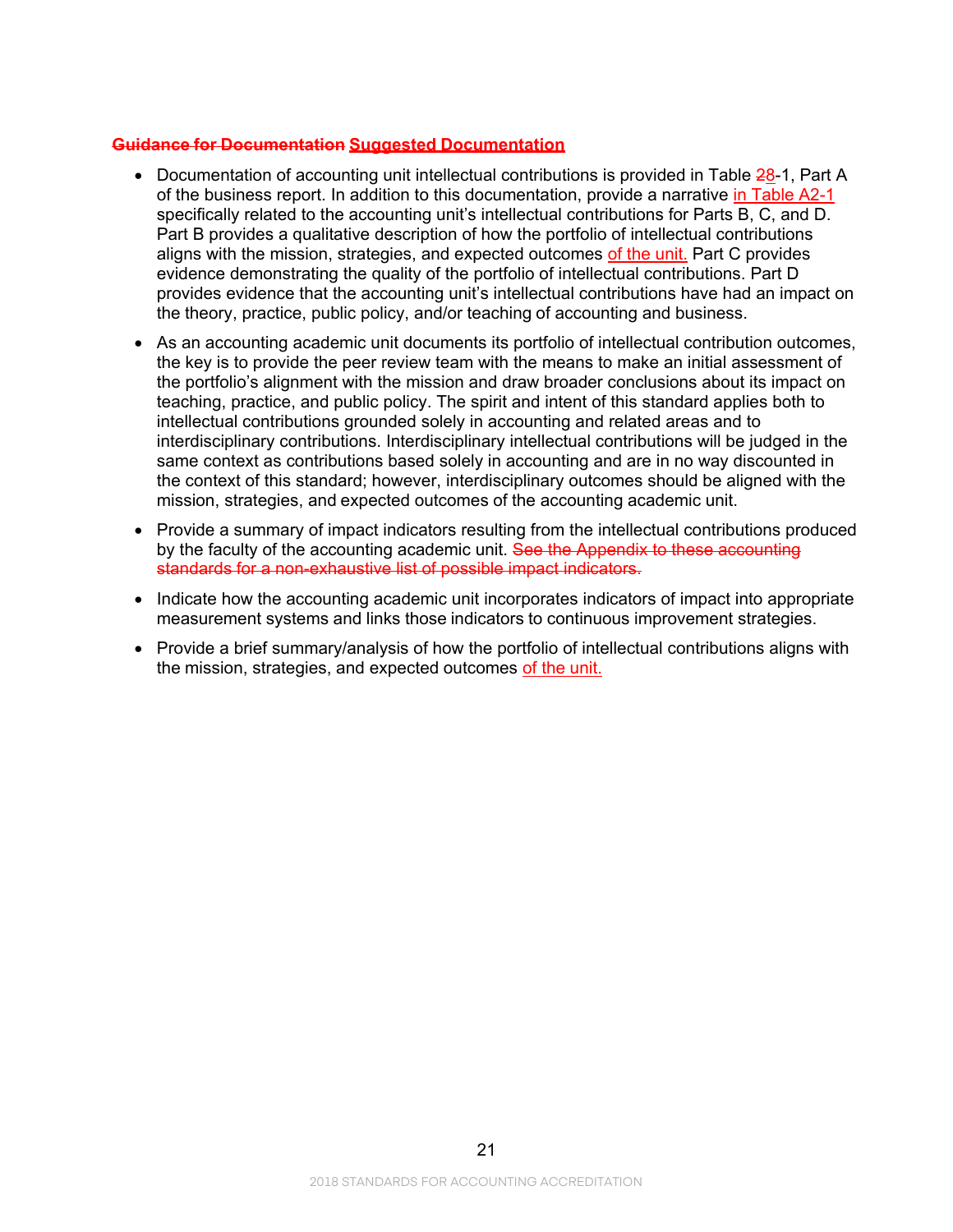# **Table A2-1 Intellectual Contributions of the Accounting Academic Unit**

#### **Part A: Five-Year Summary of Intellectual Contributions**

**The intellectual contributions portfolio five-year summary is provided in Table 28-1 in the business report. It should not be duplicated in the accounting report.**

#### **Part B: Alignment With Mission, Strategies, and Expected Outcomes**

**Provide a qualitative description of how the portfolio of intellectual contributions is aligned with the mission, strategies, and expected outcomes of the accounting academic unit.**

**Provide supplemental information specific to accounting that is not contained within the business report.**

#### **Part C: Quality of the Five-Year Portfolio of Intellectual Contributions**

**Provide evidence demonstrating the quality of the above five-year portfolio of intellectual contributions. Accounting academic units are encouraged to include qualitative descriptions and quantitative metrics and to summarize information in tabular format whenever possible.**

**Provide supplemental information specific to accounting that is not contained within the business report.**

#### **Part D: Impact of Intellectual Contributions**

**Provide evidence demonstrating that the unit's intellectual contributions have had an impact on the theory, practice, public policy and/or teaching of accounting and business. To demonstrate impact, whenever possible, the accounting academic unit is encouraged to include qualitative descriptions and quantitative metrics and to summarize the information in tabular format. Evidence of impact may stem from intellectual contributions produced beyond the five-year AACSB accounting accreditation review period.**

**Provide supplemental information specific to accounting that is not contained within the business report.**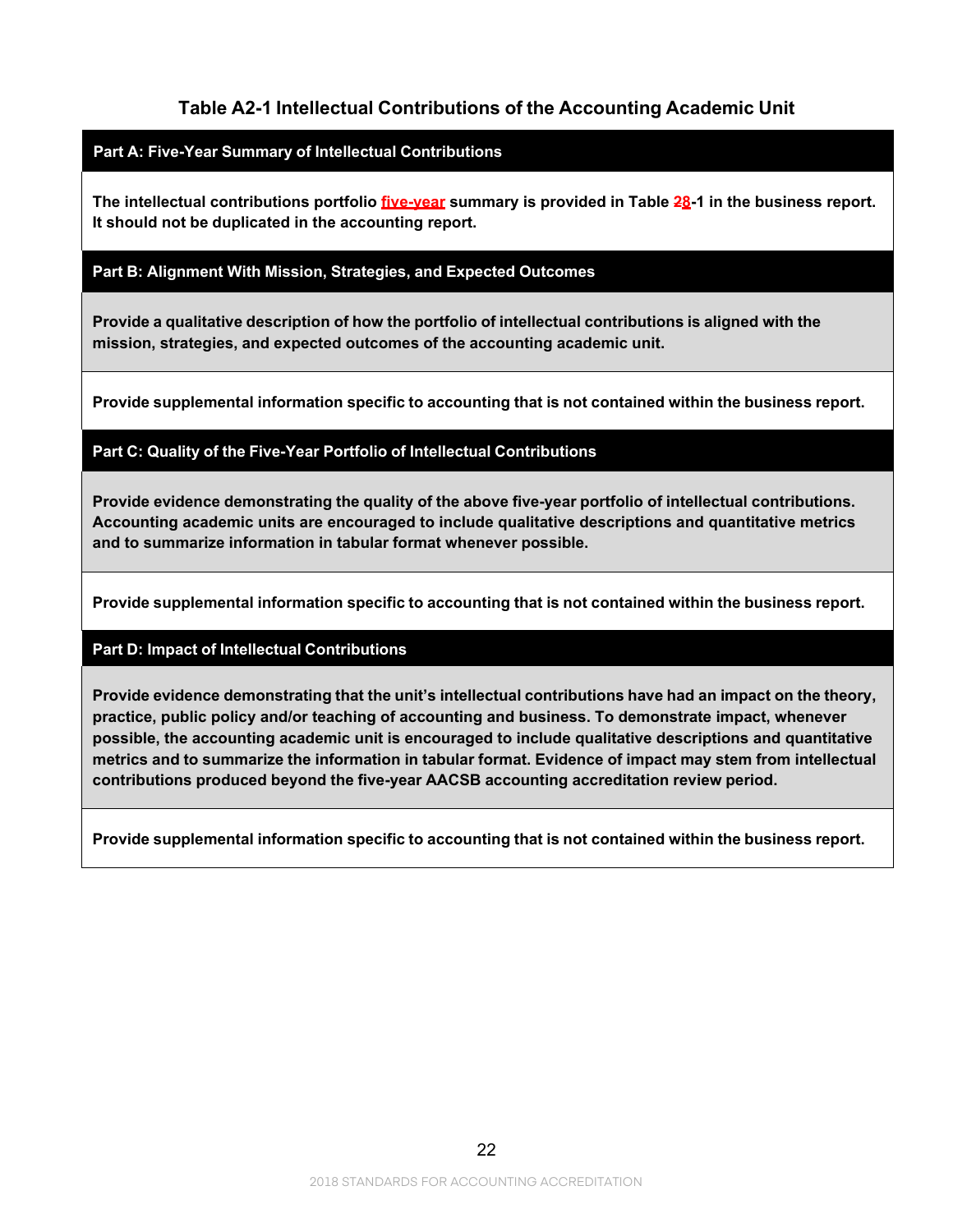**Standard A3: The accounting academic unit has financial strategies to provide resources appropriate to, and sufficient for, achieving its mission and action items. [FINANCIAL STRATEGIES AND ALLOCATION OF RESOURCES— RELATED BUSINESS STANDARD 32]**

# **Basis for Judgment**

- The accounting unit has developed financial strategies and resource allocations that are aligned with the business school.
- The accounting unit participates in decision-making and resource allocation processes within the business school or larger unit.
- The accounting academic unit has realistic financial strategies to provide, sustain, and improve quality accounting education. The financial model must support high-quality degree programs for all teaching and learning delivery modes.
- The unit has adequate financial resources to provide infrastructure to fit its activities (e.g., campus-based learning, distance learning, research, and executive education). Classrooms, offices, laboratories, communications, computer equipment, and other basic facilities are adequate for high-quality operations.
- The unit has adequate financial resources to provide support services for learners, including academic advising and career development, and for faculty, including instructional support and professional development.
- The unit has adequate financial resources to provide technology support for learners and faculty appropriate to its programs (e.g., online learning, classroom simulations) and intellectual contribution expectations (e.g., databases and data analysis software).
- The unit has adequate financial resources to support high-quality faculty intellectual contributions and their impact in accordance with the mission, strategies, and expected outcomes of the unit.
- The unit identifies realistic sources of financial resources for any current and planned activities. The unit has analyzed carefully the costs and potential resources for initiatives associated with its mission and action items.

#### **Guidance for Documentation Suggested Documentation**

- It is expected that the business report will provide information about the financial strategies and allocation of resources for the entire business unit, including the accounting unit. The accounting unit provides information relative to this standard, which is supplemental to information in the business report. The accounting unit report does not duplicate information provided in the business report.
- Describe the accounting academic unit's financial resources and strategies for sustaining those resources, demonstrating that they are capable of supporting, sustaining, and improving quality consistent with the mission of the accounting unit.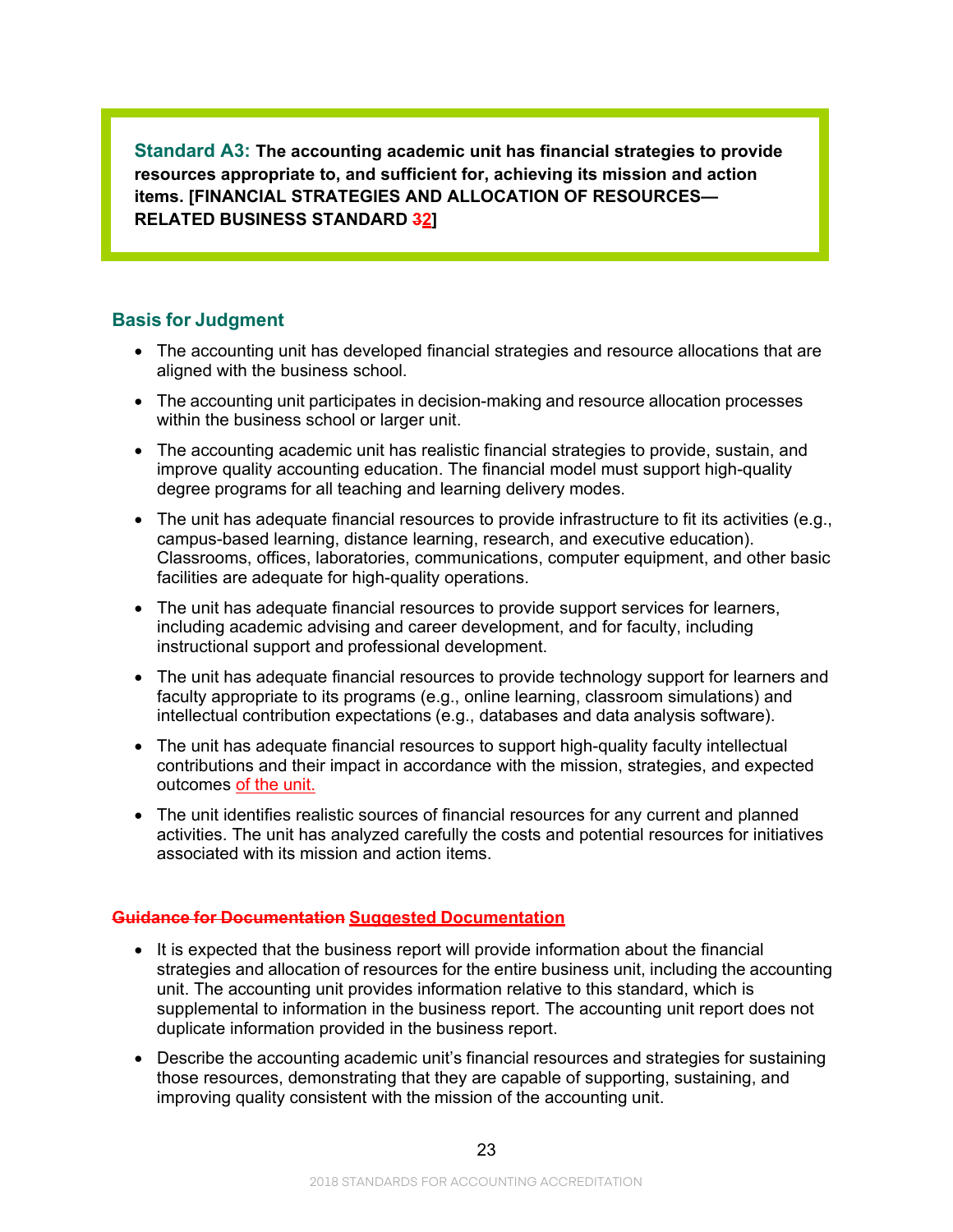- $\bullet~$  Describe the financial support for all major strategic activities  $\mathop{\rm of}\nolimits$  the accounting unit (e.g., degree programs, intellectual contributions, and other mission components).
- In alignment with the unit's financial resources, describe how resources will be available to support major strategic priorities.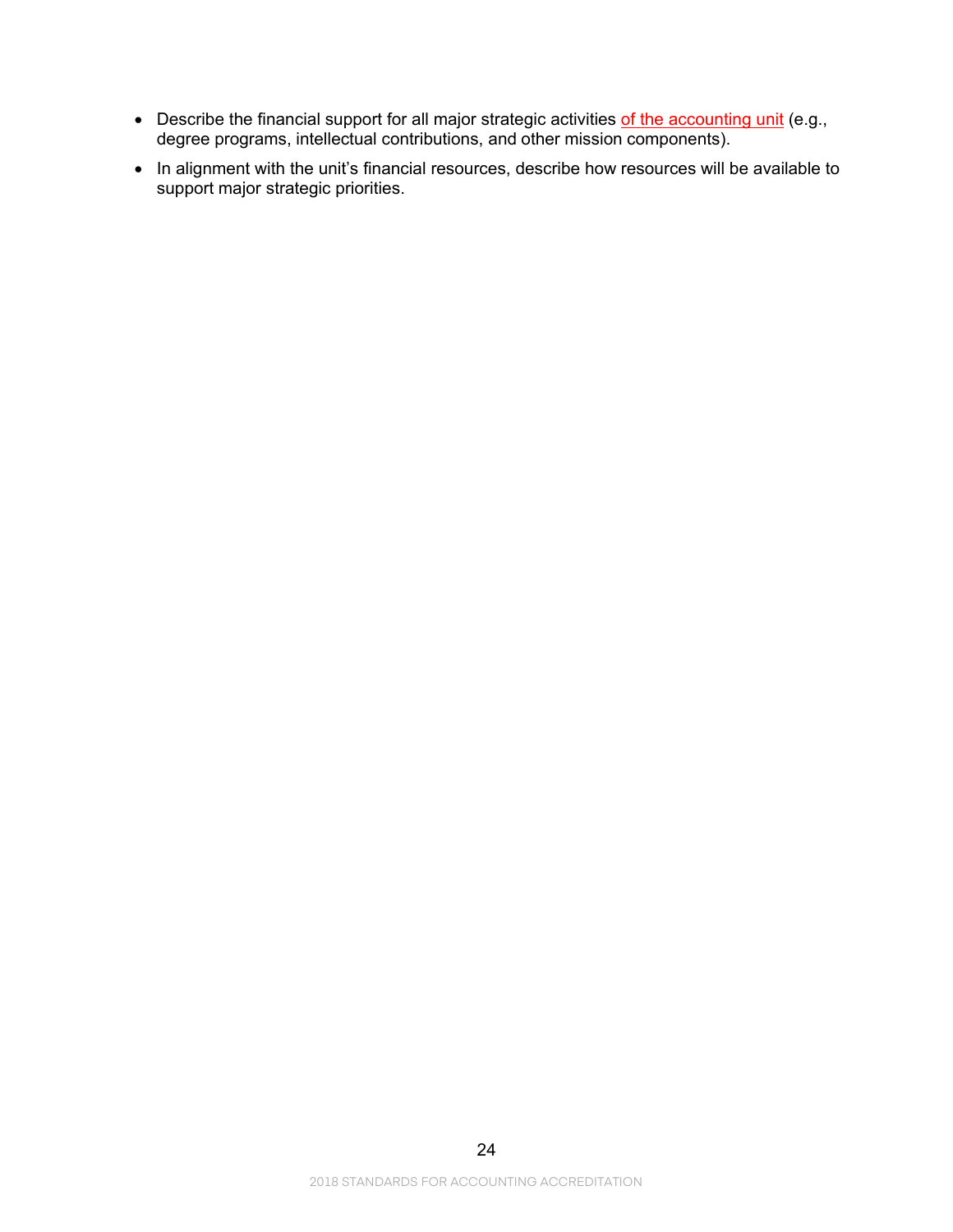# **ACCOUNTING UNIT PARTICIPANTS – STUDENTS, PROFESSIONAL STAFF, AND FACULTY**

Participants (the students, faculty, and professional staff of the accounting academic unit) are critical to the achievement of a unit's mission. Students who are matched to the expectations of accounting degree programs—as well as prepared to achieve those expectations—are essential for successful educational programs. Professional staff members, working collaboratively with faculty, support learning and provide essential services for students and faculty. Faculty resources develop and manage curricula and teach students, as well as produce intellectual contributions that advances the knowledge, practice, setting of public policy and teaching of accounting.

Information about the accounting unit participants is included in the business report, as related to business standards 4-7. Please provide any supplemental information regarding the accounting unit that is not included in the business report. Information provided in the business report and documentation is not duplicated in the accounting report.

# <span id="page-26-0"></span>**Accounting Learning and Teaching**

High-quality accounting academic units have processes for determining degree program learning goals/competencies that are relevant and appropriate, as well as processes for designing and delivering curriculum to maximize the potential for learners to achieve the learning competency goals and succeed as professional accountants. Subsequently, these units have systems in place to assess whether learning goals/competencies have been met. If such goals are not met, these units have systems in place to address deficiencies and improve. The first standard in this section addresses these processes.

If curriculum management processes are working well, the peer review team expects to observe a number of general characteristics or attributes of the curriculum:

- Curricula address general content areas—skills and knowledge—that would normally be included in the type of degree program under consideration. While most skill areas are likely to remain consistently important over time, knowledge areas are likely to be more dynamic as accounting, business, and management theory and practice change over time. Normally, the foundational skills and knowledge supporting other business degree programs also support accounting degree programs.
- Curricula facilitate and encourage active learner engagement. In addition to the time accounting learners spend on tasks related to readings, course participation, knowledge development, projects, and assignments, they engage in experiential and active learning designed to improve skills and the application of knowledge.
- Curricula facilitate and encourage frequent, productive learner-to-learner and learner-tofaculty interaction designed to achieve learning goals/competencies. Successful teaching and learning demand high levels of interaction between learners, as well as between faculty and learners.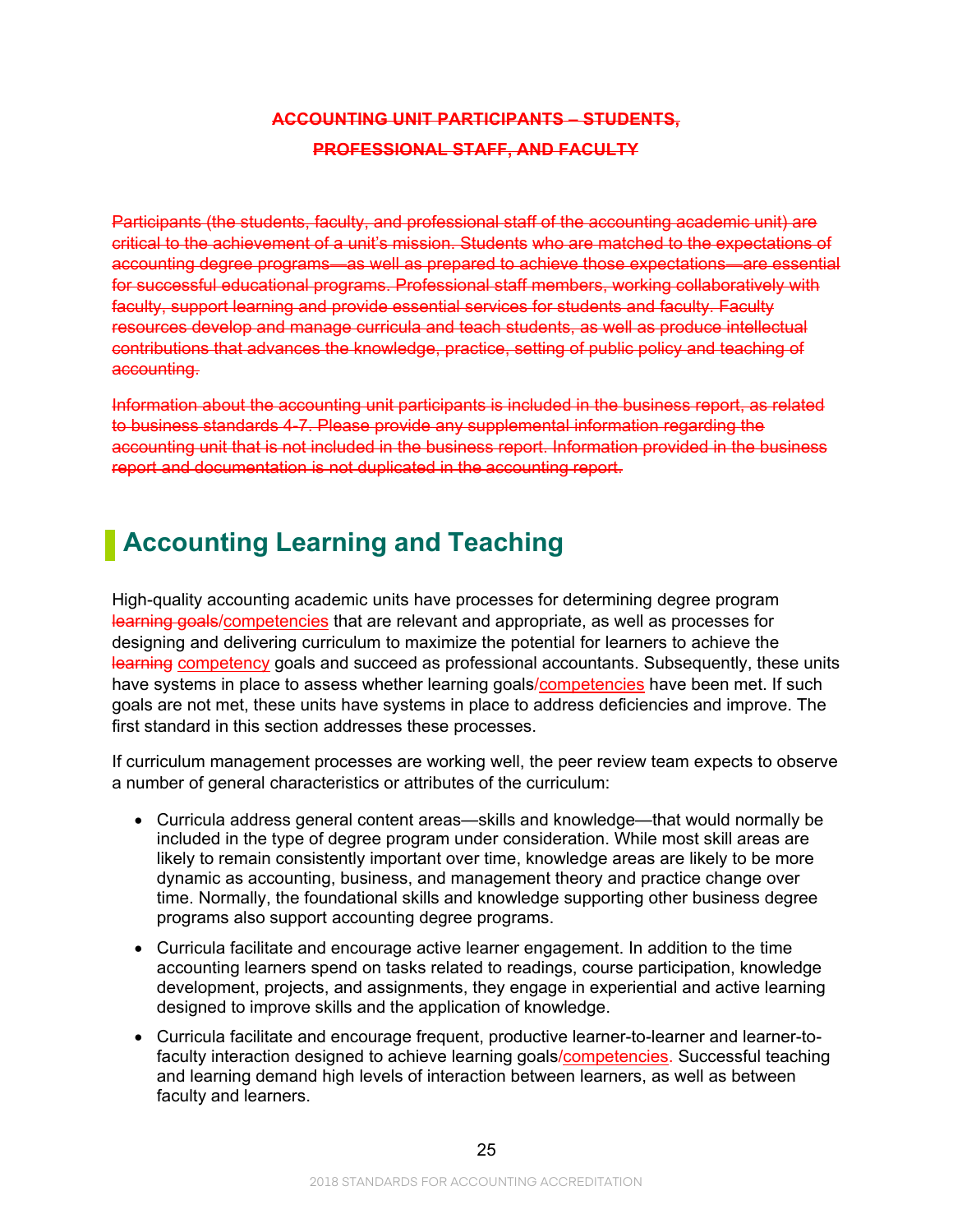• Educational programs are structured to ensure consistent, high-quality education for the same degree programs, regardless of differences and changes in technology, delivery modes, and locations. This commitment to consistent high quality is especially important in light of pressures to shorten degrees and time for learning, interaction, engagement, and skill and knowledge development.

The standards in this section address these critical areas of teaching/learning that make an impact.

**Standard A4: Curriculum is appropriate to professional expectations and requirements for each accounting degree program. The accounting academic unit uses well-documented, systematic processes for determining and revising degree program learning goals; designing, delivering, and improving degree program curricula to achieve learning goals; and demonstrating that degree program learning goals have been met. [ACCOUNTING CURRICULA CONTENT, MANAGEMENT, AND ASSURANCE OF LEARNING—RELATED BUSINESS STANDARDS 84 and 5]**

# **Definitions**

- Curriculum is composed of program content, pedagogies teaching methods, delivery modes), and structures (how the content is organized and sequenced to create a systematic, integrated program of teaching and learning), and identifies how the school facilitates achievement of program competency goals. A curriculum is influenced by the mission, vision, values, and culture of the school. refers to theories, ideas, concepts, skills, etc., that make up an accounting degree program. Content is not the same as learning goals. Learning goals describe the knowledge and skills students develop in a program and set expectations for what students are expected to do with the knowledge and skills after completing a program. Not all content areas need to be included as learning goals. The curriculum is defined by content, pedagogies (teaching methods, delivery modes), and structures (organization and sequence of content to create a systematic, integrated program of teaching and learning). A curriculum map may be used to detail how the academic unit facilitates achievement of program learning goals.
- Accounting program curricula stem from the roles that accountants assume in society as they develop, collect, analyze, interpret, report, communicate, and ensure the integrity of financial, managerial, and other information.
- Learning goals state are interpreted as the competencies expected to be achieved the educational expectations for each degree program. They specify the intellectual and behavioral competencies a program is intended to instill, as well as the knowledge, skills, and abilities expected as an outcome of a particular program. In defining these goals, the faculty members clarify how they intend for graduates to be competent and effective as a result of completing the program. Note that the business standards use the term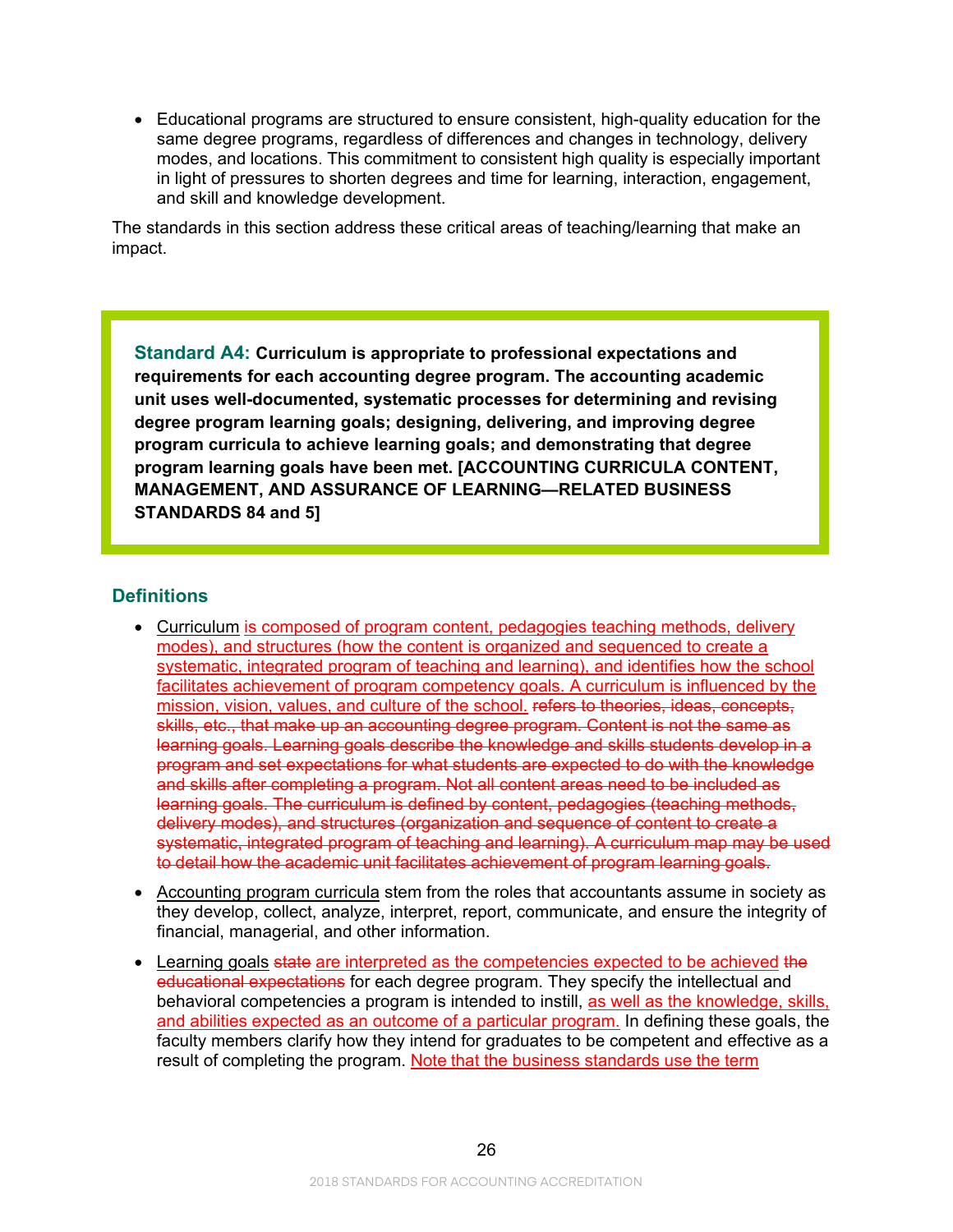"competencies." For purposes of accounting accreditation, no difference in methodology is intended between the business and accounting standards.

- Assurance of learning refers to the systematic processes and assessment plans that collectively demonstrate that learners achieve learning competencies for the programs in which they participate that are within the scope of the school's accreditation. Assurance of learning also includes the processes of identifying competency gaps and designing and implementing changes to the curriculum and learning experience so that the learning competencies are met. AACSB accreditation is concerned with broad, program-level, focused competency goals for each degree program, rather than detailed competency goals by course or topic. refers to processes for demonstrating that students achieve learning expectations for the programs in which they participate. Accounting academic units use assurance of learning to demonstrate accountability and assure external constituents, such as potential students, trustees, public officials, supporters, and accrediting organizations, that the unit meets its goals. Assurance of learning also assists the academic unit and faculty members to improve programs and courses. By measuring learning, the school can evaluate its students' success at achieving learning goals, use the measures to plan improvement efforts, and (depending on the type of measures) provide feedback and guidance for individual students. For assurance of learning purposes, AACSB accounting accreditation is concerned with broad learning goals for each degree program, rather than detailed learning goals by course or topic, which must be the responsibility of individual faculty members.
- Curricula management refers to the academic unit's processes and organization for development, design, and implementation of each degree program's structure, organization, content, assessment of outcomes, pedagogy, etc. Curricula management captures input from key business school and accounting academic unit stakeholders and is influenced by assurance of learning results, new developments in business practices and issues, and revision of mission and strategy that relate to new areas of instruction, etc.

# **Basis for Judgment**

- The resulting curricula for all accounting degree programs demonstrate an alignment with the mission, strategies, and expected outcomes of the accounting academic unit.
- If the accounting curricula are intended to provide learners with the educational foundation for professional certification and/or licensure as a professional accountant, the program articulates how it aligns with these expectations in appropriate jurisdictions.
- Normally, curricula management processes result in curricula that address the broadly defined skill and knowledge content areas described in business accreditation Standard 94. In addition, subject to mission, expected outcomes, and degree program portfolio, accounting degree programs address more specific expectations related to the accounting discipline and profession, as outlined below. Such expectations may be integrated within a single degree program (e.g., bachelor's or master's) or distributed across blended programs that offer integrated undergraduate and graduate experiences. The content areas listed below are not intended to be exhaustive of all the areas that an accounting curriculum covers and are purposely general. The accounting academic unit translates these guidelines into expected competencies consistent with the academic unit's mission, learners, degree program learning competency goals, supporting strategies, and expected outcomes.
- The accounting learning experiences that an accounting academic unit offer addresses

27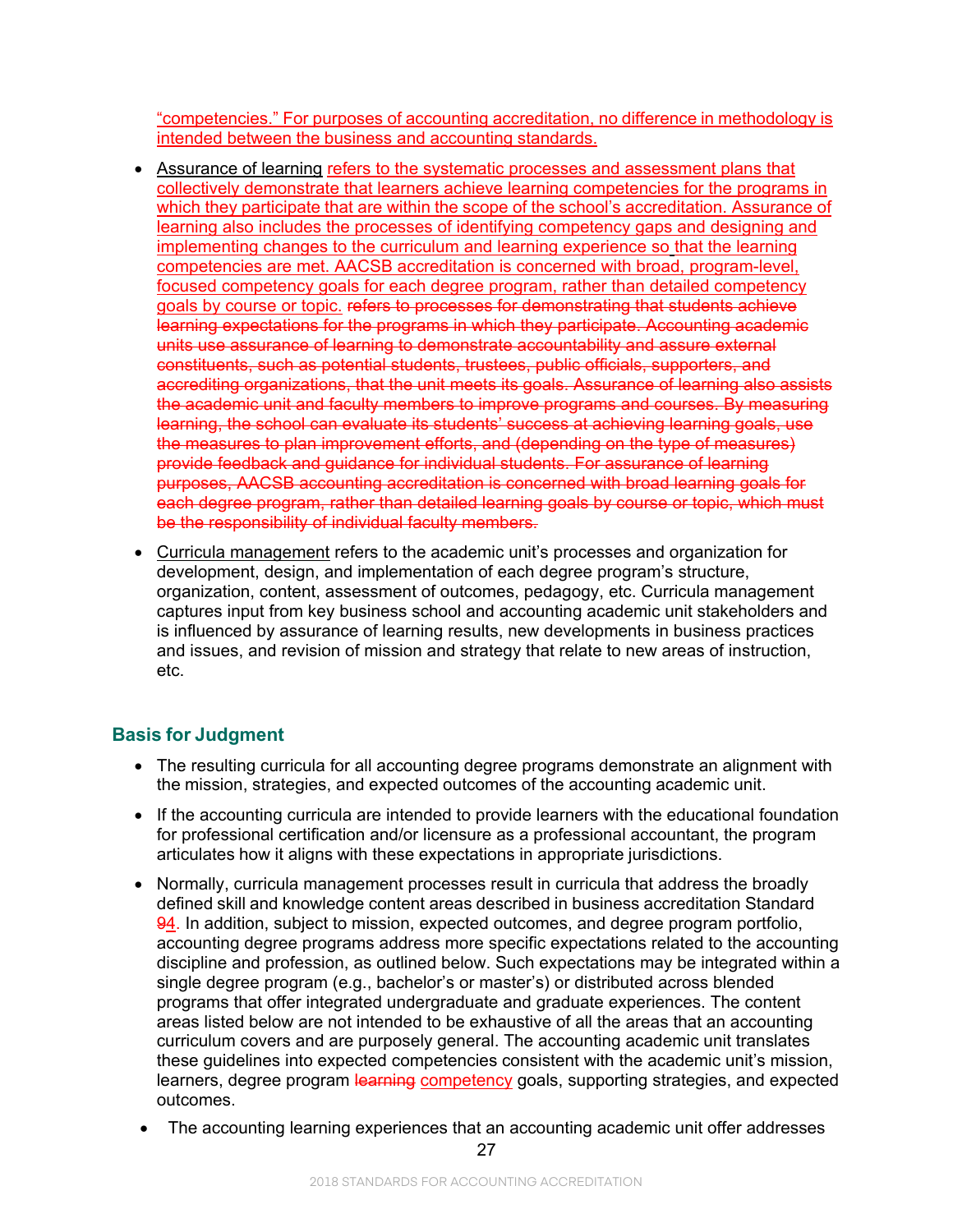the following curriculum content at each degree level.

# *Bachelor's Degrees in Accounting*

Participation in a bachelor's degree program in accounting presupposes the foundations necessary for a bachelor's degree program in business, as described in business accreditationStandard 94, and appropriate accounting content based on the mission, strategies, and expected outcomes of the accounting unit.

- $\circ$  The ability to identify issues and develop questions, apply appropriate analyses,interpret results, and communicate conclusions.
- $\circ$  The roles accountants play in society to provide and ensure the integrity offinancial, managerial, and other information.
- o The ethical and regulatory environment for accountants.
- o The critical thinking and analytical skills that support professional skepticism, riskassessment, and assurance of accounting information.
- o Internal controls and security.
- o Recording, analysis, and interpretation of historical and prospective financial andnon-financial information.
- o Project and engagement management.
- o Tax policy, strategy, and compliance for individuals and enterprises.
- o International accounting issues and practices, including roles and responsibilitiesplayed by accountants in a global context.

*Master's Degrees in Accounting* (i.e., specialized master's programs including Master of Accountancy, Master of Science in Accountancy, and Master of Taxation)

Participation in a master's degree program in accounting presupposes that learners have built afoundation of knowledge and skills appropriate for advanced study in accounting prior to entering a master's program in accounting or that they will build this foundation as part of the learning experiences in the master's program. In addition, master's degree programs in accounting focus on learning that includes:

- o More integrative, intensive learning than undergraduate education offers, including moreadvanced and in-depth learning in topics related to the accounting discipline and its context for business.
- o Expanded understanding of professional responsibilities of accountants, including theethical and professional standards of the accounting profession.
- $\circ$  Understanding of the strategic role accounting plays in business organizations and society.
- o Advanced development of critical and analytical thinking skills in support of professionalskepticism, as well as sound decision making and good judgment in uncertain circumstances.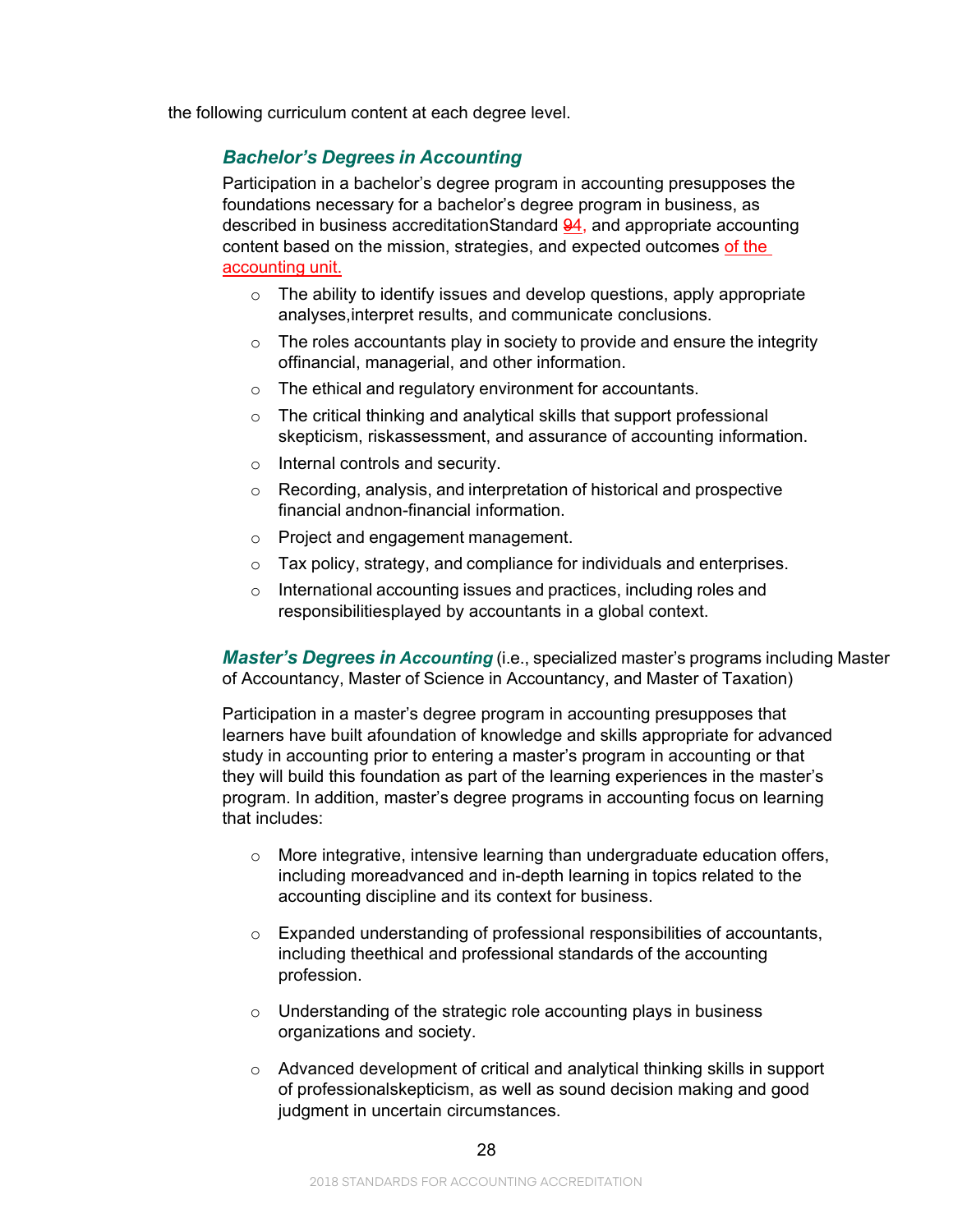- o Integration of knowledge across fields and understanding of the accounting discipline frommultiple perspectives.
- o Approaches to framing problems and developing creative solutions to accounting issuesusing appropriate technology.
- o Application of specialized knowledge of accounting and business in a global context.

# *Research Master's Degrees in Accounting*

A research master's degree in accounting normally includes learning experiences in thefollowing areas:

- o Understanding and interpreting high-quality accounting research and its impact.
- o Participating in the conduct of high-quality accounting research activities.

# *Doctoral Degrees in Accounting*

Participation in a doctoral degree program in studies in with an emphasis in accounting presupposes that learners have built a foundation of knowledge and skills appropriate for advanced study in accounting prior to entering a doctoral program in accounting. If such a foundation has not been established, the expectation is that learners or that they will build this foundation as part of the learning experiences in the doctoral program. In addition to the generalskill areas and learning experiences included in bachelor's and master's degree programs in accounting, doctoral degree programs with an emphasis in accounting normally include:

- o Advanced research skills for the areas of specialization that lead to an original andsubstantive accounting-related research project.
- o Development of a deep understanding of managerial and organizational contexts forareas of specialization in accounting.
- o Demonstration of basic understanding of accounting principles sufficient for teachingundergraduate- and master's-level learners.
- o Preparation for faculty responsibilities in higher education, including but not limited toteaching.
- $\circ$  Learning experiences appropriate to the type of research emphasized. For example, Programs emphasizing advanced, foundational discipline-based research in accounting must instill in learners a deep knowledge and understanding of the scholarly literature in the accounting field. Programs emphasizing rigorous research for application to practice in accounting must instill in learners an understanding of the scholarly literature across the range of business and management disciplines, particularly in accounting, and prepare them for careers in which they will perform applied accounting research.
- Learning Goals Competencies derive from and are consonant with the academic unit's mission, strategies, and expected outcomes. Curricula management processes are guided by the unit's mission, strategies, and expected outcomes. Curricula management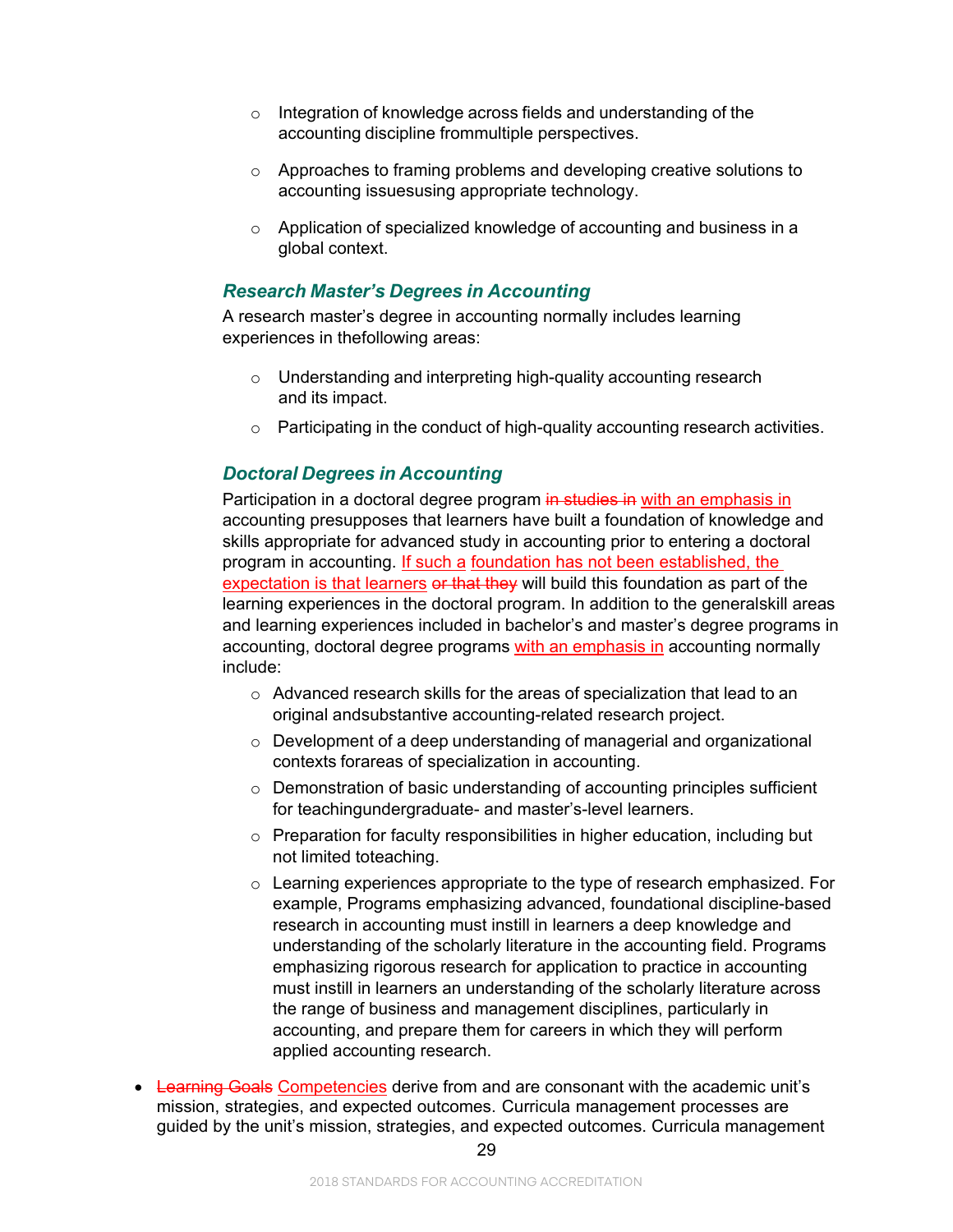processes align curricula for all programs with the academic unit's mission, strategies, and expected outcomes.

- Learning Goals Competencies and curricula reflect currency of knowledge. Appropriately qualified faculty members are involved in all aspects of curricula management, including the determination of learning goals competency goals and the design and ongoing revision of degree program content, pedagogies, and structure to achieve learning goals desired outcomes. The peer review team expects to see evidence of curricula improvement based on new knowledge.
- Depending on the teaching/learning models and the division of labor, curricula management facilitates faculty-to-faculty and faculty-to-staff interactions and engagement to support development and management of both curricula and the learning process.
- Learning Goals Competencies and curricula reflect expectations of stakeholders. The academic unit incorporates perspectives from stakeholders, including organizations employing graduates, alumni, learners, the university community, policymakers, etc., into curricula management processes.
- Learning Goals Competencies are largely achieved. Systematic processes support assurance of learning and produce a portfolio of evidence demonstrating achievement of learning competency goals. These processes also produce a portfolio of documented improvements based on collected evidence. The unit provides a portfolio of evidence for each accounting degree program to demonstrate that learners meet the learning goals competencies. Or, if assessment demonstrates that learners are not meeting producing the learning goals desired outcomes, the accounting academic unit has instituted efforts to eliminate the discrepancy.
- Evidence of recent curricula development, review, or revision demonstrates the effectiveness of curricula/program management.
- The assurance of learning strategies of the accounting academic unit may rely on major components of the business school assurance of learning strategies as long as accounting learner outcomes are identifiable. However, direct assessments of learner outcomes relative to learning competency goals in the field of accounting must be part of the unit's curricula management process.

# **Guidance for Documentation Suggested Documentation**

- Describe learning experiences appropriate to the areas listed in the basis for judgment, including how the areas are defined and how they fit into the accounting degree program curriculum.
- Describe how the degree programs align with professional certification and/or licensure requirements if this is an expectation for graduates of the unit's degree programs.
- If the degree programs are intended to provide foundational preparation for professional certifications and/or licensure requirements, provide data on the success of graduates in completing such requirements.
- For master's programs in accounting, document that a significant proportion of the academic requirements are in classes designed exclusively for graduate learners.
- For doctoral programs, document that doctoral candidates have mastered the subject matter of the professional competency in the field in which they intend to research and teach. Provide evidence of substantial mentoring and preparation of the learners for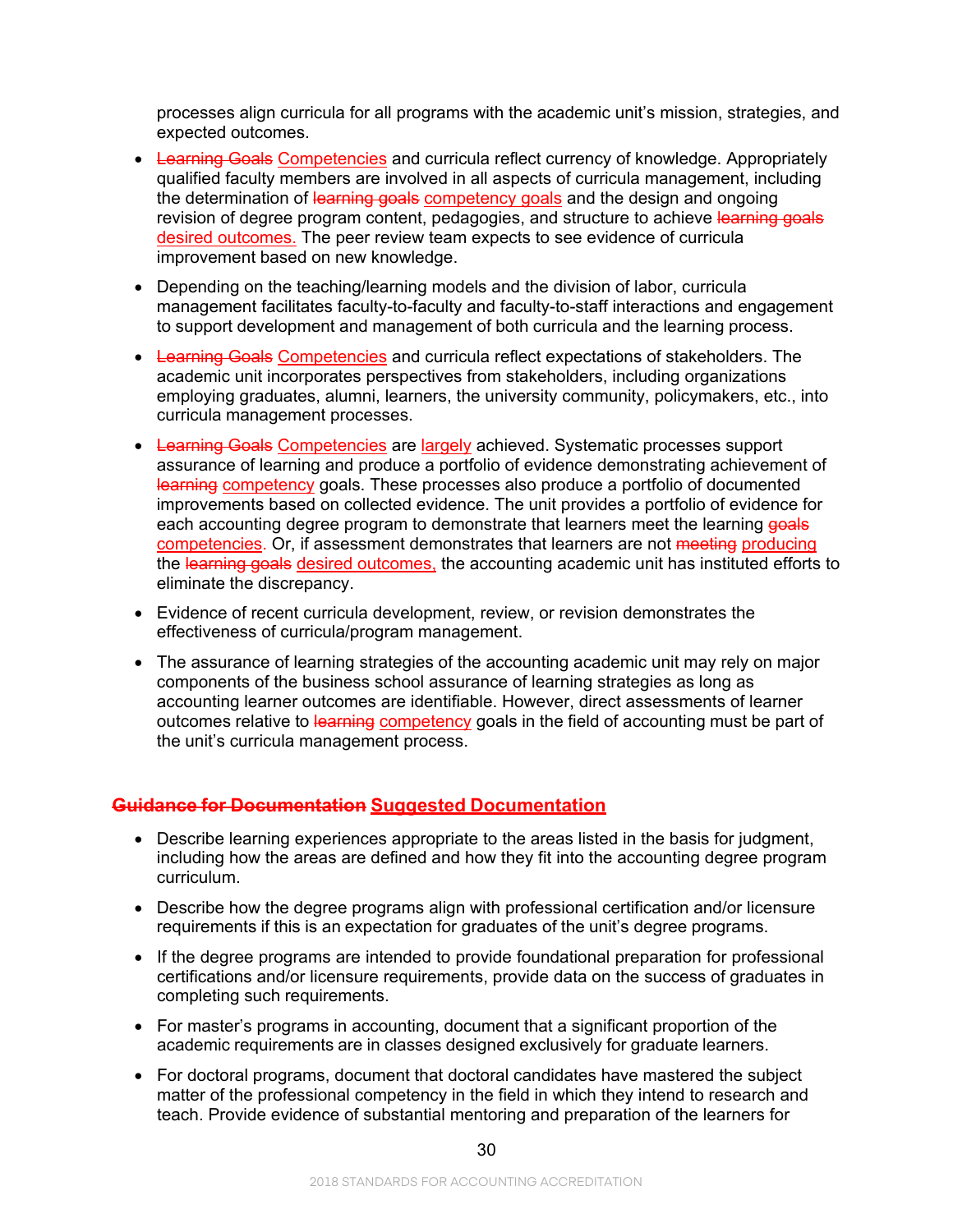successful instructional assignments.

- Describe processes for determining and revising learning goals competencies, curricula management, and assurance of learning. Discuss mission, faculty, and stakeholder involvement in these processes.
- Show how curricula management processes have produced new or revised curricula for degree programs, describing the source of information that supports the new or revised program development.
- Discuss and provide evidence of faculty-to-faculty and faculty-to-staff interaction in curricula management processes.
- List the learning goals competencies for each accounting degree program.—this list includes both conceptual and operational definitions.
- Provide a portfolio of evidence, including direct assessment of learning, that shows that learners meet the learning goals competencies for each accounting degree program. If assessment demonstrates that learners are not meeting the learning goals competencies, describe efforts that the unit has instituted to address the discrepancy. Indirect assessments such as professional exam results, alumni or employer satisfaction surveys, etc., may be used as part of the portfolio of evidence to provide contextual information for direct assessment or information for continuous improvement.
- If the accounting academic unit is subject to formalized regulations or quality assessment processes focused on the evaluation of learner performance, and these processes are consistent with AACSB expectations and best practices, relevant or redundant portions may be applied to demonstrate assurance of learning they may be applied to demonstrate assurance of learning. The burden of proof is on the accounting academic unit to document that these systems support effective continuous improvement in learner performance and outcomes. Consult the mentor or peer review team chair for further guidance.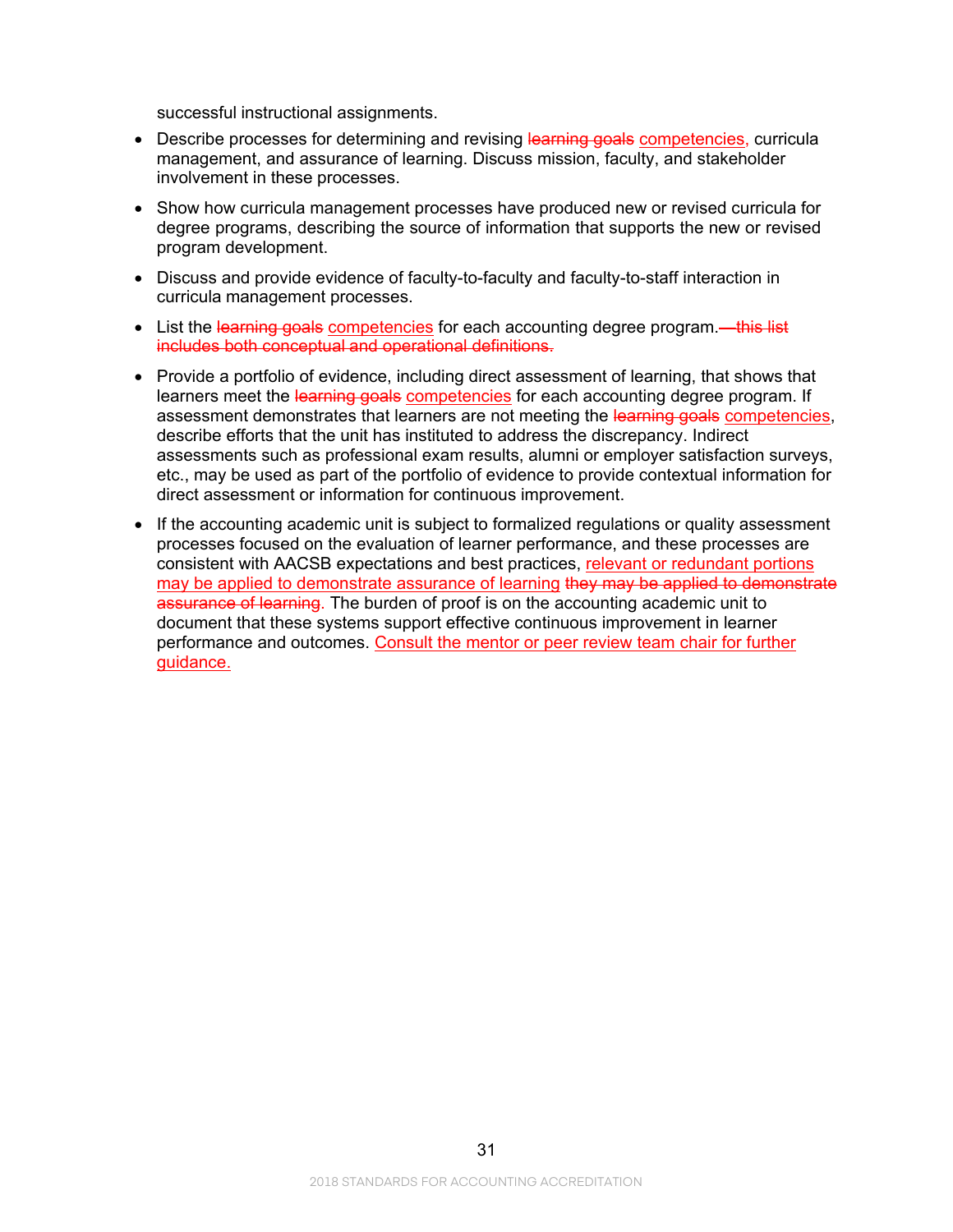**Standard A5: Consistent with mission, expected outcomes, and supporting strategies, accounting degree programs include learning experiences that develop skills and knowledge related to the integration of information technology in accounting and business. This includes the ability of both faculty and students to adapt to emerging technologies as well as the mastery of current technology. [INFORMATION TECHNOLOGY SKILLS, AGILITY AND KNOWLEDGE FOR ACCOUNTING GRADUATES AND FACULTY—RELATED BUSINESS STANDARD 4]**

# **Basis for Judgment**

- Consistent with the accounting unit's mission, accounting degree programs integrate current and emerging accounting and business practices in three primary components within the curricula:
	- $\circ$  Information systems and business processes including data creation, manipulation/management, security, and storage.
	- $\circ$  Data analytics including, for example, statistical techniques, clustering, data management, modeling, analysis, text analysis, predictive analytics, learning systems, or visualization.
	- o Developing information technologyTechnology agility among learners and faculty should be developed, recognizing the need for continual learning of new skills needed by accounting professionals.
- Learner experiences integrate real-world business strategies, business acumen, privacy and security concerns, ethical issues, information systems and processes, and data management and data analytics tools. Graduates understand the capabilities of these tools, along with the impact and the associated risks and opportunities. Learning experiences may be supported by business, accounting, and other academic units.
- Incorporate a list of current and emerging technologies used in each accounting course in Table A-6. Do not include ordinary and usual software programs such as word processing or presentation software.
- The expectations for alignment with this standard for an accounting unit offering both undergraduate and master's level programs are higher than for an accounting unit offering only an undergraduate program.

# **Guidance for Documentation Suggested Documentation**

- Document the integration of the three primary components noted above in the basis for judgment.
- Demonstrate a commitment to fostering technology agility among graduates and faculty.
- Document the strategies the unit has deployed to develop accounting graduate and accounting faculty competencies in learning relevant technology skills (e.g., information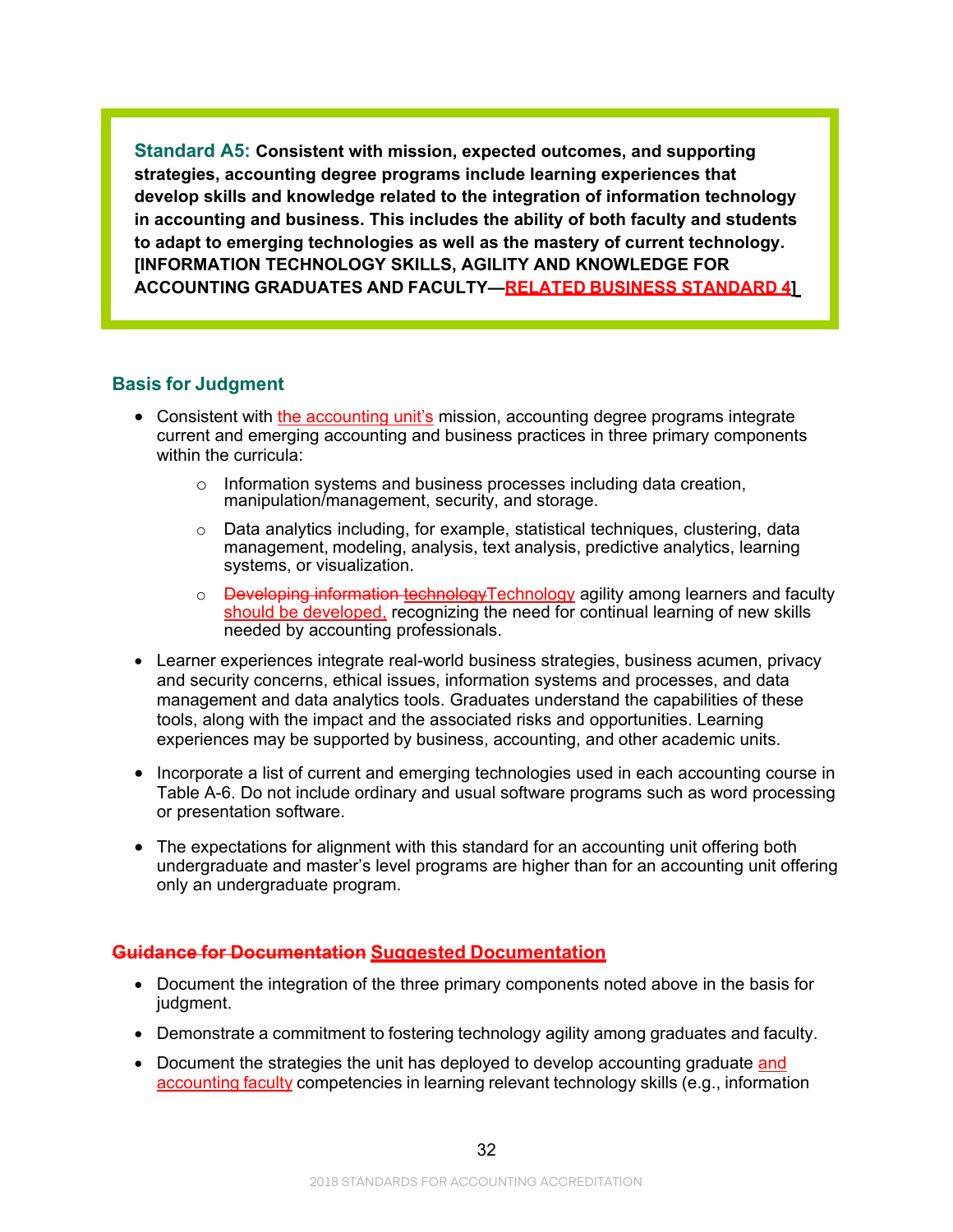systems, data analytics, data management, and other business information technologies) and how those strategies are consistent with the mission, strategies, and expected outcomes of the accounting unit.

# <span id="page-34-0"></span>**Accounting Academic and Professional Engagement and Professional Interactions**

Accounting academic units seeking AACSB accounting accreditation are professional schools in that they exist at the intersection of theory and practice. In this context, it is important for the accounting academic unit to be firmly grounded in both the academic study and professional practice of accounting, business, and management. Accounting academic units can achieve effective accounting education and impactful research by striking different balances between academic study and professional engagement. However, if units largely ignore one side or the other, both their degree programs and scholarly output will suffer.

Accreditation encourages an appropriate balance and integration of high-quality academic and professional engagement in the context of the accounting academic unit's mission. Sustained professional interactions among accounting faculty members, learners, and accounting and business professionals are essential for sharing and exploring emerging trends and challenges, developing rational questions for scholarly research, supporting current and relevant learning experiences for students, and advancing the accounting profession.

Most important, academic study, professional engagement and interaction are not separate activities for an accounting academic unit; rather, they intersect in significant ways. This section of the AACSB accounting accreditation standards is designed to foster such integration and intersection appropriate to the mission of the accounting academic unit. It identifies critical activities that connect theory and practice through professional engagement and interactions. By encouraging appropriate interactions among faculty, learners, and practitioners, these activities also support teaching and learning, promote experiential learning, engage learners, and foster valuable contributions to accounting education and research.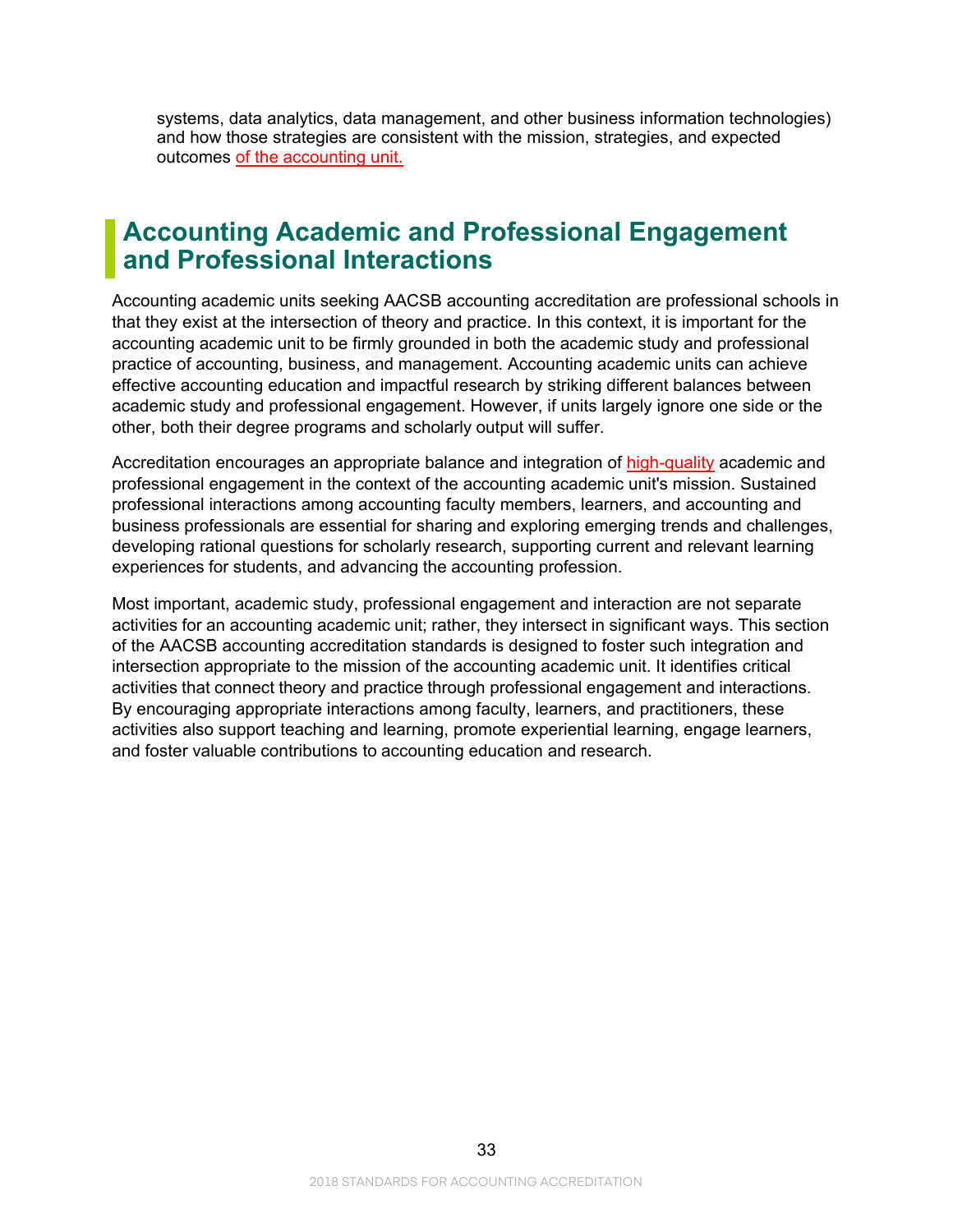**Standard A6: The accounting academic unit maintains and strategically deploys a sufficient number of faculty with professional and academic credentials, qualifications, certifications, and professional experience who collectively and individually demonstrate significant academic and/or professional engagement sustaining the intellectual capital necessary to support high-quality outcomes consistent with the school's mission and strategies. [ACCOUNTING FACULTY SUFFICIENCY, CREDENTIALS, QUALIFICATIONS, AND DEPLOYMENT— RELATED BUSINESS STANDARDS 53 and 15]**

Information and documentation regarding accounting academic unit faculty specifically related to business accreditation Standard  $53$  and  $15$  is included in the business report and is not duplicated in the accounting report. Information included in Table A6 is supplemental to the business report.

For further information and definitions concerning faculty qualifications, please refer to Standard 153 in the AACSB business accreditation standards.

#### **Basis for Judgment**

- Depending on the teaching/learning models and associated division of labor across faculty and professional staff, the faculty is sufficient in numbers and presence to perform and lead the following functions related to degree programs:
	- $\circ$  Curriculum development: A process exists to engage multidisciplinary expertise in the creation, monitoring, evaluation, and revision of curricula.
	- o Course development: A process exists to engage content, technology, and assessment specialists in choosing and creating the learning goals competencies, learning experiences, media, instructional materials, and learning assessments for each course, module, or session.
	- $\circ$  Course delivery: A process exists for ensuring access to instruction from appropriately qualified faculty and staff at the course level.
	- $\circ$  Assessment and assurance of learning: The obligations specified in the assurance of learning processes for the unit are met.
	- $\circ$  Other activities that support the instructional goals of the unit's mission.
- Faculty are sufficient to ensure achievement of all other mission activities. This includes high-quality and impactful intellectual contributions and, when applicable, executive education, community service, institutional service, service in academic organizations, service that supports economic development, service that supports the professional regulation- and standard-setting process, organizational consulting, and other expectations the unit holds for faculty members.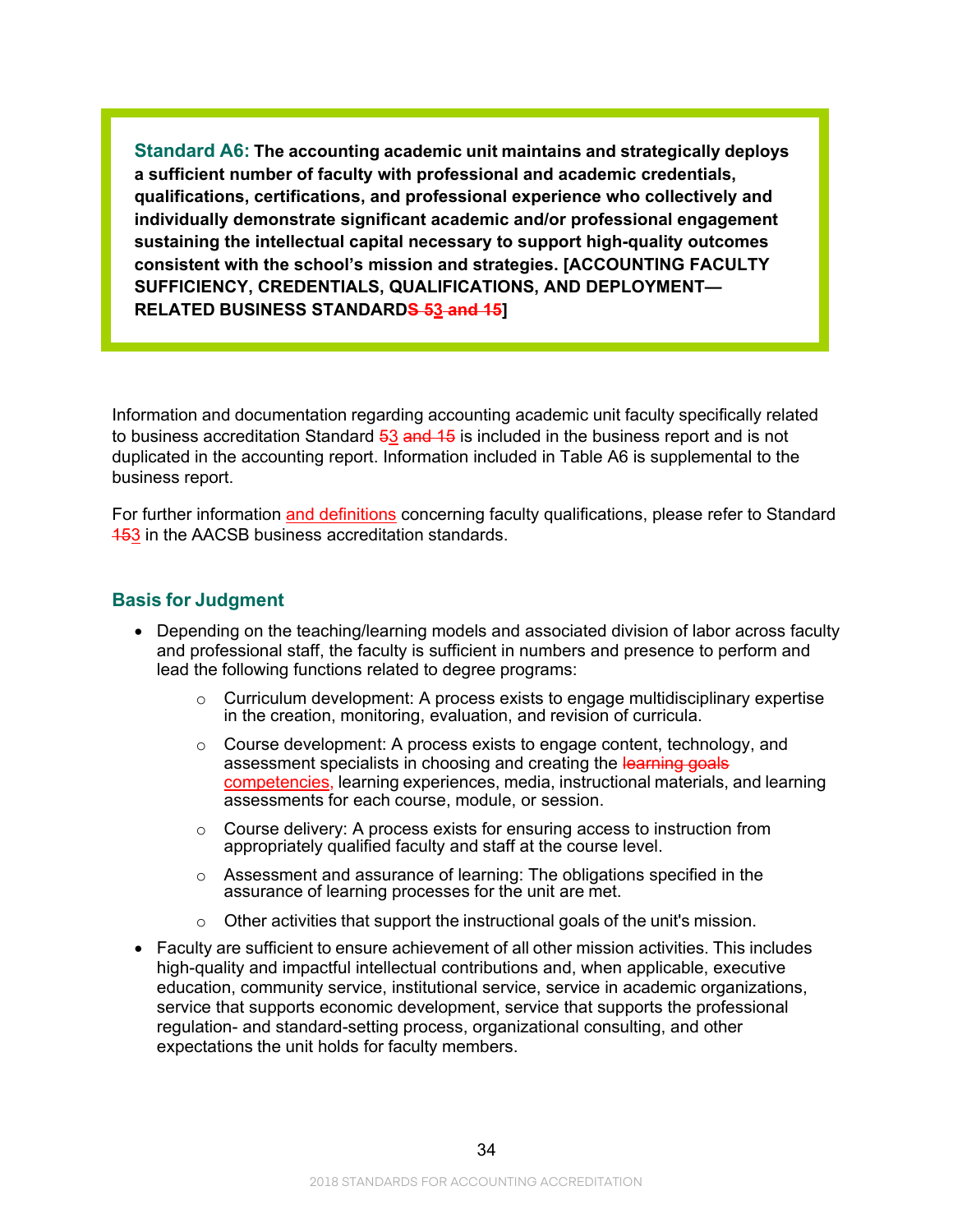- Normally, participating faculty members will deliver at least 60 percent of the accounting academic unit's teaching (whether measured by credit hours, contact hours, or another metric appropriate to the academic unit).
- If the academic unit adopts a faculty model that relies on different levels of support or different means of deployment of faculty and professional staff for classroom instruction (e.g., senior faculty teaching large classes supported by a cadre of teaching assistants), the unit must document how the model supports high-quality academic programs and aligns the learner-to-faculty interaction standard.
- In cases where a substantial proportion of the academic unit's faculty resources hold primary faculty appointments with other institutions, the unit must provide documentation of how this faculty model supports achievement of its mission, overall high quality, and continuous improvement, and how the model is consistent with the spirit and intent of this standard. In particular, the unit must show that the faculty model is consistent with achieving its research expectations and alignment with Standard A2.
- Professional certifications, licenses, and experience demonstrated by the accounting academic unit's faculty and professional staff are appropriately aligned with its mission and the degree programs it offers.
- The accounting faculty demonstrate currency and relevance in the field of teaching.
- The accounting academic unit provides support for maintenance of certifications and licenses.
- The accounting unit describes how deployment of faculty has changed during the past five years and articulates a well-developed plan for future faculty recruitment and deployment of qualified faculty in alignment with standards, in light of the school's mission, strategies, expected outcomes, and program mix.
- In addition to including accounting faculty in Tables  $453-1$  and  $453-2$  in the business report, the accounting academic unit must complete Table A6 to document the qualification and deployment of faculty members. Table A6 includes faculty employed during the most recent academic year. Peer review teams may request documentation for additional years; for individual terms; or by program, location, delivery mode, and/or disciplines.
- The accounting academic unit provides information on each faculty member. This information may be provided in the form of academic vitae or equivalent documents, but must include sufficient detail as to actions, impacts, and timing to support an understanding of faculty engagement activities and their impact on the deployment of qualified faculty resources. Qualification status may be based on information from Google Scholar, ORCID or similar data sources.
- Deployment of qualified faculty is a strategic decision. The portfolio of faculty that an accounting academic unit hires and deploys is a key component in overall high quality. In addition to Table A6 that shows faculty deployment during the year of record for an accreditation review, the accounting academic unit should provide a narrative describing changes in the deployment of faculty in the past five years and the strategies and plans for recruitment and deployment of qualified faculty in the next five years. The unit should articulate how the recruitment and deployment of faculty aligns with the accreditation standards.
- The accounting academic unit summarizes the depth and breadth of professional interactions between the faculty and the professional accounting community.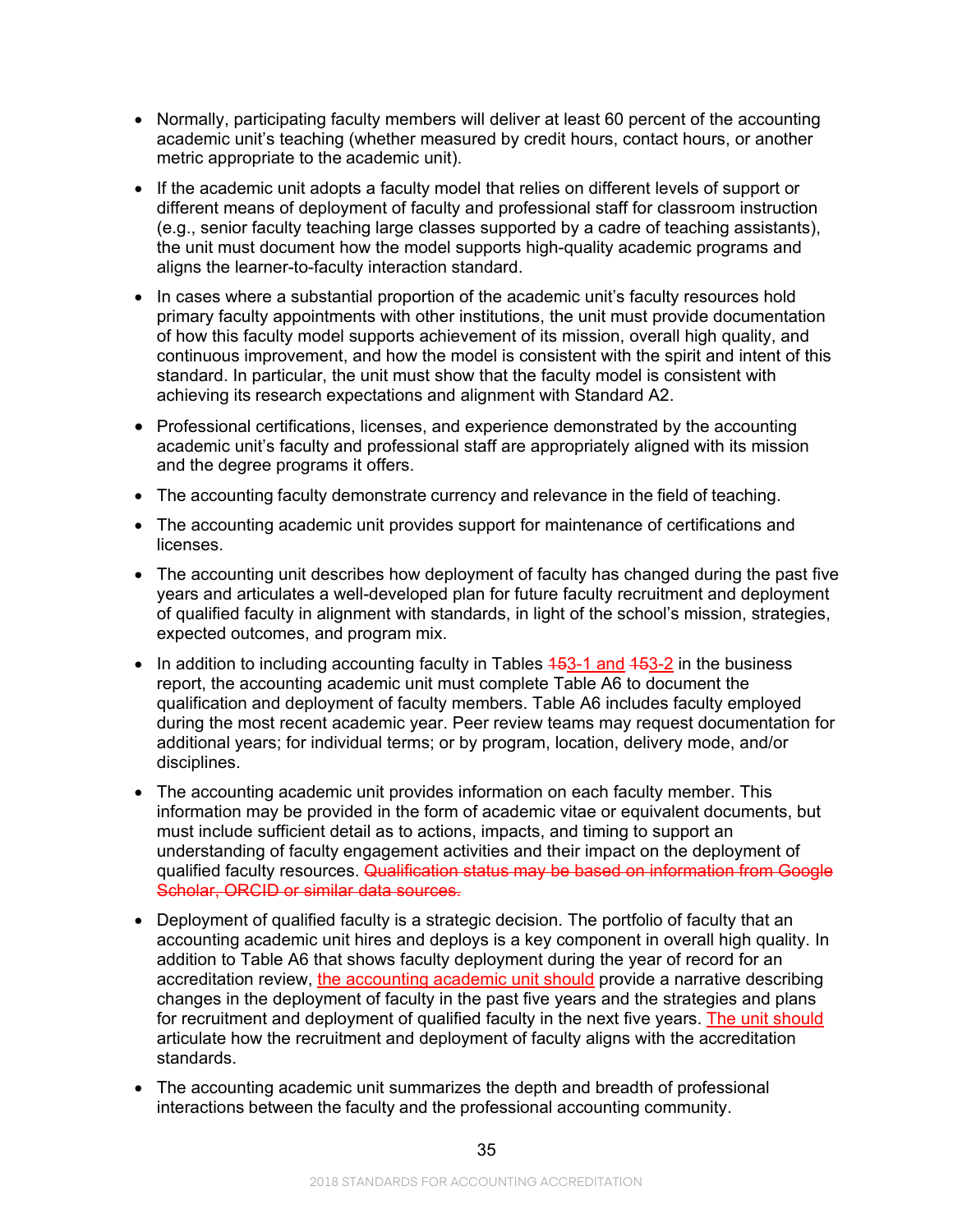- The accounting academic unit ensures that learners all programs, disciplines, locations, and delivery modes are supported by high-quality learning experiences delivered or directed by an appropriate blend of qualified faculty that is strategically deployed and supported by an effective learning infrastructure. For example, accounting academic units with research master's and doctoral degree programs are expected to have higher percentages of Scholarly Academic (SA) faculty, maintain a strong focus on SA faculty, and place high emphasis on faculty who undertake scholarly activities to maintain SA status as consistent with their peer institutions and their mission. Accounting academic units that emphasize practice-oriented degrees may have a more balanced approach to the distribution of SA, Practice Academic, Scholarly Practitioner, Instructional Practitioner, and other additional faculty members, subject to the limitations in the stated guidance and criteria that place high emphasis on a balance of theory and practice.
- Qualified faculty are appropriately distributed across all programs, locations and delivery modes. The deployment of faculty resources is consistent with the accounting unit's mission, strategies, and expected outcomes. If accounting faculty teach across more than one accounting-related subdiscipline (e.g., financial, managerial, assurance services, and tax), the accounting academic unit is responsible for documenting that all faculty are appropriately qualified for their fields of instruction.

# **Guidance for Documentation Suggested Documentation**

- For Standard A6, an accounting academic unit refers the peer review team to documentation included in support of business accreditation Standards 53 and 15 for the business school accreditation review, if that documentation contains sufficient detail for the team to conduct an in-depth review of accounting faculty sufficiency and qualifications.
- Describe the division of labor across faculty and professional staff for each of the teaching/learning models employed. The division of labor assures high-quality for the design, delivery, assessment, and improvement of degree programs.
- Describe the faculty complement available to fulfill the academic unit's mission and all instructional programs for the most recently completed academic year.
- Demonstrate that the faculty is sufficient to fulfill the functions of curriculum development, course development, course delivery, and assurance of learning for degree programs in the context of the teaching/learning models employed and division of labor across faculty and professional staff.
- Demonstrate that the faculty complement is also sufficient to ensure achievement of all other mission activities. These include high-quality and impactful intellectual contributions and, when applicable, executive education, community service, institutional service, academic organizational service, service that supports economic development, organizational consulting, and other expectations the unit holds for faculty members. It also could include academic assistance, academic advising, career advising, and other related activities, if applicable to the academic unit.
- Where a faculty qualification model deviates from the normal benchmarks expected in business accreditation Standard 453, provide evidence that such model delivers highquality outcomes and is consistent with the school's accounting academic unit's mission.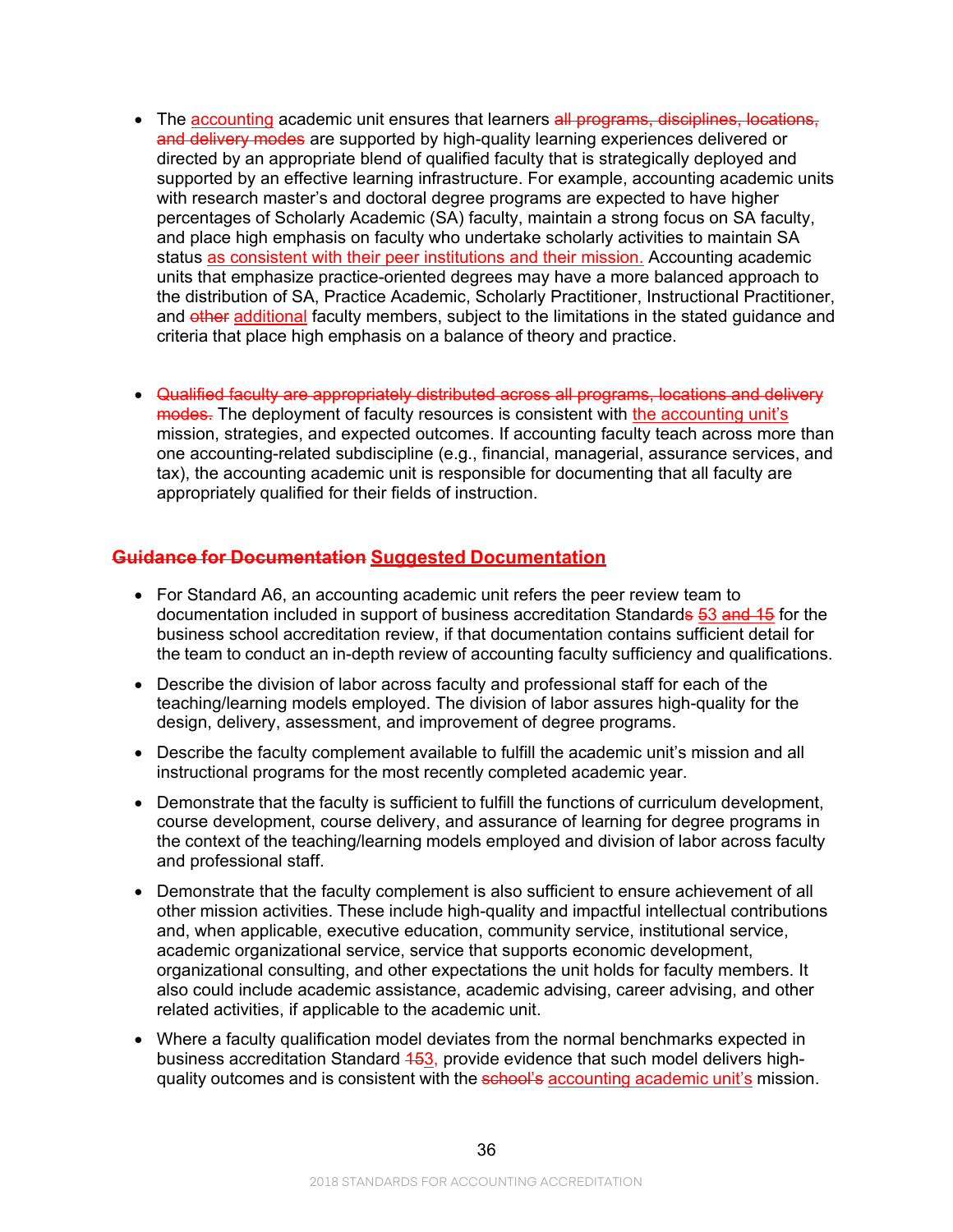- Document the professional accounting credentials (including certifications, qualifications, and licenses) held by the unit's faculty and staff, as well as their experience in the field and the accounting unit's support for attaining and maintaining professional credentials.
- If a focus of the unit's academic degree programs is preparation of learners to seek certifications, qualifications, and licenses, discuss how faculty's credentials, professional experiences, and related activities support this objective.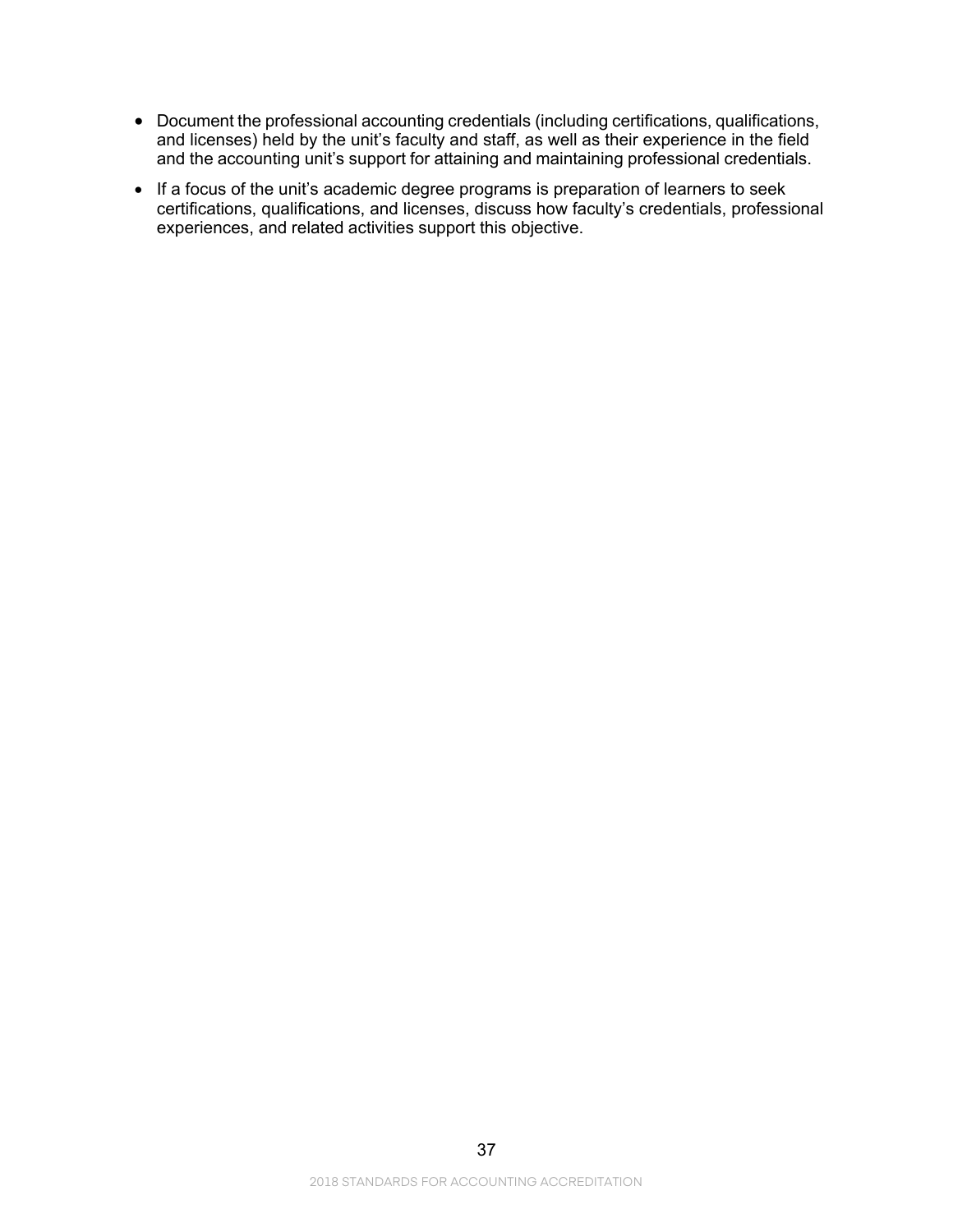# **Table A6 Assignment of Faculty to Teach Accounting Courses in All Degree Programs Within the Accounting Academic Unit During the Most Recent Academic Year**

| All Courses Taught <sup>4</sup>                 | <b>List Minimum</b><br><b>Qualifications or</b><br><b>Credentials for</b><br><b>Faculty Assignment</b><br>to Each Course | <b>List Current or</b><br><b>Emerging</b><br><b>Technology</b><br>Deployed in<br><b>Each Course</b> | <b>List All Faculty</b><br><b>Assigned to Teach</b><br>This Course for the<br><b>Most Recent</b><br>Academic Year <sup>5</sup> | <b>Comments</b> |
|-------------------------------------------------|--------------------------------------------------------------------------------------------------------------------------|-----------------------------------------------------------------------------------------------------|--------------------------------------------------------------------------------------------------------------------------------|-----------------|
| Undergraduate<br>Program                        |                                                                                                                          |                                                                                                     |                                                                                                                                |                 |
| <b>ACTG XXX</b>                                 |                                                                                                                          |                                                                                                     |                                                                                                                                |                 |
| <b>ACTG XXX</b>                                 |                                                                                                                          |                                                                                                     |                                                                                                                                |                 |
|                                                 |                                                                                                                          |                                                                                                     |                                                                                                                                |                 |
| <b>Specialized Master's</b><br>Program A        |                                                                                                                          |                                                                                                     |                                                                                                                                |                 |
| <b>ACTG XXX</b>                                 |                                                                                                                          |                                                                                                     |                                                                                                                                |                 |
| <b>ACTG XXX</b>                                 |                                                                                                                          |                                                                                                     |                                                                                                                                |                 |
|                                                 |                                                                                                                          |                                                                                                     |                                                                                                                                |                 |
| <b>Specialized Master's</b><br><b>Program B</b> |                                                                                                                          |                                                                                                     |                                                                                                                                |                 |
| <b>ACTG XXX</b>                                 |                                                                                                                          |                                                                                                     |                                                                                                                                |                 |
| <b>ACTG XXX</b>                                 |                                                                                                                          |                                                                                                     |                                                                                                                                |                 |
|                                                 |                                                                                                                          |                                                                                                     |                                                                                                                                |                 |
| <b>Doctoral Program</b>                         |                                                                                                                          |                                                                                                     |                                                                                                                                |                 |
| <b>ACTG XXX</b>                                 |                                                                                                                          |                                                                                                     |                                                                                                                                |                 |
| <b>ACTG XXX</b>                                 |                                                                                                                          |                                                                                                     |                                                                                                                                |                 |

<span id="page-39-0"></span><sup>4</sup> List all courses offered by the accounting academic unit, organized by undergraduate, specialized master's, and doctoral degree programs. Add rows to include all courses taught within each degree program.

<span id="page-39-1"></span><sup>5</sup> Academic vitae should be available upon request by peer review team.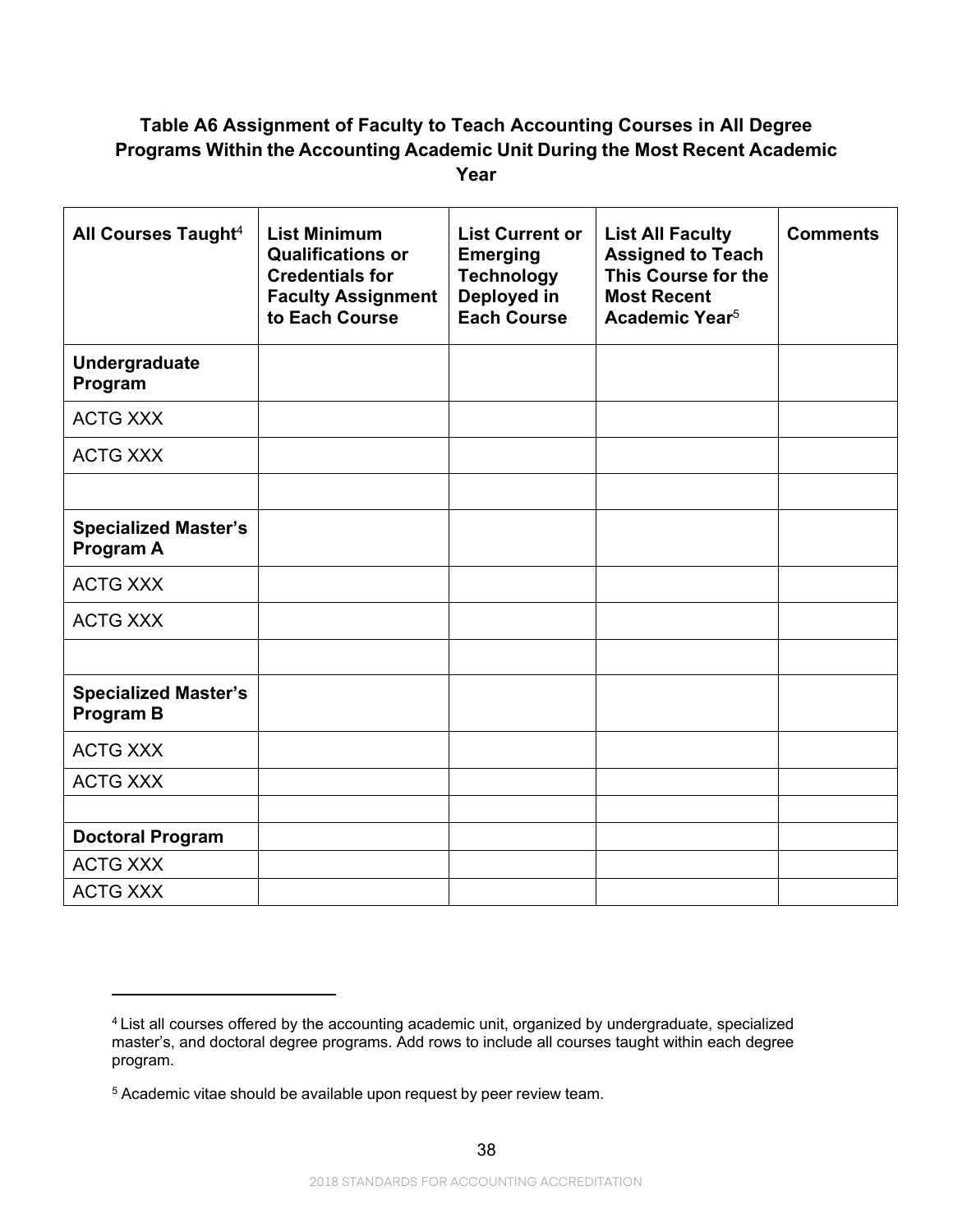# **APPENDIX EXAMPLES OF IMPACT METRICS IN SUPPORT OF DOCUMENTATION**

Examples of metrics that accounting academic units might use to assess the impact of their activities, including scholarship and the creation of intellectual contributions, are provided below. Some activities, including scholarship, may have multiple impacts, while others may have limited or no impact. Sometimes the impact of an activity or intellectual contribution may not be known or identifiable for a number of years. It is also important to note that evidence that intellectual contribution outcomes have "made a difference" may result from a single outcome produced by one or more faculty members and/or students, a series or compilations of works, or collaborative work with colleagues at other institutions or in practice. The categories and examples provided below are not intended to be limiting or exhaustive. Accounting academic units may identify or report other examples not listed below, including impact on constituencies such as society, community, business practitioners, students, alumni, etc.

# *MISSION ALIGNMENT IMPACT*

Alignment of intellectual contribution outcomes with themes or focus areas valued by the accounting academic unit's mission (e.g., social justice, global development, and innovation)

Percentage of intellectual contribution outcomes that align with one or more mission-related focus areas for research

Percentage of faculty with one or more intellectual contribution outcomes that align with one or more mission-related focus areas

Research awards and recognition that document alignment with one or more mission-related focus areas for research

Substantive impact and carry-forward of mission as stated in Standard A1 and as referenced throughout the remaining accreditation standards

Linkage between mission as stated in Standard A1 and financial history and strategies as stated in Standard A3.

# *ACADEMIC IMPACT*

Publications in highly recognized, leading peer-review journals (a designated journal list, Top 3, Top 10, etc.)

Citation counts

Download counts for electronic journals

Editorships, associate editorships, editorial board memberships, and/or invitations to act as reviewers for recognized, leading peer-review journals

Elections or appointments to leadership positions in academic or professional associations and societies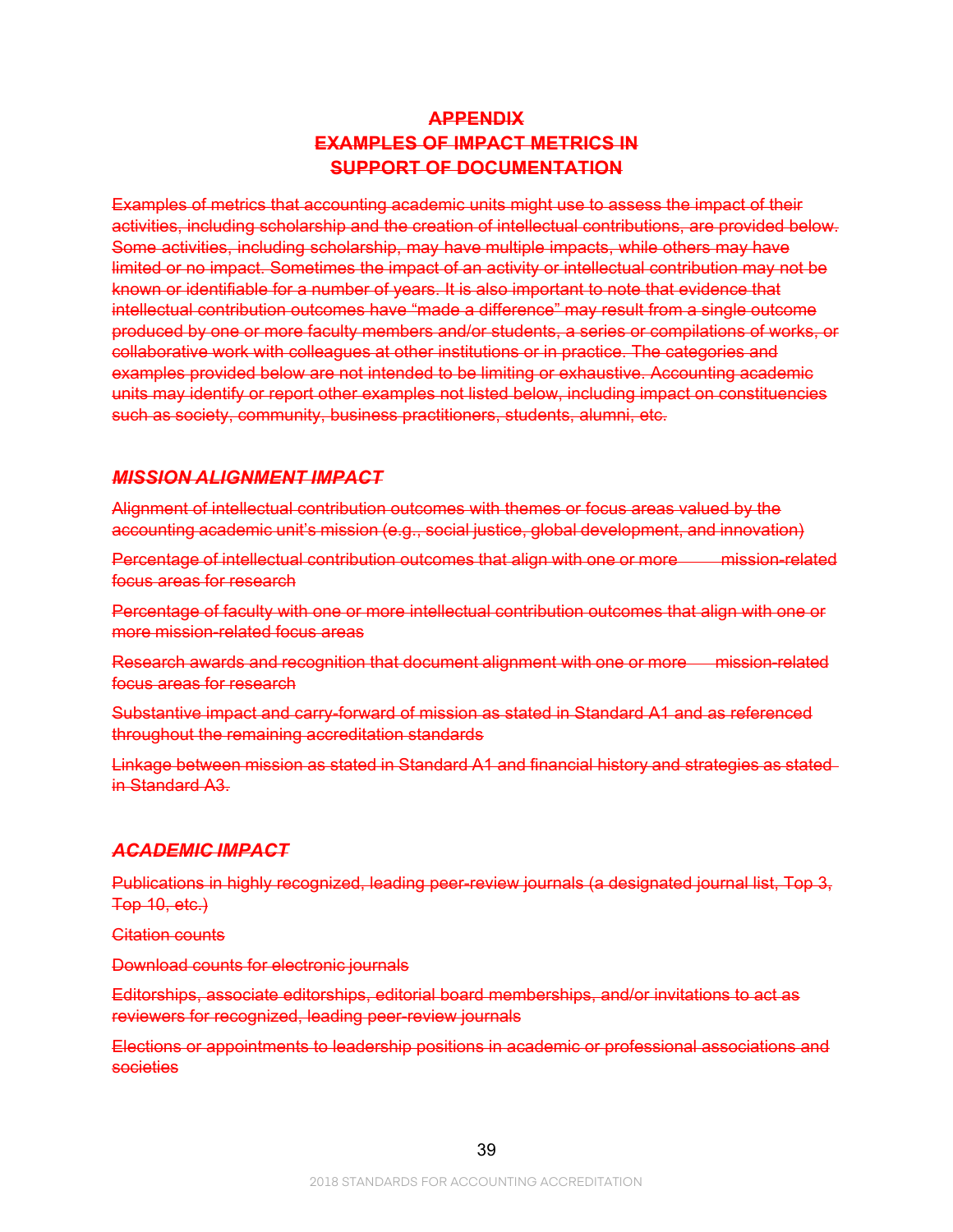Recognitions for research (e.g., Best Paper Award), Fellow Status in an academic society, and other recognition by professional or academic societies for intellectual contribution outcomes

Invitations to participate in research conferences, scholarly programs, or international, national, or regional research forums

Inclusion of academic work in the syllabi of other professors' courses

Use of academic work in doctoral seminars

Competitive grants awarded by major national and international agencies (e.g., NSF and NIH) or third-party funding for research projects

Patents awarded

Appointments as visiting professors or scholars in other schools or a set of schools

#### *TEACHING/INSTRUCTIONAL IMPACT*

Grants for research that influence teaching/pedagogical practices, materials, etc.

Case studies of research leading to the adoption of new teaching/learning practices

Textbooks, teaching manuals, teaching materials, etc., that are widely adopted by peers and/or practitioners (by number of editions, number of downloads, number of views, use in teaching, sales volume, etc.)

Publications that focus on research methods and teaching

Research-based learning projects with companies, institutions, or non-profit organizations

Instructional software (by number of programs developed, number of users, etc.)

Case study development (by number of studies developed, number of users, etc.)

#### *BACHELOR'S/MASTER'S LEVEL EDUCATION IMPACT*

Mentorship of student research reflected in the number of student papers produced under faculty supervision that lead to publications or formal presentations at academic or professional conferences

Documented improvements in learning outcomes that result from teaching innovations that incorporate research methods from learning/pedagogical research projects

Hiring/placement of students

Career success of graduates beyond initial placement

Placement of students in research-based graduate programs

Direct input from organizations that hire graduates regarding graduates' preparedness for jobs and the roles they play in advancing the organization

Movement of graduates into positions of leadership in for-profit, non-profit, and professional and service organizations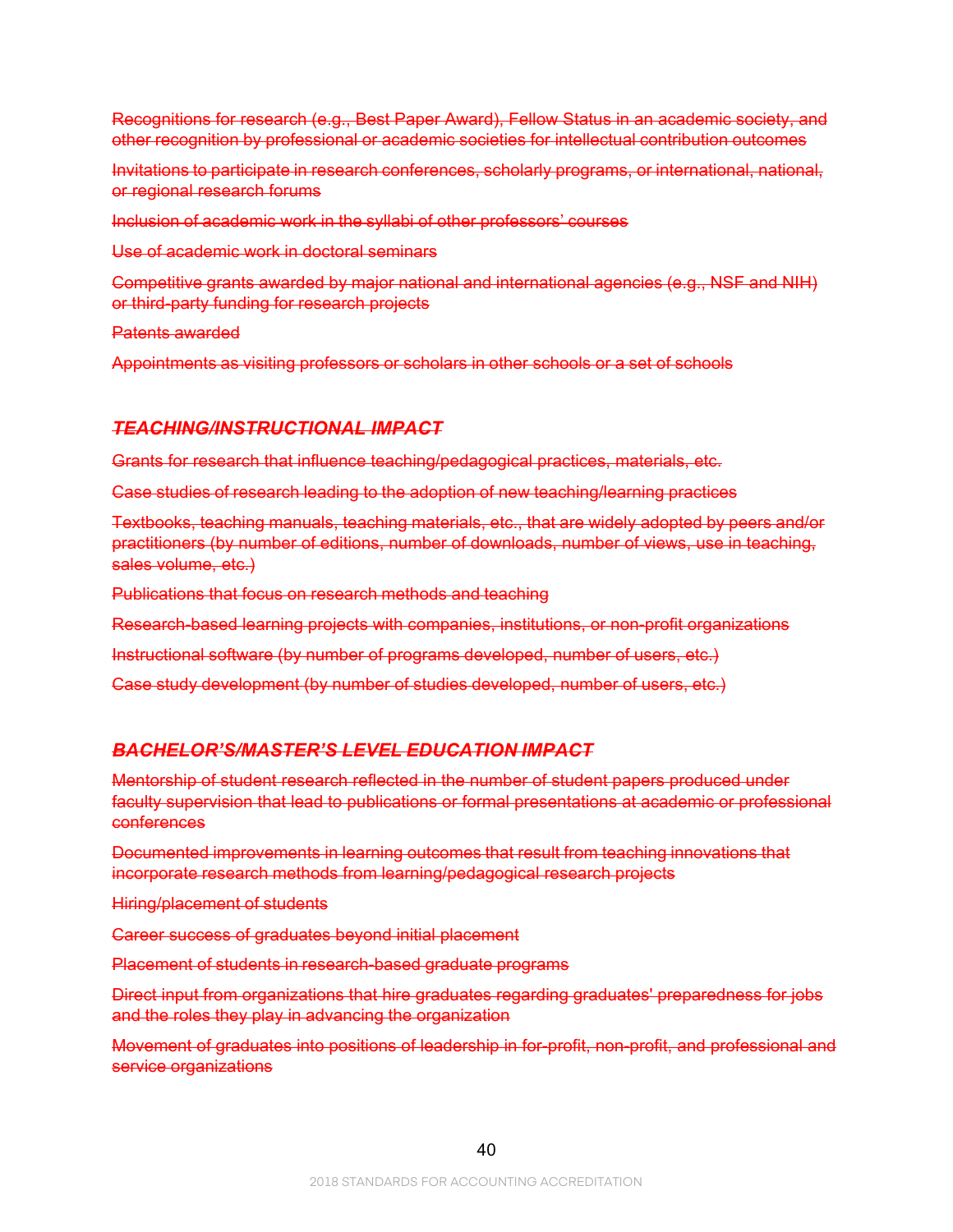# *DOCTORAL EDUCATION IMPACT*

Hiring/placement of doctoral students, junior faculty, and post-doctoral research assistants.

Publications of doctoral students and graduates

Invited conference attendance, as well as awards/nominations for doctoral students/graduates

Research fellowships awarded to doctoral students/graduates

Funding awards for students engaged in activities related to doctoral research

Case studies that document the results of doctoral research training activities, such as the transfer of knowledge to industry and impact on corporate or community practices

Research outputs of junior faculty members (including post-doctoral junior professors, assistant professors, doctoral research assistants, and doctoral students) that have been influenced by their mentors/supervisors

# *PRACTICE /COMMUNITY IMPACT*

Media citations (number, distribution, and effect)

Requests from the practice community to utilize faculty expertise for consulting projects, broadcast forums, researcher-practitioner meetings, faculty/student consulting projects, etc.)

Development and delivery of training or continuing professional education materials

Publications in practitioner journals or other venues aimed directly at improving accounting and management expertise and practice

Consulting reports

Research income from various external sources such as industry and community/governmental agencies to support individual and collaborative research activities

Case studies based on research that has led to solutions to accounting and business problems

Adoption of new practices or operational approaches as a result of faculty scholarship

Presentations and workshops for accounting, business, and management professionals

Invitations for faculty to serve as experts on policy formulation, witnesses at legislative hearing, members of special interest groups/roundtables, etc.

Tools/methods developed for companies

Memberships on boards of directors of corporate and non-profit organizations

#### *EXECUTIVE EDUCATION IMPACT*

Sustained and consistent involvement of research-active faculty in executive education programs

Sustained success of executive education programs based on demand, level of participation, and repeat business